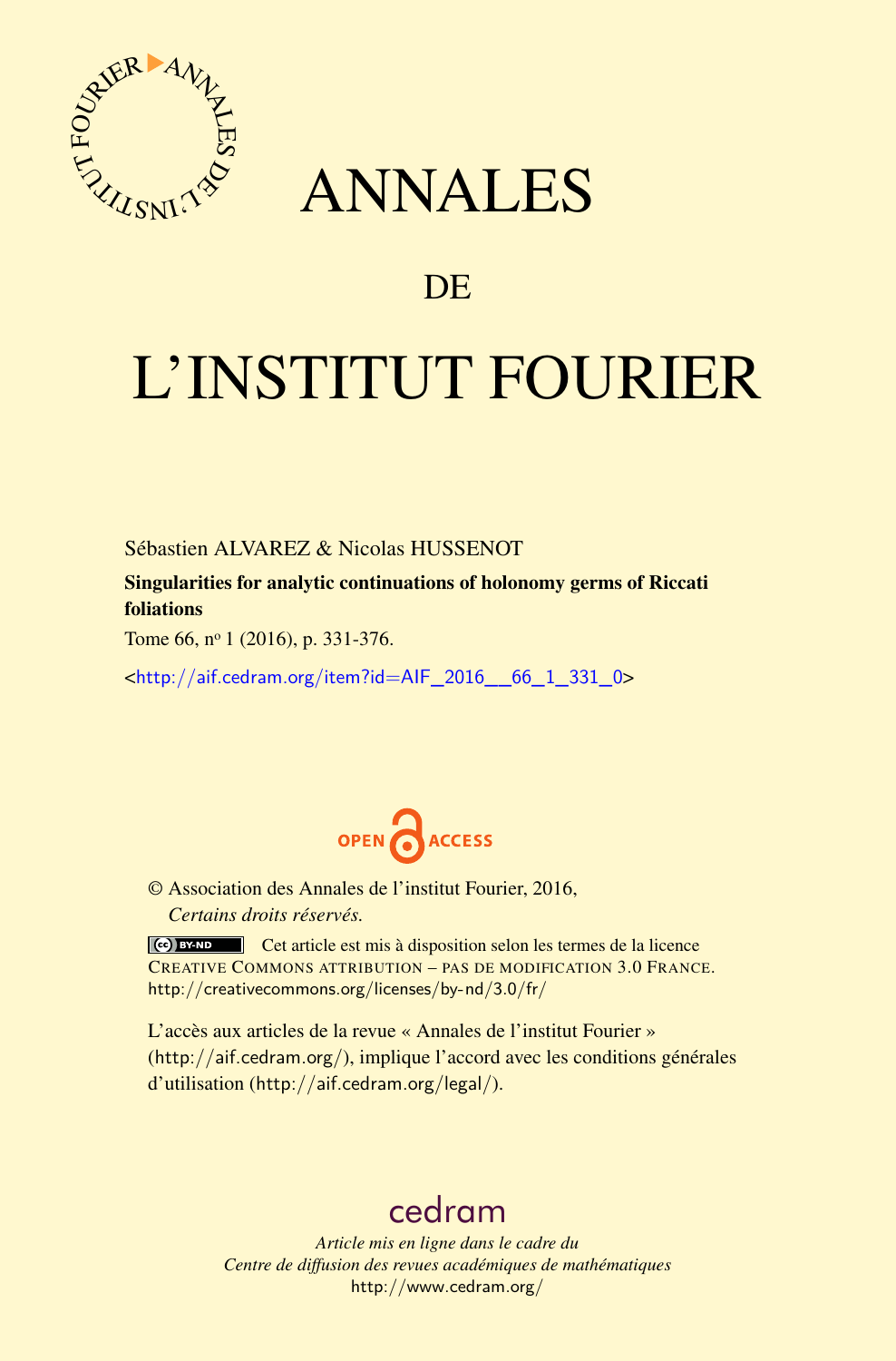### SINGULARITIES FOR ANALYTIC CONTINUATIONS OF HOLONOMY GERMS OF RICCATI FOLIATIONS

#### **by Sébastien ALVAREZ & Nicolas HUSSENOT**

ABSTRACT. — In this paper we study the problem of analytic extension of holonomy germs of algebraic foliations. More precisely we prove that for a Riccati foliation associated to a branched projective structure over a finite type surface which is non-elementary and parabolic, all the holonomy germs between a fiber and the corresponding holomorphic section of the bundle are led to singularities by almost every developed geodesic ray. We study in detail the distribution of these singularities and prove in particular that they form a dense uncountable subset of the limit set. This gives another negative answer to a conjecture of Loray using a completely different method, namely the ergodic study of the foliated geodesic flow.

Résumé. — Dans cet article, nous étudions le problème d'extension analytique de germes d'holonomie de feuilletages algébriques. Plus précisément, nous démontrons que pour un feuilletage de Riccati associé à une structure projective branchée sur une surface de type fini qui est non-élémentaire et parabolique, tous les germes d'holonomies entre une fibre et la section holomorphe du fibré vertical correspondante sont conduits vers une singularité par presque tout chemin géodésique développé. Nous étudions en détail la distribution de ces singularités et prouvons en particulier qu'elles forment une partie dense et indénombrable de l'ensemble limite. Cela redonne une réponse négative à une conjecture de Loray en utilisant une méthode complètement différente : l'étude ergodique du flot géodésique feuilleté initiée.

#### **1. Introduction**

**Analytic continuation of holonomy maps.** The present paper is devoted to the problem of extending analytically holonomy germs of holomorphic foliations of the complex projective plane, and of algebraic surfaces such as  $\mathbb{CP}^1$ -bundles over compact Riemann surfaces. The study of holonomy maps, or Poincaré maps, of a foliation is of special interest since they

Keywords: Riccati foliation, analytic continuation, foliated geodesic flow, Lyapunov exponents.

Math. classification: 37D40,37F75, 34M15, 32D15.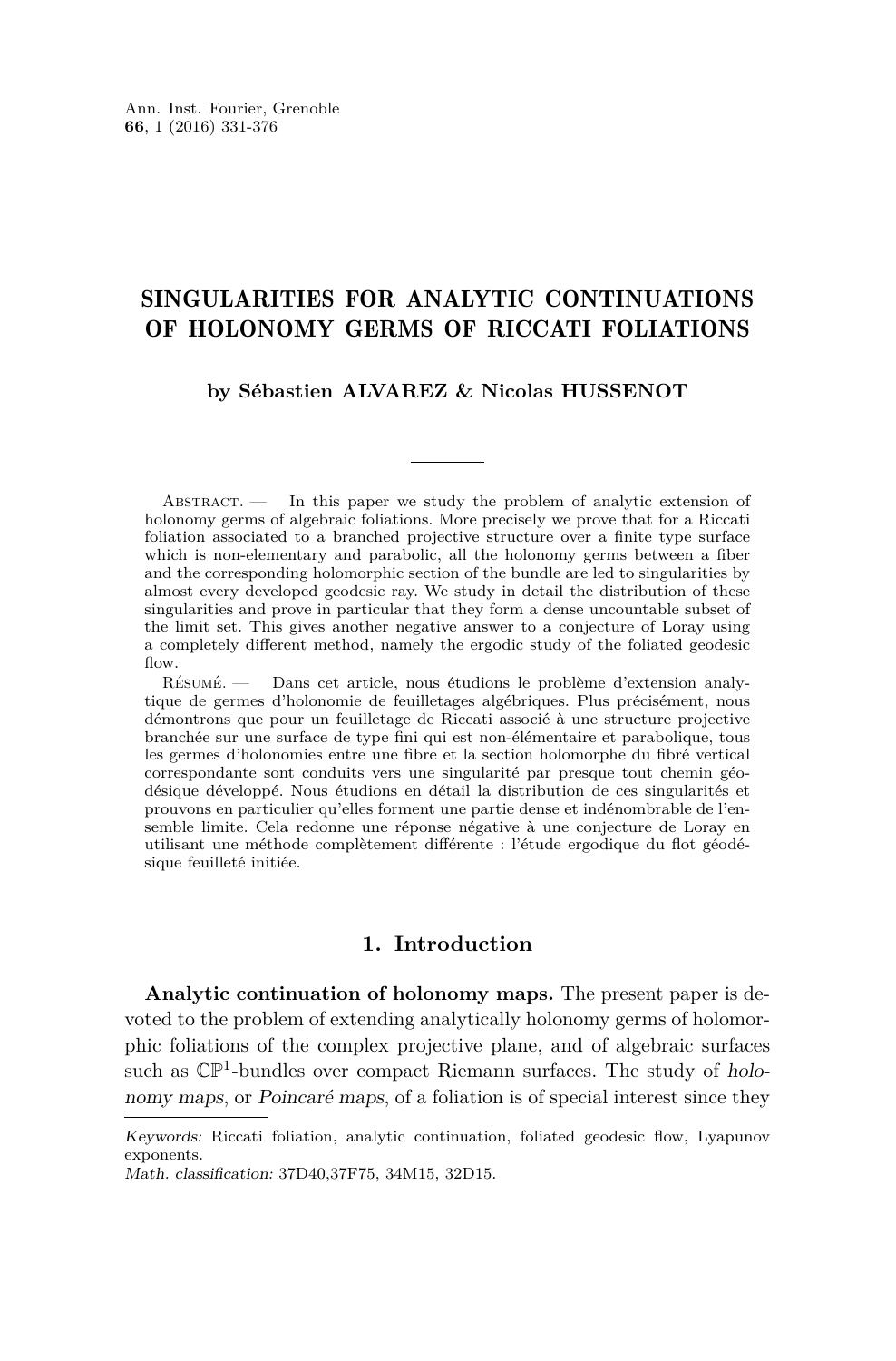encode the dynamical behaviour of its leaves. For example a fixed point of a holonomy map corresponds to a periodic leaf of the foliation: analytic properties of holonomy maps are closely related to various interesting and famously difficult questions concerning periodic leaves such as their number or their persistence.

For example in [\[15\]](#page-45-0) Françoise, Roytvarf and Yomdin study the analytic continuations, the fixed points and the singularities of holonomy maps of the Abel differential equation in relation with Pugh's problem about the number of isolated real periodic solutions.

In [\[25\]](#page-45-1) Ilyashenko relates the problems of simultaneous uniformization of the leaves of a foliation of  $\mathbb{C}^k$  by analytic curves (with a uniformizing function which depends analytically on the initial condition) and of persistence of complex limit cycles. The relation he finds is closely related to the extension property: the non-extendability of holonomy maps is an obstruction to simultaneous uniformization. This led Ilyashenko to ask whether holonomy germs of generic polynomial vector fields exhibit algebraic or transcendental behaviour, namely if they can be analytically continued along most real rays (see Problems 8.6. and 8.7. of [\[24\]](#page-45-2) and Problem 8 of [\[26\]](#page-45-3)).

**Loray's conjecture.** In his study of Painlevé's work on algebraic differential equations Loray states the following conjecture (Conjecture 1 of [\[30\]](#page-45-4)).

A germ of holonomy map  $h : (T_0, p_0) \rightarrow (T_1, p_1)$  between two algebraic transversals of an algebraic foliation of  $\mathbb{CP}^2$  can be analytically continued along every path which avoids a countable number of points of  $T_0$  called the singularities.

His idea is that if this conjecture were established it would be possible to replace the study of the holonomy pseudogroup by that of a (possibly very consistent) group and that a Galois theory for algebraic foliations similar to the one described in [\[28\]](#page-45-5) could be derived from it.

In [\[13\]](#page-45-6) Calsamiglia, Deroin, Frankel and Guillot give a very precise answer to this conjecture. Their answer depends on the dynamical properties of the leaves. If a foliation has rich contracting dynamics, then Loray's conjecture does not hold for this foliation. In the other case it holds true. More precisely, they prove the following:

- (1) Loray's conjecture holds true for singular foliations given by closed meromorphic 1-forms on the complex projective plane.
- (2) A Riccati foliation whose holonomy representation is given by uniformization has holonomy germs between lines with a natural boundary.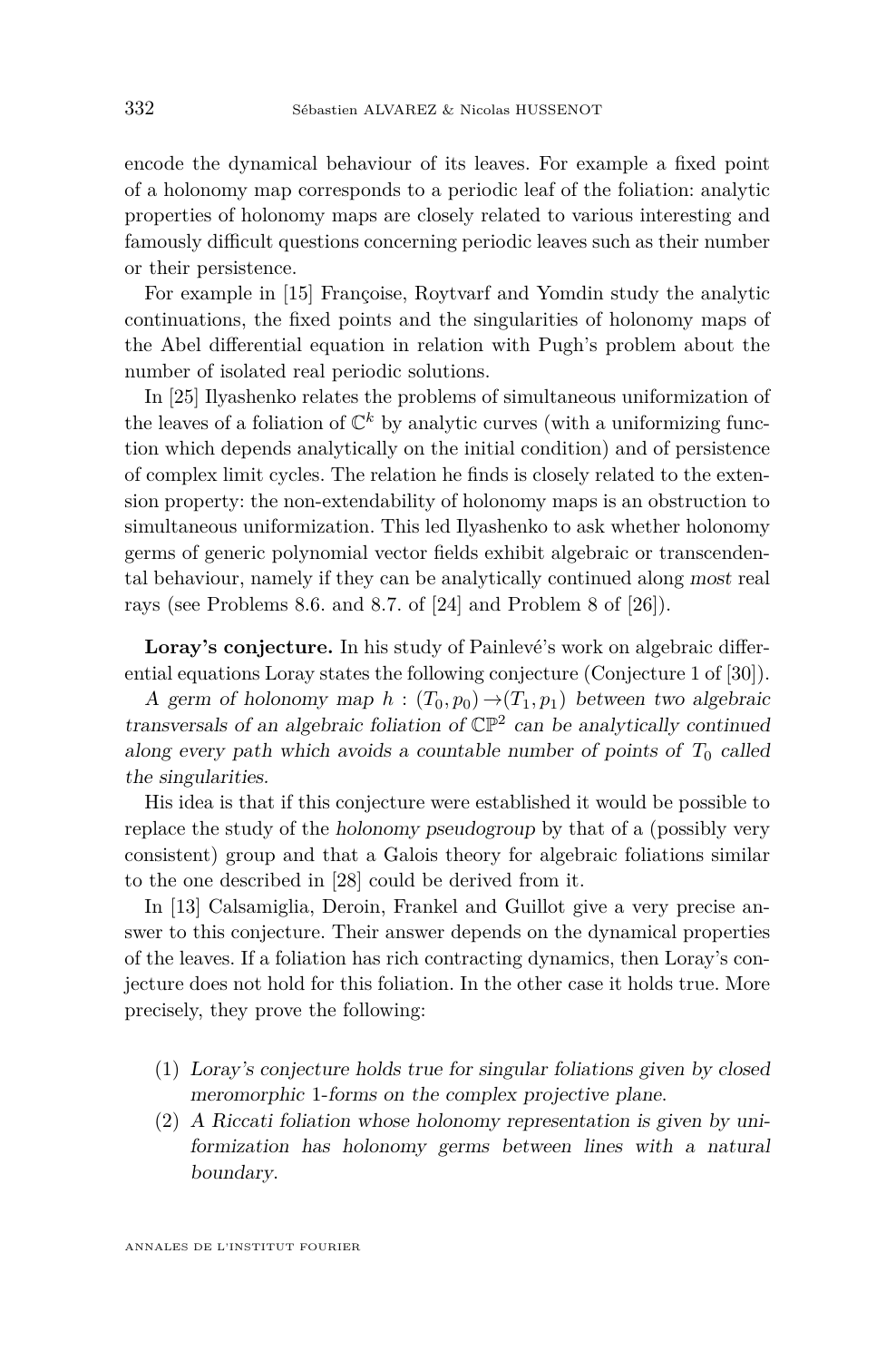- (3) A Riccati foliation whose holonomy representation is parabolic with a dense image in  $PSL_2(\mathbb{C})$  has holonomy germs between lines with a full singular set.
- (4) And finally Loray's conjecture is false for a generic foliation of  $\mathbb{CP}^2$ : such a foliation possesses a holonomy germ from a line to an algebraic curve whose singular set contains a Cantor set.

Even if the fourth property is the most spectacular, in this paper we will focus on the second and third ones. The proof of the third property consists in using the density of the holonomy group in  $PSL_2(\mathbb{C})$  in order to construct inductively paths which lead to singularities. A question arose naturally: are the holonomy germs led to singularities by a "generic" path?

Of course the term generic has to be precised. In [\[23\]](#page-45-7) the second author studied the analytic continuation of holonomy germs along Brownian paths and the answer he found was quite unexpected (see Theorem [3.6](#page-19-0) for the precise statement).

Given a Riccati foliation whose holonomy group is parabolic and acts minimally on  $\mathbb{CP}^1$ , any holonomy germ between two lines  $T_1$  and  $T_2$  can be analytically continued along almost all Brownian paths.

The context of Riccati foliation is not generic, but proves to be an excellent one when we want to explore the links between dynamics of foliations and extendability properties of holonomy maps. Indeed [\[13,](#page-45-6) [23\]](#page-45-7) both use the "duality" between holonomies between lines of Riccati foliations and projective structures on surfaces of finite type that we shall describe below.

**Riccati foliations and projective structures.** Riccati equations are of the form:

(1.1) 
$$
\frac{dy}{dx} = a(x)y^2 + b(x)y + c(x),
$$

where  $a, b, c$  are rational functions of the complex variable  $x$ . It is well known (see [\[21\]](#page-45-8)) that this equation is in reality a disguised linear differential equation  $d\mathbf{w}/dx = A(x)\mathbf{w}$  where  $\mathbf{w} \in \mathbb{C}^2$  and  $A(x)$  is a 2 × 2 matrix whose entries depend rationally on *x*, and that they are characterized by the possibility of finding locally a basis of local solutions which can be analytically continued along every path avoiding the finite set of poles of *A* that we denote by  $(A)_{\infty}$ . This gives rise to a holonomy representation  $\widetilde{\rho}: \pi_1(\Sigma) \to GL_2(\mathbb{C})$ , where  $\Sigma = \mathbb{CP}^1 \setminus (A)_{\infty}$ .

Hence the Riccati foliation of  $\mathbb{CP}^1 \times \mathbb{CP}^1$  given by the analytic continuations of the solutions of this equation has the following description. There are only a finite number of invariant fibers (vertical leaves with singularities) which are the  $L_{x_0} = \{x_0\} \times \mathbb{CP}^1$ , where  $x_0 \in (A)_{\infty}$ , and any other leaf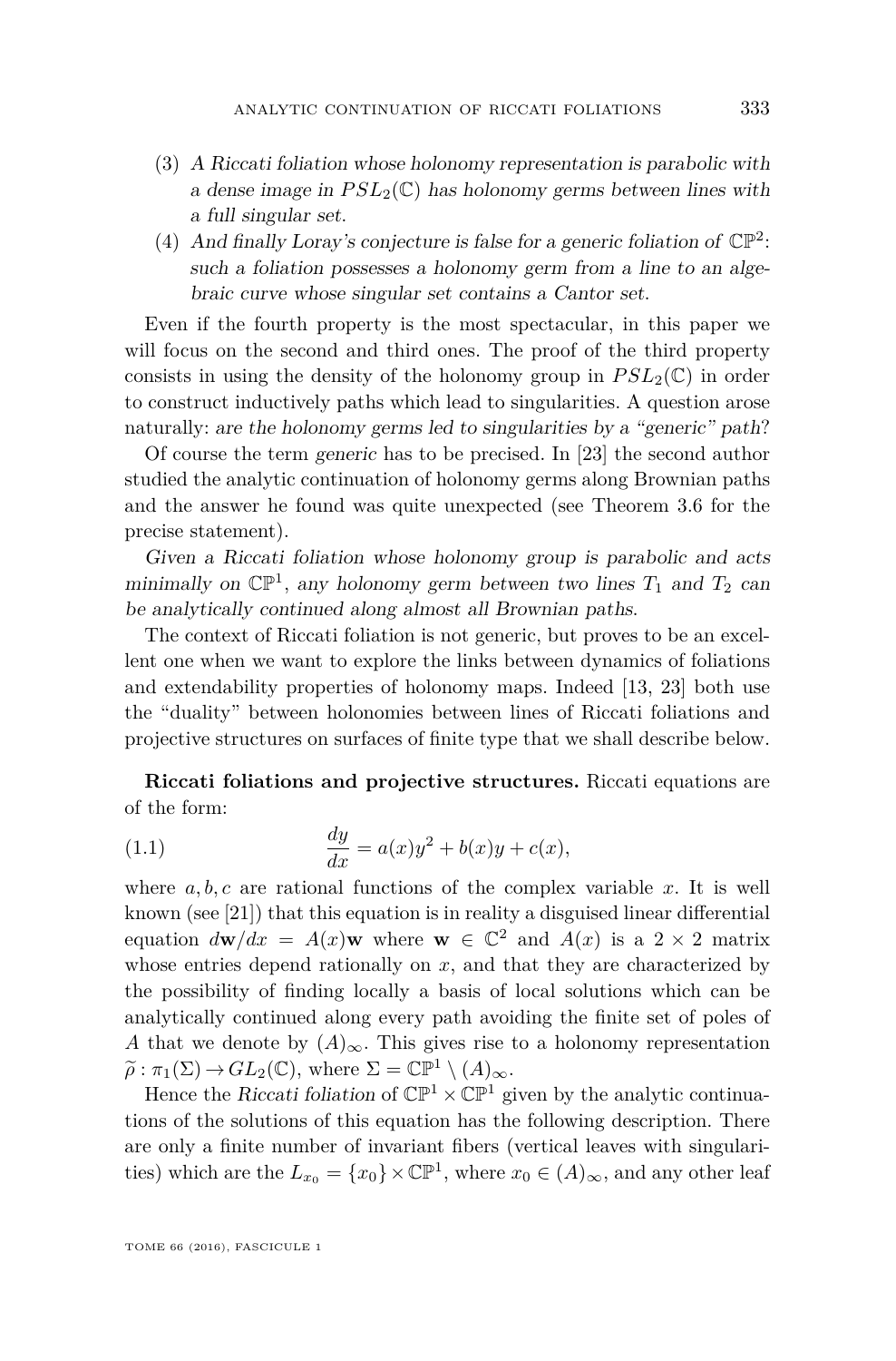is everywhere transverse to the vertical fibers. Moreover the  $\mathbb{CP}^1$ -bundle over  $\Sigma$  that we denote by  $\Pi : M \to \Sigma$  obtained by removing the invariant fibers is exactly the one obtained by suspension of the projectivization of  $\tilde{\rho}$  denoted by  $\rho : \pi_1(\Sigma) \to PSL_2(\mathbb{C})$ : we denote by  $\mathcal F$  the induced Riccati foliation on *M*.

Let  $\overline{S}$  be a line in  $\mathbb{CP}^1 \times \mathbb{CP}^1$  which is not vertical (or any holomorphic section of the vertical bundle). Then  $S = S \setminus \bigcup_{x_0 \in (A)_{\infty}} L_{x_0}$  is a holomorphic copy of  $\Sigma$  which is everywhere transverse to  $\mathcal F$  except maybe at a finite number of tangency points. The holonomy of  $\mathcal F$  between  $S$  and any vertical fiber  $F_p \simeq \mathbb{CP}^1$  then defines naturally a branched projective structure on Σ which is determined by a development-holonomy pair (D*, ρ*) where *ρ* is exactly the holonomy representation of the equation and  $\mathcal D$  is a nonconstant holomorphic map from H, the universal cover of  $\Sigma$ , to  $\mathbb{CP}^1$  whose critical points are the lifts of the tangency points and which is *ρ*-equivariant.

A similar construction can be performed when the variable *x* describes a more general algebraic curve. This leads us to consider Riccati foliations obtained by suspension of representations  $\rho : \pi_1(\Sigma) \to PSL_2(\mathbb{C})$ , as well as branched projective structures on more general hyperbolic surfaces of finite type Σ.

**Main result.** We will study the problem of analytic extension of germs of holonomy maps along "generic paths". In [\[23\]](#page-45-7) "generic" meant typical for the Brownian motion. Here it will mean typical for the geodesic flow. And the result we obtain is the exact opposite answer.

Recall that a path leads a germ of holomorphic map between Riemann surfaces to a singularity if analytic continuation can be performed along the path, but not beyond its extremity.

<span id="page-4-0"></span>THEOREM A. — Let  $\Sigma$  be a hyperbolic surface of finite type. Consider a branched projective structure on  $\Sigma$ , represented by a developmentholonomy pair  $(D, \rho)$ , that is parabolic and non-elementary. Consider the associated Riccati foliation  $(\Pi, M, \Sigma, \mathbb{CP}^1, \mathcal{F})$ , the holomorphic section  $\sigma^0$ of  $\Pi$  associated to  $\mathcal{D}$ , and  $S = \sigma^0(\Sigma)$ .

Let  $p \in \Sigma$  and  $x \in F_p$ . Then every holonomy germ *h* at *x* between  $F_p$  and *S* is led to a singularity along a typical developed geodesic ray starting at *x*.

Moreover this set of singularities is an uncountable dense subset of the limit set  $\Lambda$ <sub>ρ</sub>. Better: it is distributed according to the harmonic measure  $m_p$ .

Let us explain some of the terms appearing in the statement. A branched projective structure  $(D, \rho)$  is said to be parabolic if the developing map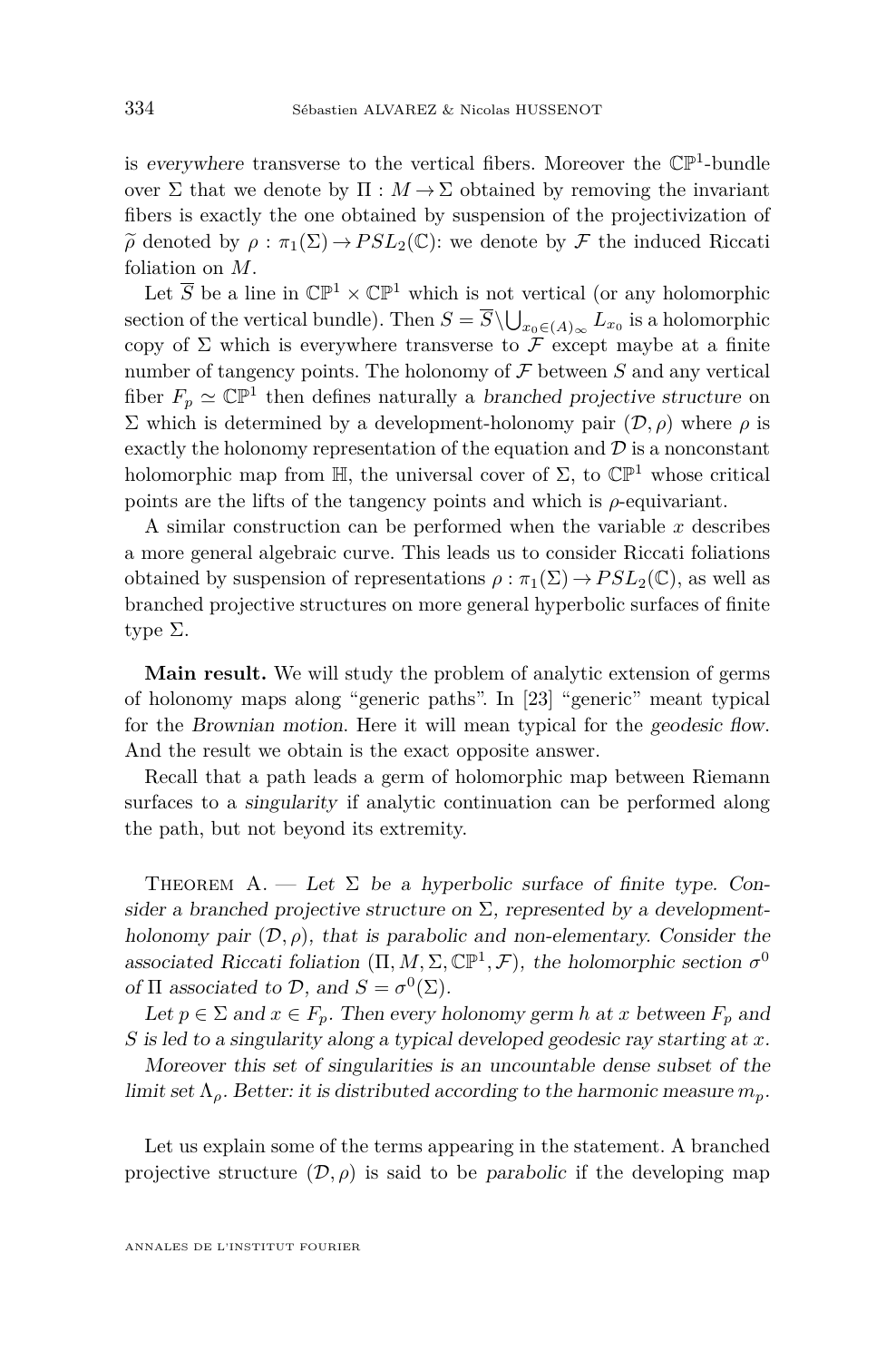reads as  $z \mapsto \log z/(2i\pi)$  in a holomorphic coordinate z around each puncture. This implies that the holonomy map around a puncture is conjugated to a translation.

We call developed geodesic rays the images of geodesic rays by the developing map, and we say that a developed geodesic ray starting at a point  $x$  is typical if it is the image of a ray which is typical for the Lebesgue measure.

When the representation does not preserve a measure on  $\mathbb{CP}^1$ , we say that the structure is non-elementary. Its action on the sphere has a unique minimal set  $\Lambda_{\rho}$  that we call the limit set of  $\rho$ . Moreover [\[14\]](#page-45-9) introduced the notion of family of harmonic measures which is the unique family of probability measures  $(m_z)_{z \in \mathbb{H}}$  on  $\mathbb{CP}^1$  which is  $\rho$ -equivariant and harmonic, meaning that for every Borel set  $A \subset \mathbb{CP}^1$  the map  $z \mapsto m_z(A)$  is harmonic for the Laplace operator.

In particular all these measures are equivalent (by the mean property) and supported by the limit set  $\Lambda_{\rho}$  (by equivariance). By equivariance this gives a family  $(m_p)_{p \in \Sigma}$  on the fibers  $F_p$  of the foliated bundle.

**Compactification of Riccati foliations.** Theorem [A](#page-4-0) deals with analytic continuation of holonomy germs of a non-singular foliation transverse to a  $\mathbb{CP}^1$ -bundle over a non-compact hyperbolic surface  $\Sigma$ .

When the foliation is associated to a *parabolic* branched projective structure, it can be compactified (see Section 3.2 of [\[13\]](#page-45-6), and Section 1.2 of [\[14\]](#page-45-9)). This is done by gluing over the cusps a local model for meromorphic flat connection on the disc  $\mathbb{D}$ , with a single pole at 0 and parabolic monodromy. Different models of this sort can be found in Brunella's work on the birational geometry of foliations [\[12\]](#page-44-0).

This way, we obtain a  $\mathbb{CP}^1$ -bundle over a compact surface, whose fibers are transverse to a singular foliation, except a finite number of them. The section *S* also compactifies as a complex curve  $\overline{S}$ , and the conclusion of Theorem [A](#page-4-0) also holds for holonomy germs from a generic fiber to  $\overline{S}$ . In that sense, our result disproves Loray's conjecture for algebraic foliations of  $\mathbb{CP}^1$ -bundles over compact surfaces.

**The dual result.** In order to prove Theorem [A,](#page-4-0) we first give the answer to a dual problem, which can be expressed in terms of branched projective structures.

There is a duality between holonomy maps and development which is used in [\[13,](#page-45-6) [23\]](#page-45-7). Consider a Riccati foliation  $\mathcal F$  and a local holonomy map *h* between a fiber  $F_p$ ,  $p \in \Sigma$  and a holomorphic section of  $\Sigma$ . By definition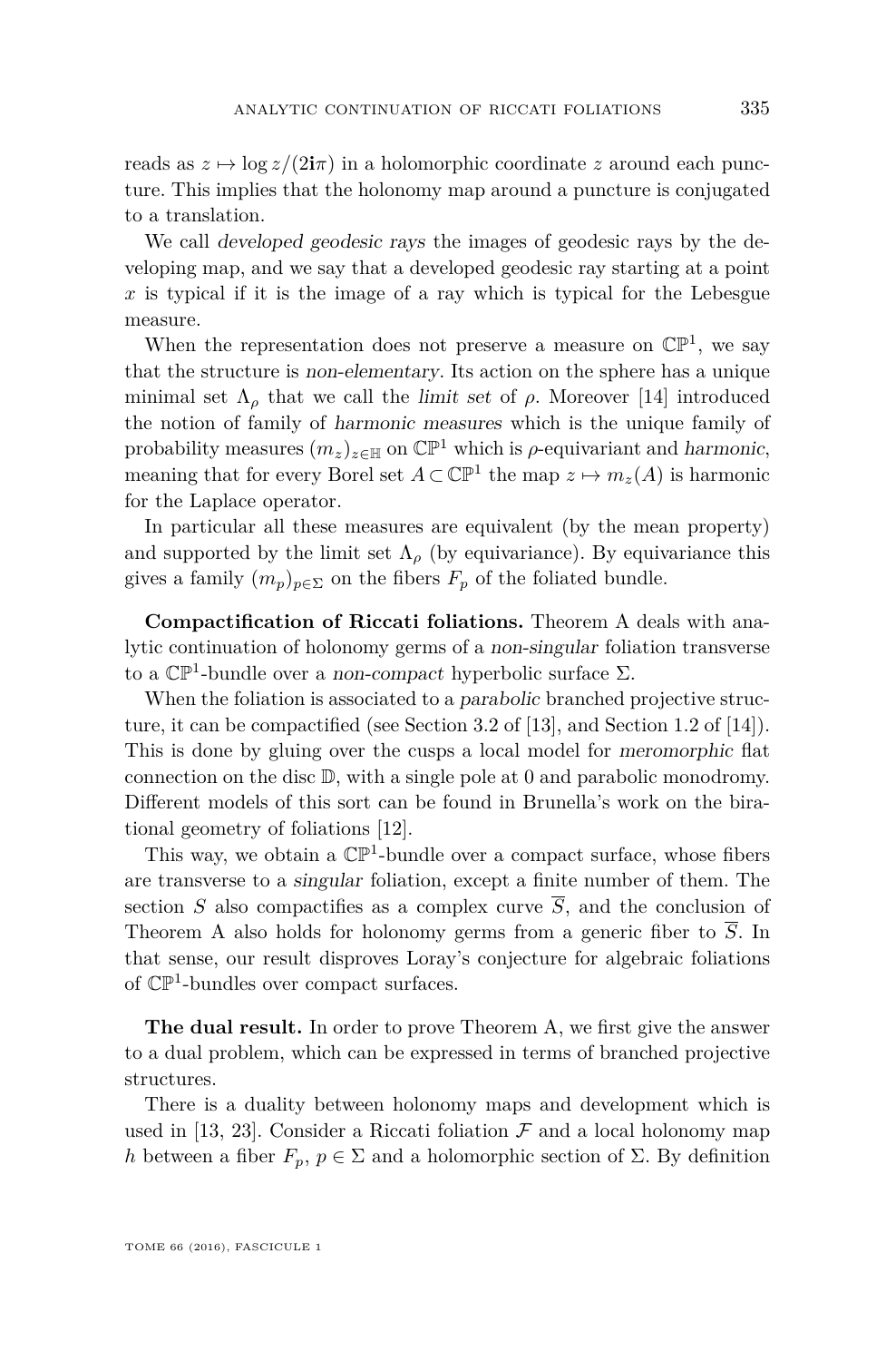*h* is the inverse of the developing map  $\mathcal D$  restricted to the range of  $h$ . We shall focus on the research of asymptotic singularities of continuations of *h*, i.e. limits of paths  $\mathcal{D}(c)$  where  $c : [0; \infty) \to \mathbb{H}$  has a limit in  $\partial \mathbb{H} = \mathbb{RP}^1$ . Hence there are two problems which are dual.

- (1) Prove that for a path  $c: [0; \infty) \to \mathbb{H}$  having a limit in  $\mathbb{RP}^1$ , the path  $\gamma = \mathcal{D}(c)$  has a limit in  $\mathbb{CP}^1$ .
- (2) Prove that the path  $\gamma$  leads the holonomy germ  $h : (F_p, x) \rightarrow (S, x')$ to an asymptotic singularity, where  $x$  denotes  $\gamma(0)$  and  $x'$  denotes the projection on  $S$  of  $c(0)$ .

Let us introduce the main dynamical character of this paper. The leaves of a Riccati foliation  $\mathcal F$  are naturally endowed with a hyperbolic metric (by lifting the metric of the base) so that it is possible to consider the foliated geodesic flow  $G_t$  on the unit tangent bundle of the foliation  $T^1\mathcal{F}$ . This flow possesses a weak form of hyperbolicity called in [\[7\]](#page-44-1) foliated hyperbolicity (see also the first author's thesis [\[4\]](#page-44-2)). We will use the ergodic properties of this flow in order to prove our main results: our method is very much in the spirit of  $[1, 6, 8, 9]$  $[1, 6, 8, 9]$  $[1, 6, 8, 9]$  $[1, 6, 8, 9]$  $[1, 6, 8, 9]$  $[1, 6, 8, 9]$  $[1, 6, 8, 9]$ .

Since the leaves are locally isometric to the base, the foliated geodesic flow projects down to the geodesic flow of the base and sends fibers to fibers as a projective map (see Paragraph [2.2\)](#page-11-0): it is a projective cocycle. Under the condition of parabolicity of the structure, [\[9\]](#page-44-6) proves that Oseledets' theorem applies and that Lyapunov exponents exist. If moreover the holonomy representation does not preserve a probability measure on  $\mathbb{CP}^1$ , then a combination of the works of Avila-Viana [\[5\]](#page-44-7) and Ledrappier-Sarig [\[29\]](#page-45-10) yields the positivity of the top Lyapunov exponent (see Theorem [2.6\)](#page-14-0). Oseledets' theorem then provides two measurable Lyapunov sections  $\sigma^-, \sigma^+ : T^1\Sigma \to T^1\mathcal{F}$ well defined on a Borel set full for the Liouville measure. Consider the lifts  $\widetilde{\sigma}^-$ ,  $\widetilde{\sigma}^+$  :  $T^1 \mathbb{H} \to T^1 \mathbb{H} \times \mathbb{CP}^1$ . The dual result of Theorem [A](#page-4-0) is:

<span id="page-6-0"></span>THEOREM B. — Let  $\Sigma$  be a hyperbolic surface of finite type. Consider a branched projective structure on  $\Sigma$ , represented by a developmentholonomy pair  $(D, \rho)$ , that is parabolic and non-elementary. Then for every  $z \in \mathbb{H}$  and  $d\theta$ -almost every  $v \in T_z^1 \mathbb{H}$ :

$$
\mathcal{D}(c_v(t)) \underset{t \to \infty}{\longrightarrow} \widetilde{\sigma}^-(v),
$$

where  $c_v$  represents the geodesic ray directed by *v*, and  $\tilde{\sigma}^-$  is the lift of the Lemman section  $\sigma^-$  to  $T^{\text{I}}$ <sup>II</sup> Lyapunov section  $\sigma^-$  to  $T^1$ H.

Remark. — It is interesting to note that the set of limits of typical developed geodesic rays described in the theorem above is independent of the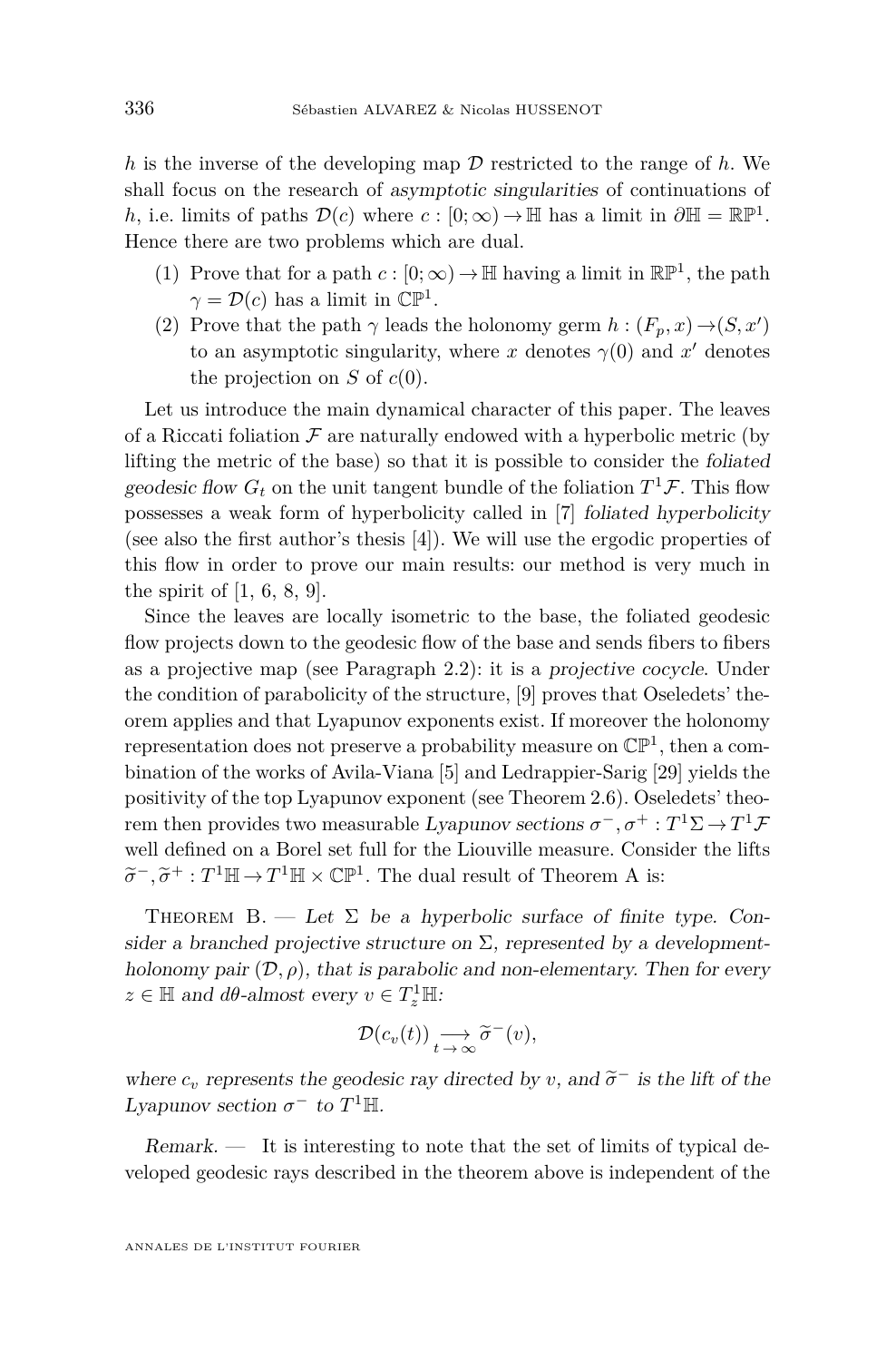choice of a developing map. It only depends on the holonomy of the underlying Riccati foliation, and is defined by looking a nonuniformly hyperbolic attractor of the foliated geodesic flow. A more detailled description of this set is given by the following theorem.

**Distribution of the singularities.** Theorem [A](#page-4-0) shows that although in hyperbolic geometry almost every Brownian path possesses a geodesic escort, there exists a qualitative difference between the geodesic flow and the Brownian motion which is due to the fluctuations of the latter. The remarkable fact is that at the ergodic level, we don't see the difference: almost every Brownian path spends almost all of its time close to the limit of its developed geodesic escort. More precisely, in [\[23\]](#page-45-7) it is proven under the hypothesis of Theorem [A](#page-4-0) (see Theorem [3.7\)](#page-19-1) that for almost every Brownian path  $\omega$  on H, there exists  $e(\omega)$  such that:

$$
\lim_{t \to \infty} \frac{1}{t} \int_0^t \mathcal{D} * \delta_{\omega(s)} ds = \delta_{\mathbf{e}(\omega)}.
$$

We prove that these points  $e(\omega)$  and the limits of developed geodesic rays are distributed according to the same law. The main goal of Section [3](#page-15-0) is to study this distribution in detail. As a corollary of the propositions proven in that section we get the following result:

<span id="page-7-0"></span>THEOREM  $C.$  — Let  $\Sigma$  be a hyperbolic surface of finite type. Consider a branched projective structure on  $\Sigma$ , represented by a developmentholonomy pair  $(\mathcal{D}, \rho)$ , that is parabolic and non-elementary. Consider the associated Riccati foliation  $(\Pi, M, \Sigma, \mathbb{CP}^1, \mathcal{F})$ .

Denote by  $(s_p)_{p \in \Sigma}$  the family of limits of distributions of developed geodesic rays. Then this family coincides with:

- the family of conditional measures of the projection of the unique SRB measure (in the sense of [\[10,](#page-44-8) [34\]](#page-45-11)) for the foliated geodesic flow via the canonical map  $pr: T^1 \mathcal{F} \to M$ ;
- the family of conditional measures of the unique foliated harmonic measure (in the sense of [\[19\]](#page-45-12)) for  $\mathcal{F}$ ;
- the unique family of  $\nu_p$ -stationary measures where  $(\nu_p)_{p \in \Sigma}$  is a family of probability measures on  $\pi_1(\Sigma)$  obtained by the procedure of Furstenberg-Lyons-Sullivan's discretization of the Brownian motion;
- the family of distributions of points  $e(\omega)$ ,  $\omega$  Brownian path starting at *p*;
- the family of harmonic measures of *ρ*.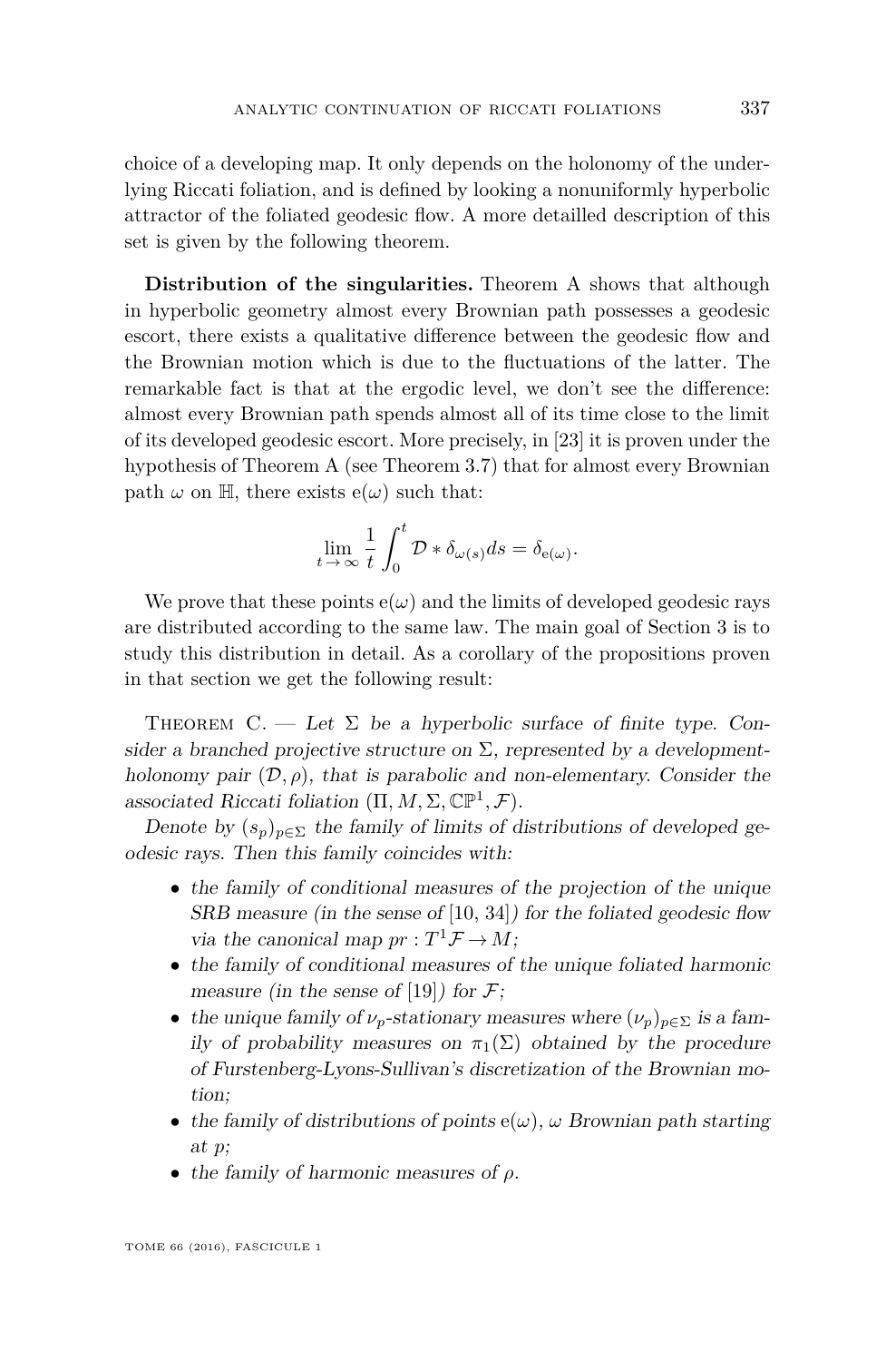This theorem contains implicit statements, namely the uniqueness of the SRB measure and of the foliated harmonic measure. It is the occasion to review in a unified way previous results of [\[3,](#page-44-9) [2,](#page-44-10) [14,](#page-45-9) [23,](#page-45-7) [32\]](#page-45-13): we carefully explain the link between each of these measures in Section [3.](#page-15-0)

**Organization of the paper.** In Section [2,](#page-8-0) we give the main definitions and results which will be used throughout this paper. In particular we give a discussion about Lyapunov exponents of the cocycle defined by the foliated geodesic flow in this noncompact setting. In Section [3](#page-15-0) we analyze the distribution of the limit of developed geodesic rays and prove Theorem [C.](#page-7-0) We also give a proof that this set of limit points is uncountable and dense in the limit set. In Section [4](#page-22-0) we show how to deduce Theorem [B](#page-6-0) from ergodic-theoretical facts as well as from an integrability result. Section [5](#page-27-0) is the main technical section: we prove the aforementioned integrability result.

**Notations.** In all what follows, we will use the following notations:

- dist<sub> $\mathbb{CP}^1$ </sub> which stands for the Fubini-Study distance in  $\mathbb{CP}^1$ ;
- dist<sub>H</sub> which stands for the hyperbolic distance in  $H$ ;
- dist<sub> $\mathbb C$ </sub> which stands for the euclidian distance in  $\mathbb C$ .

#### **2. Preliminaries**

<span id="page-8-0"></span>**Analytic continuation.** Let  $X_0, X_1$  be two Riemann surfaces, and  $f$ :  $(X_0, x_0) \rightarrow (X_1, x_1)$  be a germ of holomorphic map. We say that f admits an analytic continuation along a path  $c : [0; 1] \to X_0$  if there exists a chain of discs  $D_0, ..., D_n$  which cover *c*, as well as a sequence of holomorphic maps  $f_k : D_k \to X_1$ , such that the germ of  $f_0$  at  $x_0$  is given by  $f$ , and  $f_k = f_{k+1}$  in restriction to  $D_k \cap D_{k+1}$ . The germ of  $f_n$  at  $c(1)$  is called the determination of *f* over *c*(1) and depends only on the homotopy class of *c* inside the holomorphy domain of the germ.

**Singularities.** We say that a path  $c : [0, 1] \rightarrow X_0$  leads the germ  $f$  to a singularity if *f* can be extended analytically along each path  $c_{|[0;1-\varepsilon]}$ , but not along *c*. The point *c*(1) will be called singularity of *f*.

ANNALES DE L'INSTITUT FOURIER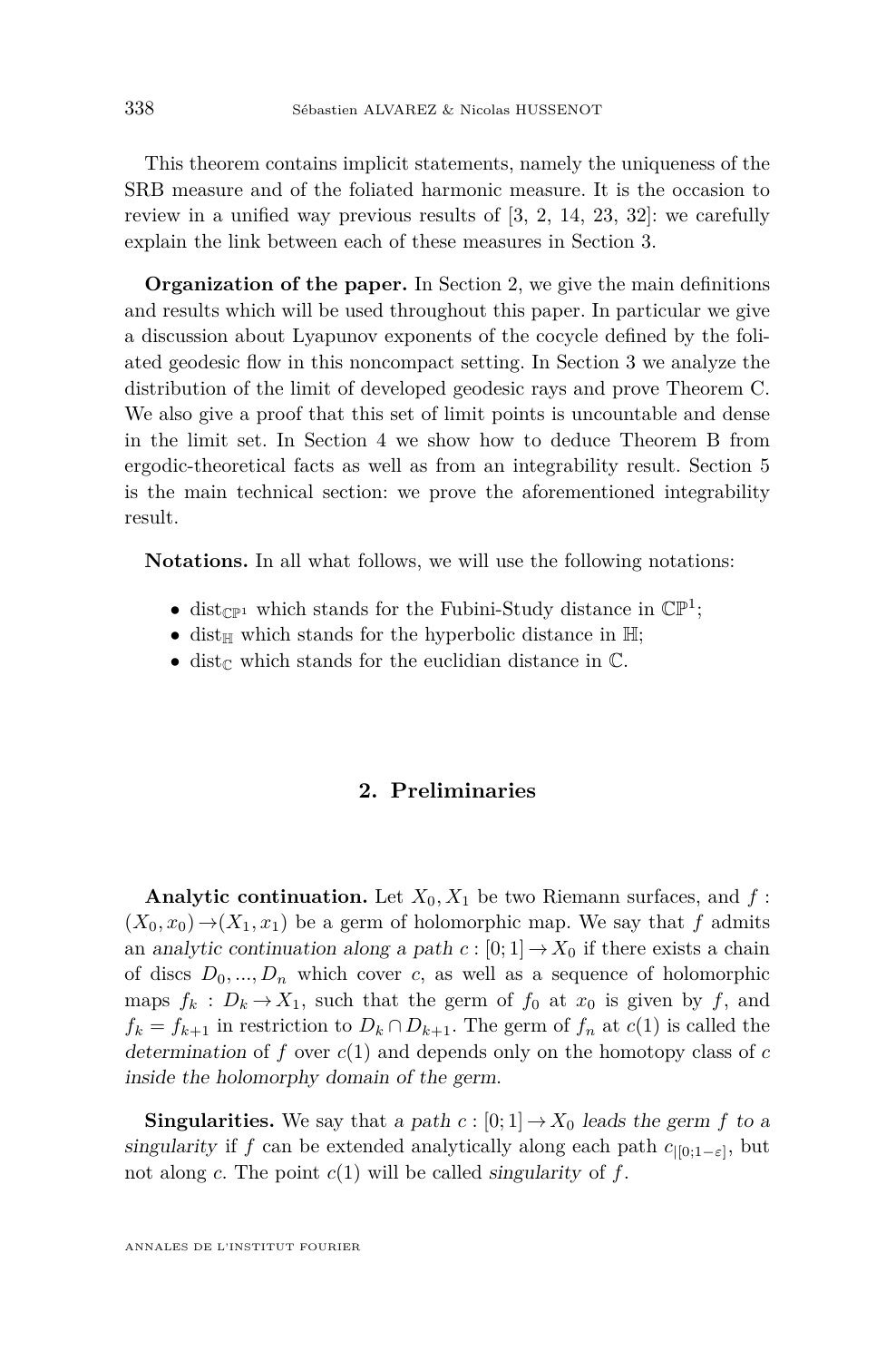#### **2.1. Hyperbolic surfaces of finite type and their projective structures**

**Hyperbolic surfaces of finite type.** In the sequel, we shall consider hyperbolic Riemann surfaces  $\Sigma$  which are not compact and with finite area: such a surface will be said to be of finite type. By definition, they are uniformized by the upper half plane  $\mathbb{H} = \{z \in \mathbb{C}; \text{Im}(z) > 0\}$  endowed with the Poincaré metric:

$$
ds^2 = \frac{dx^2 + dy^2}{y^2}.
$$

A hyperbolic surface of finite type  $\Sigma$  is biholomorphic to  $\Sigma_g \setminus \{p_1, ..., p_k\}$ where  $\Sigma_g$  is a compact Riemann surface of genus g. Neighbourhoods of the *p<sup>i</sup>* are called cusps.

It is well known that in this case the fundamental group of  $\Sigma$  is a free group, and that there is a fundamental domain *P* for a copy  $\pi_1(\Sigma) \simeq \Gamma$  <  $PSL_2(\mathbb{R})$ , which is an ideal polygon with 2*l* vertices at infinity, where *l* is the maximal number of mutually disjoint non-homotopic geodesics whose ends arrive to punctures.

Such a surface decomposes as  $\Sigma = K \sqcup \text{Int } C_1 \sqcup ... \sqcup \text{Int } C_k$ , where *K* is compact, and  $C_i$  is a cusp around  $p_i$  bounded by a horocycle  $H_i$ .

**Branched projective structures.** A branched projective structure on the surface  $\Sigma$  is a system of branched projective charts  $(D_i, U_i)_{i \in I}$ . It means that  $(U_i)_{i \in I}$  is a locally finite cover of  $\Sigma$  by open discs, and that the maps  $D_i: U_i \to \mathbb{CP}^1$  are nonconstant holomorphic maps such that in the intersection of two domains  $U_i \cap U_j$ , the cocycle relation  $D_j = \phi_{ij} \circ D_i$ holds for some Möbius transformation  $\phi_{ij}$ .

A branched projective structure is, up to projective automorphisms of  $\mathbb{CP}^1$ , determined by a *development-holonomy* pair  $(\mathcal{D}, \rho)$ , where  $\mathcal{D} : \mathbb{H} \to \mathbb{CP}^1$ is a nonconstant holomorphic map called the developing map which globalizes the branched projective charts, and  $\rho : \pi_1(\Sigma) \to PSL_2(\mathbb{C})$  is a morphism called the holonomy representation which globalizes the transition functions. Moreover the following equivariance relation holds for every  $\gamma \in \pi_1(\Sigma)$ :

(2.1) 
$$
\mathcal{D} \circ \gamma = \rho(\gamma) \circ \mathcal{D}.
$$

**Parabolic structures.** Consider a branched projective structure on a hyperbolic surface  $\Sigma$  of finite type characterized by a development-holonomy pair  $(\mathcal{D}, \rho)$ . Denote by  $pr : \mathbb{H} \to \Sigma$  the universal cover of  $\Sigma$ .

TOME 66 (2016), FASCICULE 1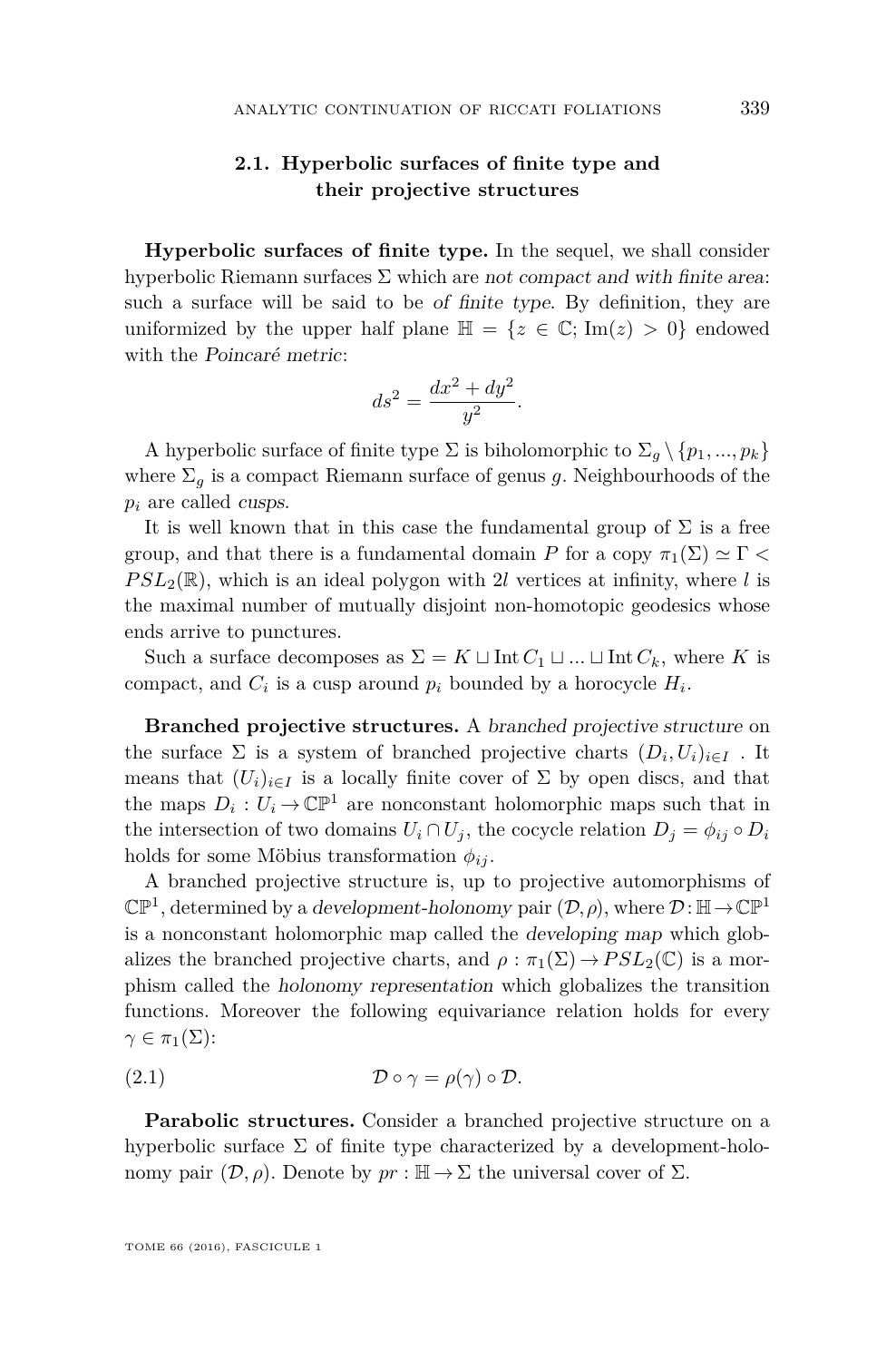Let  $C_i$  be a cusp bounded by a horocycle  $H_i$ . In the sequel,  $C_i$  denotes a connected component of  $pr^{-1}(C_i)$ , which is invariant by a parabolic element  $\gamma_i \in \pi_1(\Sigma)$  (this is the lift of the translation over the corresponding primitive closed horocycle *Hi*).

We say that the structure is parabolic at  $C_i$  if there exists  $h_i : \tilde{C}_i \to \mathbb{CP}^1$ and  $A_i \in PSL_2(\mathbb{C})$  such that:

- $(1)$   $h_i$  is a biholomorphism onto its image;
- (2)  $h_i$  conjugates the actions of  $\gamma_i$  and  $z \mapsto z+1$ , and  $A_i$  conjugates the actions of  $z \mapsto z + 1$  and  $\rho(\gamma_i)$ ;
- (3)  $\mathcal{D} = A_i \circ h_i$  in restriction to  $C_i$ .

We say that the branched projective structure is parabolic if it is parabolic at every cusp.

Remark 2.1. — Let  $C_i, C'_i$  be two connected components of  $pr^{-1}(C_i)$ , corresponding to parabolic elements  $\gamma_i, \gamma'_i \in \pi_1(\Sigma)$ . There exists an element  $\gamma \in \pi_1(\Sigma)$  such that  $\gamma(\widetilde{C}_i) = \widetilde{C}'_i$  and which conjugates  $\gamma_i$  and  $\gamma'_i$ . We then have  $\mathcal{D}_{|\widetilde{C}_i^{\prime}} = \rho(\gamma) \circ \mathcal{D}_{|\widetilde{C}_i} \circ \gamma^{-1}$ . This shows that the definition of being parabolic at the cusp  $C_i$  does not depend on the choice of a particular lift parabolic at the cusp  $C_i$  does not depend on the choice of a particular lift of  $C_i$ .

Remark 2.2. — For a branched projective structure to be parabolic, it is necessary that the holonomy representation is parabolic: the image by *ρ* of a parabolic element *γ* has to be a parabolic matrix of  $PSL_2(\mathbb{C})$ . If one prefers, the holonomy over any loop around the punctures has to be conjugated to a translation. As we will see later, this is not sufficient.

Remark 2.3. — Since  $h_i$  conjugates the action of  $\gamma_i$  and  $z \mapsto z + 1$ , it sends  $C_i$  inside a half plane bounded by a horizontal line. Up to postcomposition by a Möbius commuting with  $z \mapsto z + 1$ , we can always assume that  $h_i(\widetilde{C}_i) \subset \mathbb{H}_{\geq 1} = \{z \in \mathbb{C}; \text{Im}(z) \geq 1\}.$ 

Remark 2.4. — It is convenient to think that a local model for a branched projective structure which is parabolic at a cusp is given by the inclusion  $\iota: D \to \mathbb{CP}^1$ ,  $D \subset \mathbb{H}_{\geq 1}$  being invariant by  $z \mapsto z + 1$ . Indeed, a structure is parabolic at a cusp  $C_i$  if and only if the developing map reads as *ι* after holomorphic change of coordinates in  $\tilde{C}_i$  which conjugates the actions of  $z \mapsto z + 1$  and  $\gamma_i$ , and a Möbius change of coordinate at the goal which conjugates the actions of  $\rho(\gamma_i)$  and  $z \mapsto z+1$ .

Remark  $2.5.$  — It is possible to think of the developing map as a multivalued holomorphic map over  $\Sigma$ . Then, the structure is parabolic at a cusp *C<sub>i</sub>* if in some holomorphic coordinate *z* in *C<sub>i</sub>*, one has  $\mathcal{D}(z) = \frac{1}{2i\pi} \log(z)$ .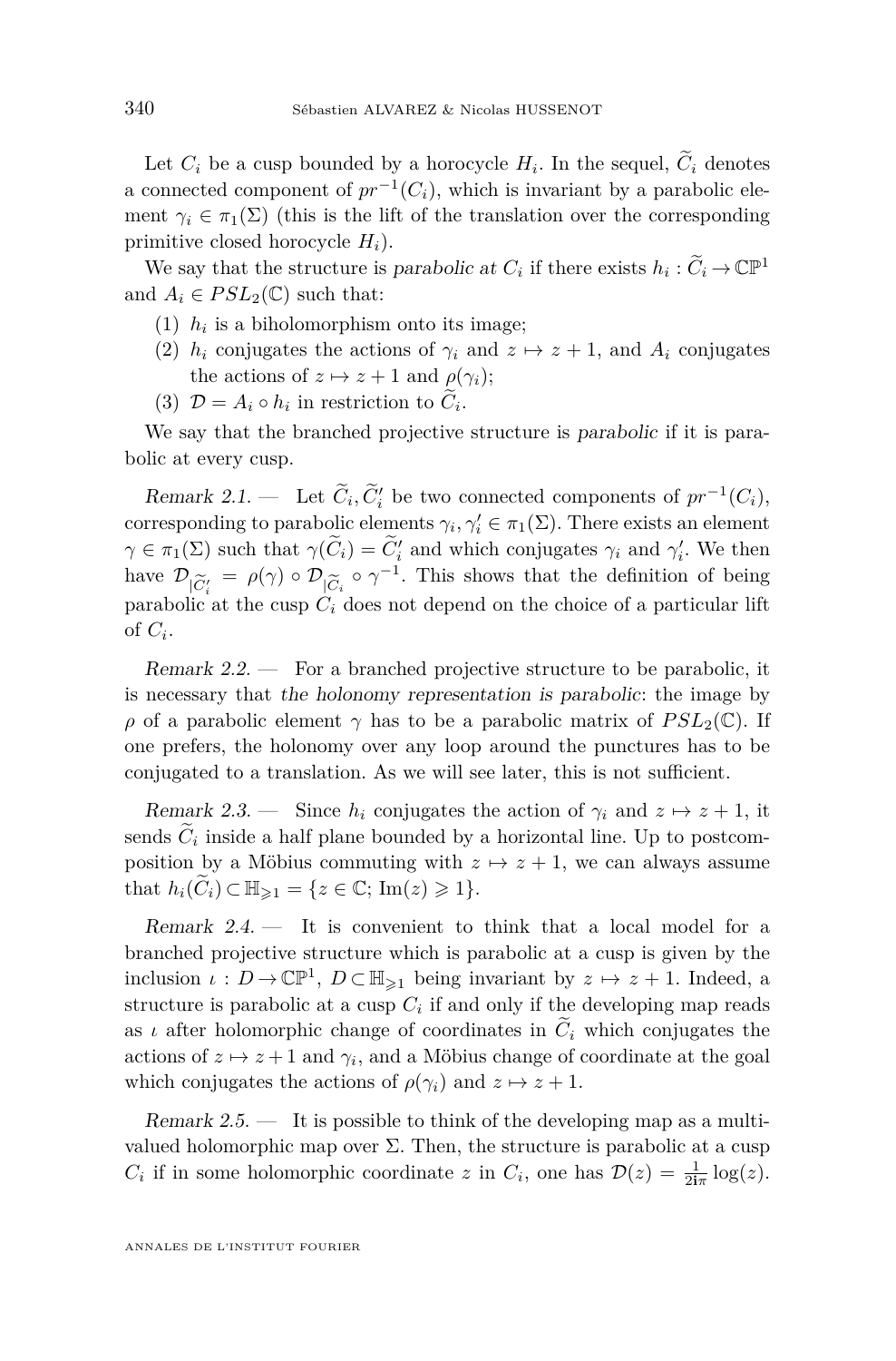Non-parabolic structures in a punctured disc with parabolic holonomy representation are given for example by the multivalued holomorphic maps  $h_n(z) = \frac{1}{2i\pi} \log(z) + \frac{1}{z^n}.$ 

Basic examples of parabolic projective structures are given by uniformization and more generally by the covering projective structures, whose developing maps are covering maps onto their images (see [\[14\]](#page-45-9) as well as the references therein). There are also exotic parabolic structures constructed by Hejhal [\[20\]](#page-45-14) by a surgery process called grafting which produce parabolic structures which are not of covering type. Finally, ([\[13\]](#page-45-6),Lemma 8) provides examples of parabolic projective structures on punctured spheres whose holonomy representations are dense in  $PSL_2(\mathbb{C})$ . Using the Schwarzian parametrization of projective structures, it is possible to prove that the space of (non-branched) projective structures on a surface of genus *g* with *n* punctures has the structure of a complex affine space of dimension 3*g*−3+*n*  $([14],$  $([14],$  $([14],$ Paragraph 6.1. $).$ 

#### **2.2. The foliated geodesic flow of Riccati foliations**

<span id="page-11-0"></span>**Geodesic and horocyclic flows.** The geodesic flow of  $T<sup>1</sup>$  H is defined by flowing a vector *v* at unit speed along the geodesic it directs. We denote it by  $G_t$ . It is well known that this flow has hyperbolic properties, and that the unstable (resp. stable) manifolds are given by horocycles endowed with the outward (resp. inward) unit normal vector field (horocycles are horizontal lines and euclidian circles tangent to the boundary of  $\mathbb{H}$ ). These manifolds foliate  $T^1$ <sup>H</sup>, and the arc length parametrization of the unstable (resp. stable) horocycles gives the unstable (resp. stable) horocyclic flow, denoted by  $H_t^u$  (resp.  $H_t^s$ ). The unstable and stable foliations are respectively denoted by  $\mathcal{W}^u$  and  $\mathcal{W}^s$ , and their leaves, by  $\overline{W}^u(v)$ ,  $\overline{W}^s(v)$ ,  $v \in T^1$ H.

The saturated sets of unstable and stable horocycles by the geodesic flow are respectively called center-unstable and center-stable manifolds and are denoted by  $\widetilde{W}^{cu}(v)$ ,  $\widetilde{W}^{cs}(v)$ ,  $v \in T^1$  H. They form two foliations of  $T^1$  H by planes called the center-unstable and center-stable foliations and denoted by  $\mathcal{W}^{cu}$  and  $\mathcal{W}^{cs}$ .

Let  $\Sigma$  be a hyperbolic surface of finite type. We can push these flows by the differential of the Riemannian universal cover  $pr : \mathbb{H} \to \Sigma$  (which is by definition a local isometry). This defines three flows on  $T<sup>1</sup>\Sigma$  denoted respectively by  $g_t$ ,  $h_t^u$  and  $h_t^s$ . The invariant foliations will be denoted by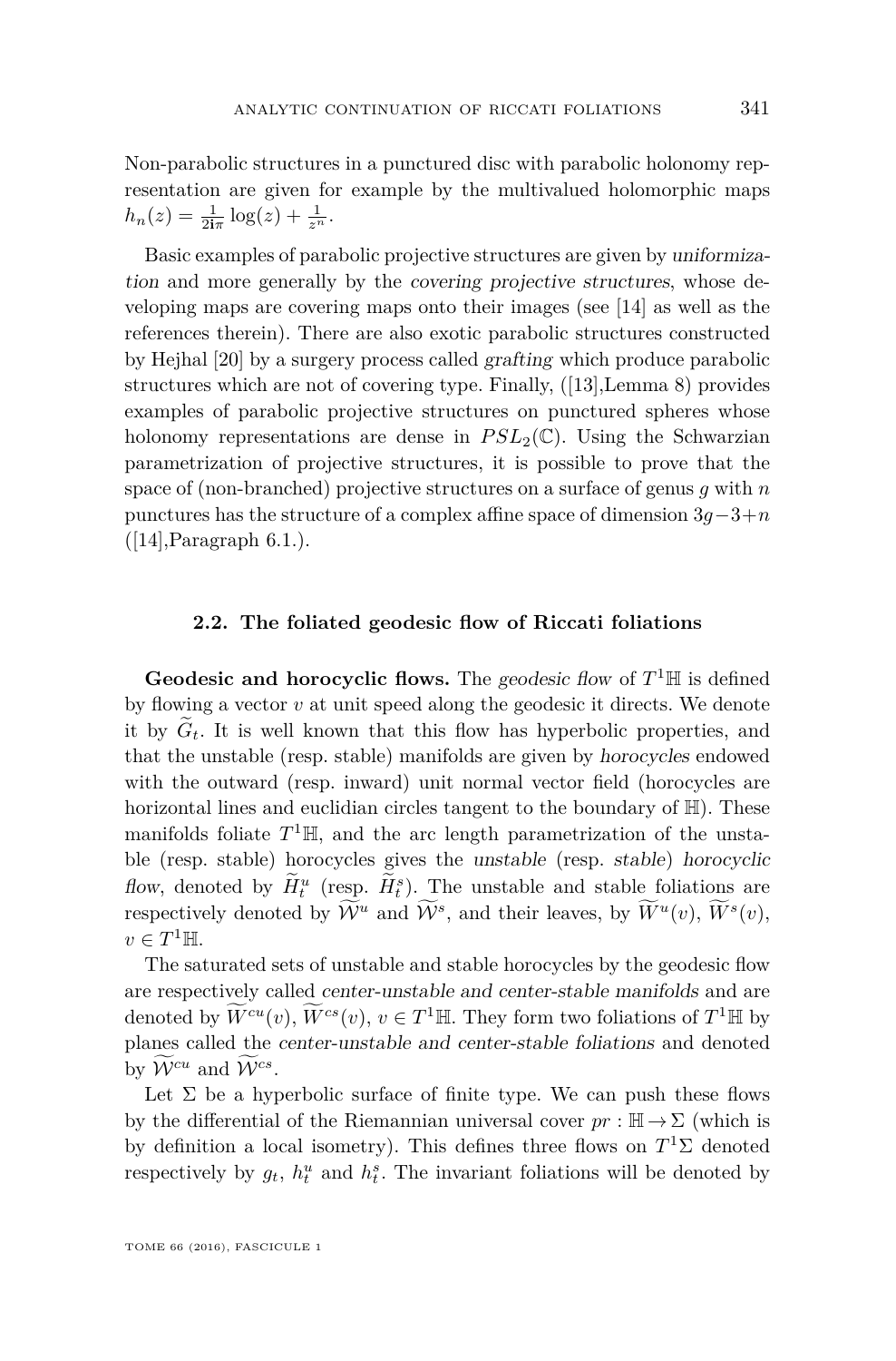$W^*$ ,  $* = s, u, cs, cu$ . All these flows preserve a canonical volume form: the Liouville measure Liouv (normalized in such a way that  $Liouv(T^1\Sigma) = 1$ ). Moreover, the famous theorem of Hopf [\[22\]](#page-45-15) asserts that the geodesic flow  $g_t: T^1\Sigma \to T^1\Sigma$  is ergodic with respect to the Liouville measure.

**Riccati foliations.** Given a representation  $\rho : \pi_1(\Sigma) \to PSL_2(\mathbb{C})$ , there is an associated Riccati foliation obtained by suspension of the action on  $\mathbb{CP}^1$ .

More precisely,  $\pi_1(\Sigma)$  acts diagonally on  $\mathbb{H} \times \mathbb{CP}^1$ : the action on the first factor is by deck transformations, and that on the second one is by *ρ*. By taking the quotient, we obtain a manifold *M*, called the suspended manifold endowed with:

- a fiber bundle  $\Pi : M \to \Sigma$ , whose fibers  $F_p = \Pi^{-1}(p)$ ,  $p \in \Sigma$  are copies of  $\mathbb{CP}^1$ ;
- a suspended foliation  $\mathcal F$  transverse to the fibers of  $\Pi$ , whose leaves are covers of Σ, and with holonomy representation *ρ*.

The data of  $(\Pi, M, \Sigma, \mathbb{CP}^1, \mathcal{F})$  will be called a Riccati foliation. As was mentioned in the Introduction, these foliations can be defined by Riccati equations on closed algebraic curves.

It is then possible to consider a Riemannian metric on *M*, that we will call admissible, and which satisfies:

- for the induced metric on each leaf *L*, the restriction  $\Pi_{|L}: L \to \Sigma$ is a Riemannian cover (in particular, all leaves are hyperbolic);
- the induced metric on each fiber is compatible with its conformal structure, i.e. after a conformal change of coordinates it is the usual Fubini-Study metric given by:

$$
ds^2 = \frac{dx^2 + dy^2}{(1 + x^2 + y^2)^2}.
$$

• leaves and fibers are orthogonal.

If we have moreover a developing map  $\mathcal{D}$ , we can define a holomorphic section  $\sigma^0$ :  $\Sigma \to M$  of the bundle, called the *diagonal section*, which is transverse to  $\mathcal F$  except at a finite number of points, and which is induced by equivariance by  $(Id, \mathcal{D}) : \mathbb{H} \to \mathbb{H} \times \mathbb{CP}^1$ .

**Foliated flows.** In the sequel let  $(\Pi, M, \Sigma, \mathbb{CP}^1, \mathcal{F})$  be a Riccati foliation endowed with an admissible metric. Since in restriction to the leaves, the fibration is a local isometry, its differential induces a fiber bundle  $\Pi_*$ :  $T^1\mathcal{F} \to T^1\Sigma$ , where  $T^1\mathcal{F}$  is the unit tangent bundle of the foliation, i.e. the set of unit tangent vectors tangent to the leaves of  $\mathcal F$ . This fiber bundle is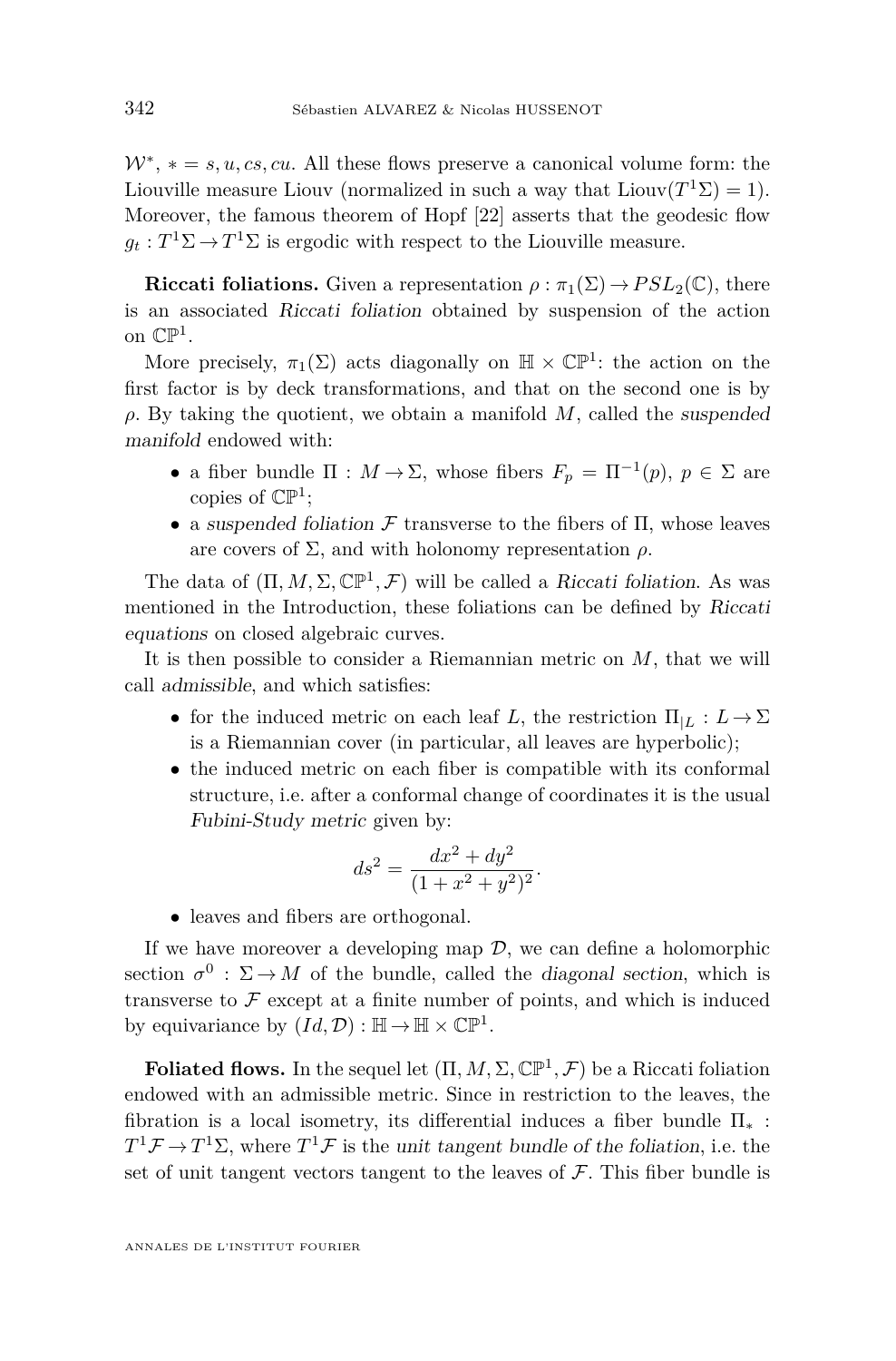foliated by the  $T^1L$ , *L* leaf of *F*. We denote by  $\hat{\mathcal{F}}$  this foliation. The fiber  $\Pi_*^{-1}(v)$  shall be denoted by  $F_{*,v}$ .

Since any leaf *L* is uniformized by the Poincaré plane H, *T* <sup>1</sup>*L* carries a geodesic flow and two horocyclic flows. Hence we have three flows of  $T^1\mathcal{F}$  which, when restricted to a leaf  $T^1L$ , coincide with its geodesic and horocyclic flows. We call them the foliated geodesic flow, denoted by *Gt*, the foliated unstable horocyclic flow, denoted by  $H_t^u$ , and the foliated stable horocyclic flow, denoted by  $H_t^s$ 

Projective cocycles. Bonatti, Gómez-Mont and Vila [\[9\]](#page-44-6) remarked that these foliated flows produce locally constant projective cocycles. Indeed, since all leaves are Riemannian covers of the base, the foliated geodesic flow projects down to the geodesic flow of *T* <sup>1</sup>Σ. Hence, it sends fibers to fibers. We shall denote the resulting cocycle by:

$$
A_t(v) = (G_t)_{|F_{*v}} : F_{*,v} \longrightarrow F_{*,g_t(v)},
$$

for  $t \in \mathbb{R}$ , and  $v \in T^1\Sigma$ . The term cocycle refers to the following formula:

$$
A_{t_1+t_2}(v) = A_{t_1}(g_{t_2}(v))A_{t_2}(v).
$$

If we choose any orbit segment  $c = g_{[0:t]}(v)$ , then  $A_t(v)$  is the holonomy map along the path *c*. Hence, the foliated geodesic flow sends fibers to fibers as a projective transformation. The cocycle is locally constant because the bundle is flat: in particular, if two orbit paths  $c = g_{[0;t]}(v)$  and  $c' = g_{[0;t']}(v')$ are covered by a same chain of trivializing charts, then  $A_t(v)$  and  $A_{t'}(v')$ are equal as projective transformations of  $\mathbb{CP}^1$ .

In the same way, the foliated unstable and stable horocyclic flows produce cocycles:

$$
B_t^u(v) = (H_t^u)_{|F_{*v}} : F_{*,v} \longrightarrow F_{*,h_t^u(v)},
$$
  

$$
B_t^s(v) = (H_t^s)_{|F_{*v}} : F_{*,v} \longrightarrow F_{*,h_t^s(v)},
$$

**Lyapunov exponents.** When the representation is parabolic, Bonatti, Gómez-Mont and Vila [\[9\]](#page-44-6) proved that Oseledets' theorem can be applied to the cocycle  $A_t$  because the following integrability condition holds:

$$
\int_{T^1\Sigma} \log^+ ||A_{\pm 1}(v)|| d \text{Liouv}(v) < \infty.
$$

TOME 66 (2016), FASCICULE 1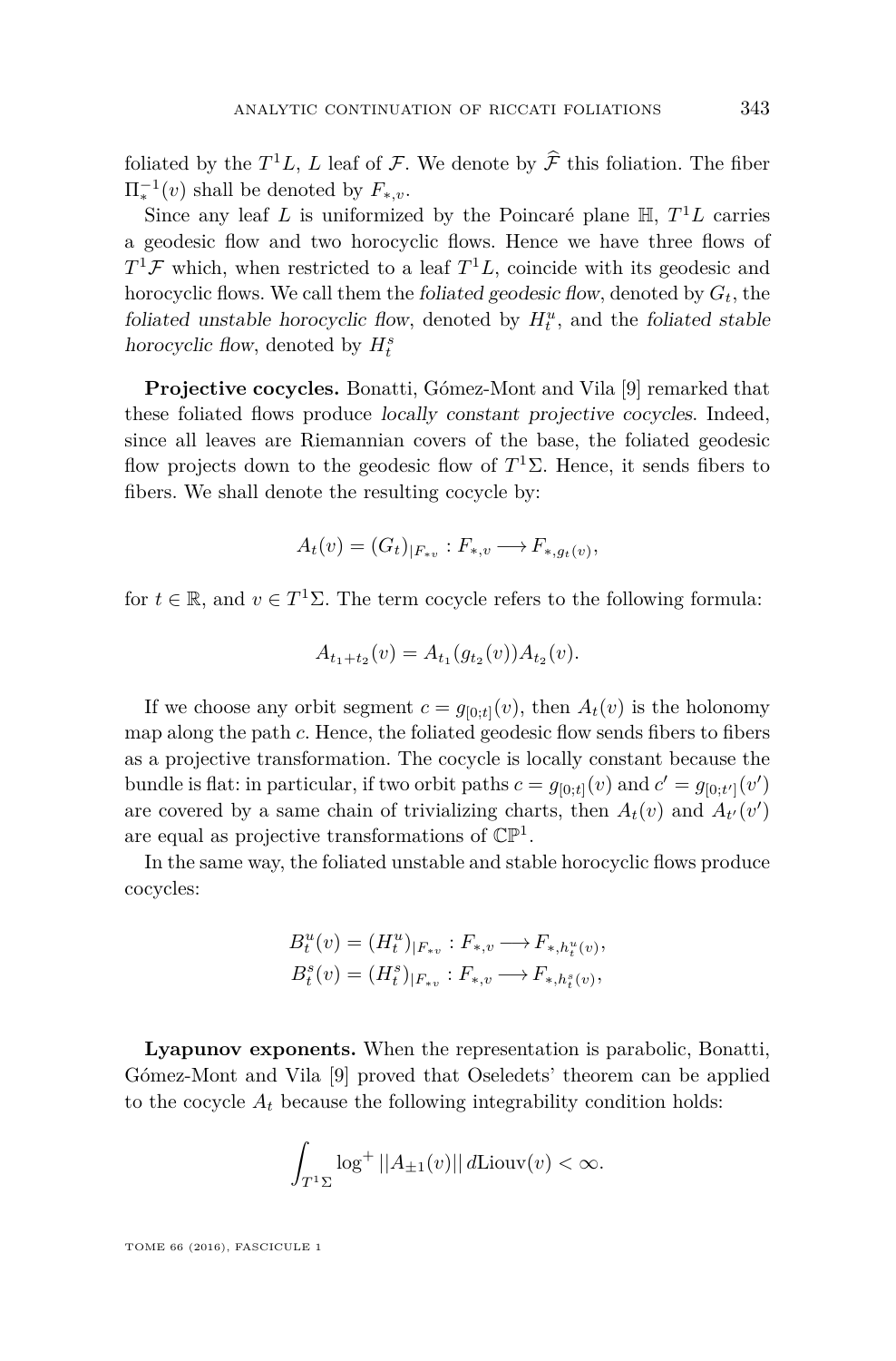A consequence is the existence of Lyapunov exponents for Liouv-almost every  $v \in T^1\Sigma$ :

$$
\lambda^+(v) = \lim_{t \to \infty} \frac{1}{t} \log ||A_t(v)||,
$$
  

$$
\lambda^-(v) = \lim_{t \to \infty} \frac{1}{t} \log ||A_t(v)^{-1}||^{-1}.
$$

By ergodicity of Liouville measure these quantities are constant on a full and invariant set: we call  $\lambda^+, \lambda^-$  these numbers. Remark that  $\lambda^+ = -\lambda^-$ .

If  $\Sigma$  were compact, the following theorem would be attributed to Bonatti, Gómez-Mont and Viana [\[8\]](#page-44-5). Since it is not compact, it is a consequence of the work of Avila-Viana, and of the coding of the geodesic flow.

More precisely, using the Bowen-Series coding of the action of the sur-face group [\[11\]](#page-44-11), Series was able to prove that the geodesic flow of  $\Sigma$  is a sophic system [\[33\]](#page-45-16). For our purpose, the modification of this coding by Ledrappier and Sarig [\[29\]](#page-45-10) will be more adapted. They provide a geometric Markov partition with countably many symbols for the geodesic flow on  $T<sup>1</sup>\Sigma$  and locally Hölder height function. They also provide the symbolic description of the Liouville measure and prove that it has a consistent local product structure with uniformly log-bounded densities in the local stable and unstable sets (this is Lemma 3.1 of [\[29\]](#page-45-10)).

In [\[5\]](#page-44-7), the authors give a sufficient condition for a locally constant projective cocycle over a Markov map with countably many symbols endowed with an ergodic probability measure with the local product structure to have a simple Lyapunov spectrum. A combination of these works gives the following:

<span id="page-14-0"></span>THEOREM 2.6. — Let  $(\Pi, M, \Sigma, \mathbb{CP}^1, \mathcal{F})$  be a Riccati foliation endowed with an admissible metric. Assume that the holonomy representation  $\rho$ :  $\pi_1(\Sigma) \to PSL_2(\mathbb{C})$  is parabolic. Then the following dichotomy holds true:

- either there exists a probability measure on  $\mathbb{CP}^1$  invariant by the holonomy group  $\rho(\pi_1(\Sigma))$ ;
- or one has  $\lambda^+(v) > 0$  for Liouville-almost every  $v \in T^1\Sigma$ .

**The Lyapunov sections.** Assume that there is no holonomy invariant measure and that the holonomy representation is parabolic. Then, by Theorem [2.6,](#page-14-0) and Oseledets' theorem, we have that:

<span id="page-14-1"></span>PROPOSITION 2.7. — For Liouville almost every  $v \in T^1\Sigma$  there exists a splitting of the linear fiber  $\tilde{F}_{*,v} = \sigma^+(v) \oplus \sigma^-(v)$  such that:

(1) it varies measurably with the point *v*;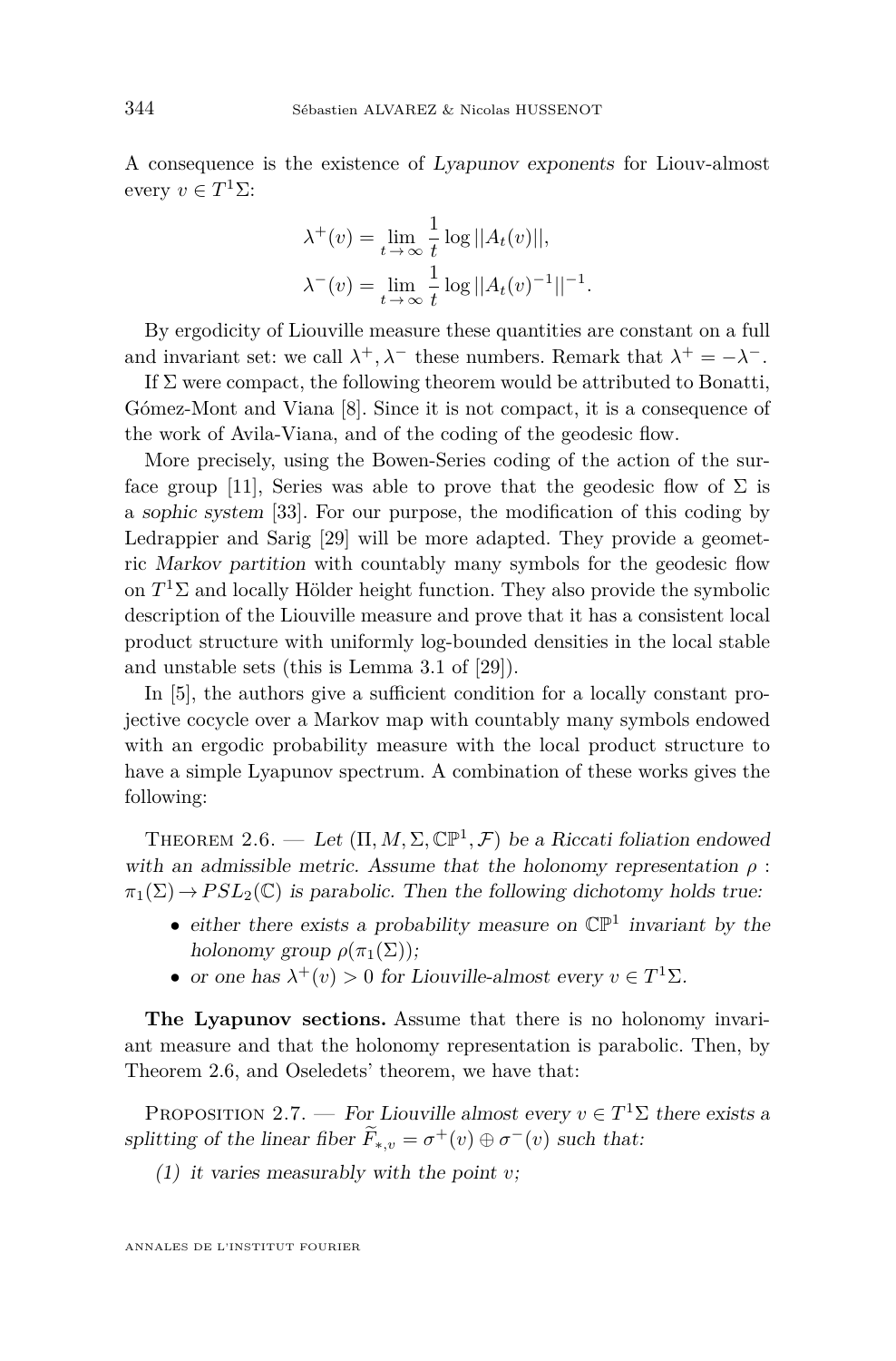- (2) it commutes with the cocycle: for every  $t \in \mathbb{R}$ ,  $A_t(v)\sigma^{\pm}(v)$  =  $\sigma^{\pm}(g_t(v));$
- (3) we have the following properties of attraction:

$$
\lim_{t \to \infty} \frac{1}{t} \log \operatorname{dist}_{F_{*,v}}(A_t(v)w, \sigma^+(g_t(v))) = -2\lambda^+
$$
  
for all  $w \in F_{*,v} \setminus \{\sigma^-(v)\}$  and:  

$$
\lim_{t \to \infty} \frac{1}{t} \log \operatorname{dist}_{F_{*,v}}(A_{-t}(v)w, \sigma^-(g_{-t}(v))) = -2\lambda^+
$$

for all  $w \in F_{*,v} \setminus {\{\sigma^+(v)\}}$ .

(4) the sections are determined by the following properties:

$$
\lim_{t \to \infty} ||A_{-t}(v)x|| = 0 \text{ if and only if } x \in \sigma^+(v),
$$
  

$$
\lim_{t \to \infty} ||A_t(v)x|| = 0 \text{ if and only if } x \in \sigma^-(v).
$$

Remark. — In the third assertion,  $\sigma^{\pm}(v)$  are thought as elements of the projective fiber  $F_{*,v}$ . In the last assertion, we see  $A_{+t}(v)$  as an element of  $SL_2(\mathbb{C})$  acting on a copy of  $\mathbb{C}^2$ : recall that the bundle is supposed to be linearizable.

The two subspaces defined in the proposition above can be thought as elements of the projective fiber  $F_{*,v}$ . Therefore we have two measurable sections  $\sigma^{\pm}$  of the bundle  $\Pi_{\star}$  which are called Lyapunov sections.

The following proposition is due to Bonatti and Gómez-Mont [\[6\]](#page-44-4): it relies on the fourth assertion stated in Proposition [2.7.](#page-14-1)

<span id="page-15-1"></span>PROPOSITION 2.8.

- (1) The two Lyapunov sections commute with the geodesic flows:  $G_t \circ$  $\sigma^{\pm} = \sigma^{\pm} \circ g_t.$
- (2) The section  $\sigma^+$  commutes with the unstable horocyclic flows:  $H_t^u \circ$  $\sigma^+ = \sigma^+ \circ h_t^u$ .
- (3) The section  $\sigma^-$  commutes with the stable horocyclic flows:  $H_t^s \circ$  $\sigma^- = \sigma^- \circ h_t^s$ .

#### **3. Distribution of the singularities**

<span id="page-15-0"></span>The purpose of this section is to prove Theorem [C](#page-7-0) and to give several descriptions of the distribution of limit points of developed geodesic rays in the Riemann sphere. This also gives the statistical distribution of the singularities of holonomy germs from a fiber to the image of the holomorphic section  $\sigma^0$  along almost every developed ray.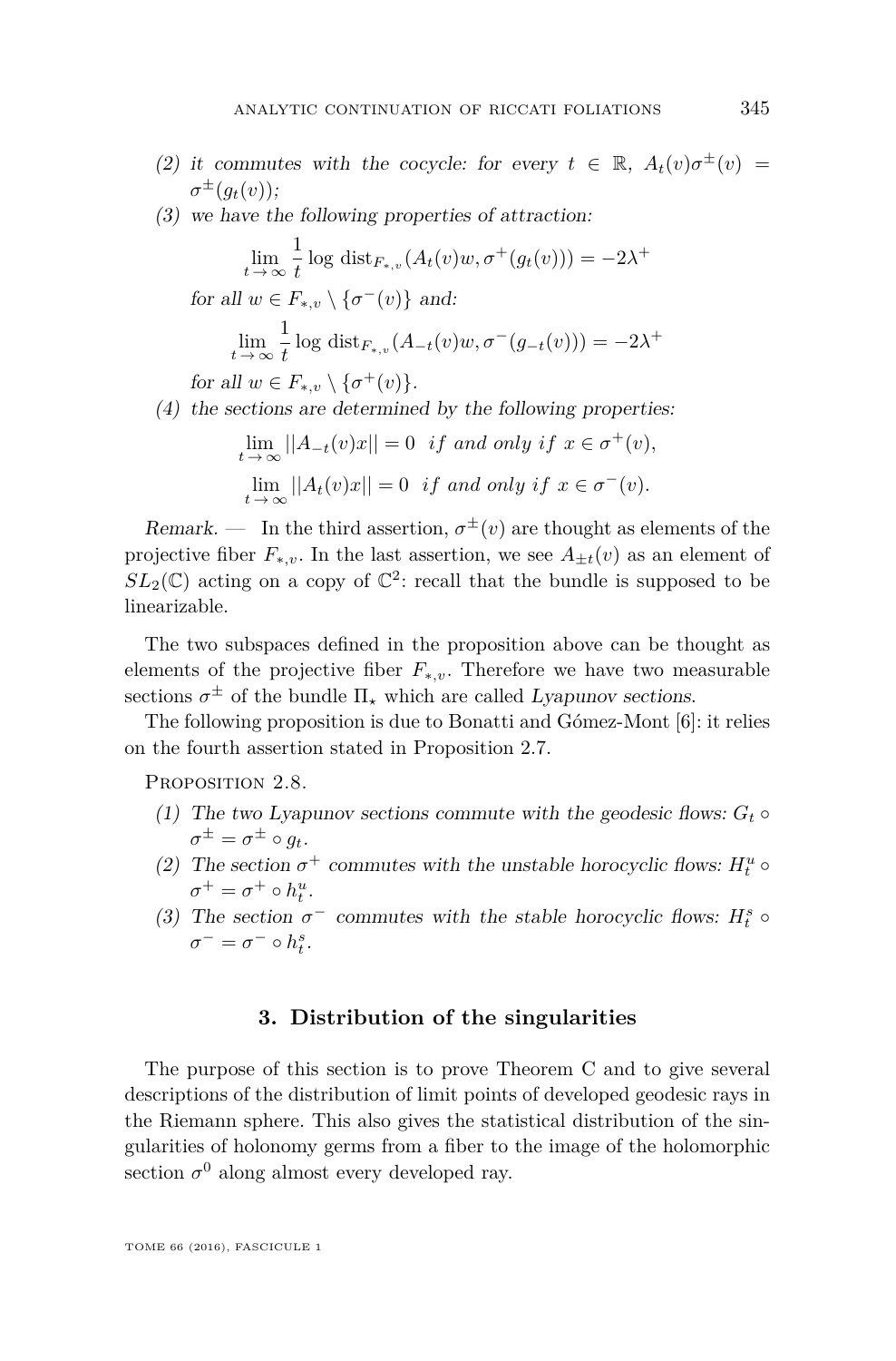The results of this section are consequences of Theorem [B,](#page-6-0) which we assume to hold for the moment. In the sequel  $\Sigma$  will stand for a hyperbolic surface of finite type, and  $(D, \rho)$  for a parabolic branched projective structure. We assume that the holonomy group  $\rho(\pi_1(\Sigma))$  has no invariant probability measure on  $\mathbb{CP}^1$ . Under these hypothesis, Theorem [B](#page-6-0) implies that for every  $p \in \Sigma$  and  $d\theta$ -almost every  $v \in T_p^1 \Sigma$  we have (with an obvious abusive notation):

$$
\lim_{t \to \infty} \mathcal{D}(g_t(v)) = \sigma^-(v).
$$

#### **3.1. Disintegration of the SRB measure of the foliated geodesic flow**

**Distribution of the singularities.** Unit vectors tangent to  $\Sigma$  are distributed uniformly according to the Liouville measure. Denote by  $(d\theta_p)_{p\in\Sigma}$ the family conditional measures of the Liouville measure on the unit tangent fibers  $T_p^1\Sigma$  with respect to the area element of  $\Sigma$ . Hence the limits of developed geodesic rays in the fiber of a point *p* are distributed according to:

<span id="page-16-0"></span>(3.1) 
$$
s_p = \sigma^- * (d\theta_p).
$$

Remark 3.1. — The probability measures  $s_p, p \in \Sigma$  are quasi-invariant by holonomy maps of the foliation  $\mathcal{F}$ : this is another way to say that there is a well defined *measure class* on  $\mathbb{CP}^1$  which describes the distribution of limits of developed geodesic rays. This is so because the measure class of  $d\theta_p$ , as well as the section  $\sigma^-$  are invariant by center-stable holonomies (which are smooth since the stable horocyclic flow is smooth).

**The SRB measure.** [\[9\]](#page-44-6) proved that the foliated geodesic flow  $G_t$  possesses a unique *SRB* measure: it possesses a probability measure  $\mu^+$  whose basin of attraction has full volume. It follows from the third property stated in Proposition [2.7](#page-14-1) that this measure is precisely described by:

$$
\mu^+ = \sigma^+ * \text{Liouv.}
$$

The flow  $G_{-t}$  also possesses a unique SRB measure which is precisely described by:

$$
\mu^- = \sigma^- * \text{Liouv.}
$$

Notice that even if these measure are singular (since the sections  $\sigma^+$  and *σ* <sup>−</sup> are disjoint almost everywhere) their projections via the canonical map  $pr: T<sup>1</sup>F \to M$  are equal: we denote it by *m*. Indeed  $\mu^-$  is exactly the image of  $\mu^+$  by the involution  $v \in T^1 \mathcal{F} \mapsto -v$ .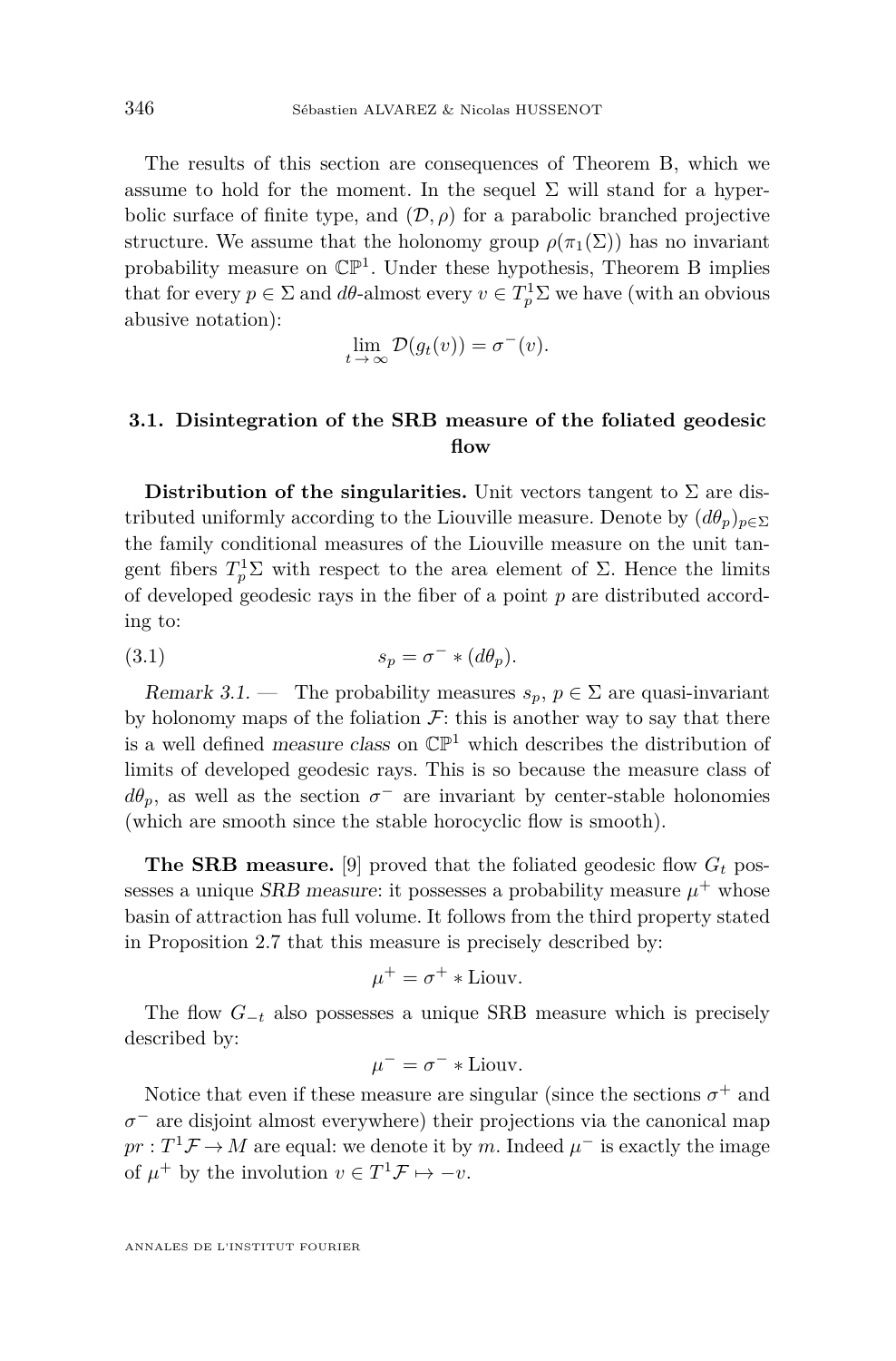**Disintegration in the fibers.** Here we show that the conditional measures  $m_p$  of *m* on the fibers coincide with the distribution  $s_p$  defined by Formula [3.1.](#page-16-0) The proof follows the lines of that of Theorem F of [\[1\]](#page-44-3) where a similar result is stated in the context of Gibbs measures of the foliated geodesic flow (although this theorem is stated for a compact base its proof can be copied without modification). The main idea is that the conditional measures of  $\mu^-$  in the fibers  $F_{*,v}$  are given by the Dirac masses at  $\sigma^-(v)$ and that we obtain conditional measures of  $m$  in a fiber  $F_p$  by integration of those of  $\mu^-$  on fibers of unit vectors tangent to p.

PROPOSITION 3.2. — Let *m* be the projection of the unique SRB measure of the geodesic flow and  $(m_p)_{p \in \Sigma}$  be its system of conditional measures on the fibers. Then for every  $p \in \Sigma$ ,

$$
m_p = s_p.
$$

#### **3.2. Foliated harmonic measure and its discretization**

**The unique foliated harmonic measure.** Each leaf *L* is endowed with a Laplace operator  $\Delta_L$  which generates a one-parameter semi-group called the heat diffusion, characterized by a heat kernel  $p(t; x, y)$ . This allows for every  $x \in L$  to define the Wiener probability measure on the space  $\Omega_x$ of continuous paths  $\omega : [0; \infty) \to L$  starting at *x*, that will be denoted by  $W_x$ . It has the Markov property, and projects down to the heat density  $p(t; x, y)dy$  by the map  $\omega \mapsto \omega(t)$ . A Brownian path starting at *x* is a typical path for  $W_x$ .

Foliated harmonic measures for  $\mathcal F$  are measures on  $M$  which are invariant by the leafwise heat diffusion operator (which by definition induces on every leaf *L* its heat diffusion operator). They have been considered by Garnett [\[19\]](#page-45-12) in the context of compact foliated manifolds. In our context the existence of such measure is guaranteed by the Main Theorem of [\[3\]](#page-44-9).

<span id="page-17-0"></span>PROPOSITION 3.3. — Under the hypothesis of Theorem [B,](#page-6-0) there exists only one foliated harmonic measure.

Proof. — This can be deduced from the Main Theorem of [\[3\]](#page-44-9) (which gives a bijective correspondence between harmonic and stationary measure for a probability measure on the holonomy group that we shall describe below), from Furstenberg's theorem (ensuring the uniqueness of stationary measures in the present context under some integrability conditions [\[16\]](#page-45-17)) and from Section 3.4 of the first author's PhD thesis [\[4\]](#page-44-2) (which shows the integrability conditions under the hypothesis of Theorem [B\)](#page-6-0).  $\Box$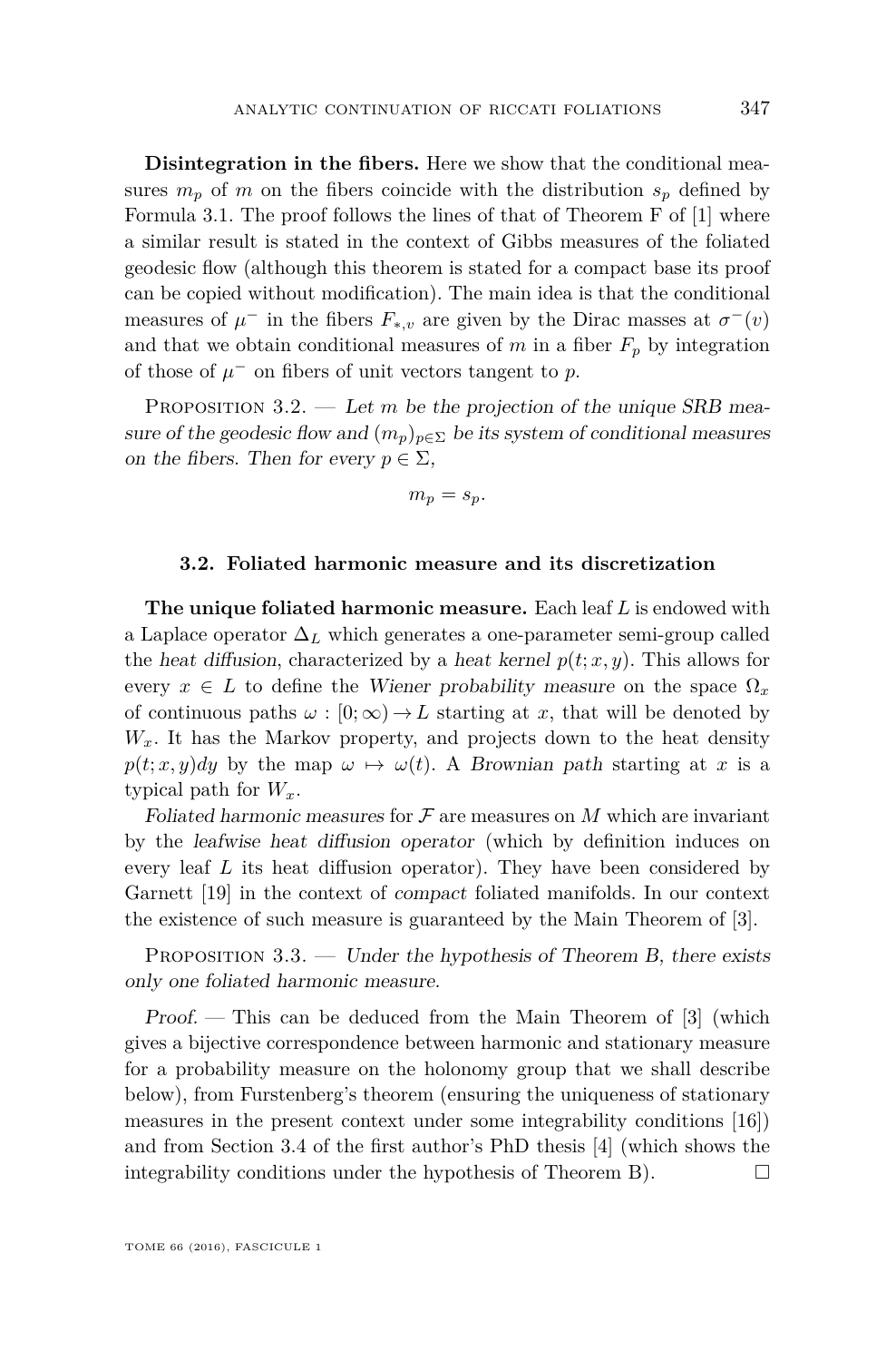PROPOSITION  $3.4.$  — Under the hypothesis of Theorem [B,](#page-6-0) the projection *m* of the unique SRB measure of the foliated geodesic flow is the unique foliated harmonic measure for F.

In particular the family  $(s_p)_{p \in \Sigma}$  defined by Formula [3.1](#page-16-0) is the family of conditional measures of the unique foliated harmonic measure for F.

Proof. — The measure  $\mu^+$  is invariant by the joint action of the foliated geodesic and unstable horocyclic flow (see Proposition [2.7\)](#page-14-1). Hence its projection is a harmonic measure for  $\mathcal{F}$ : see the proofs of [\[2,](#page-44-10) [32\]](#page-45-13) made in the compact case but which are still valid in our context.

**Discretization.** Given a probability measure  $\nu$  on the fundamental group  $\pi_1(\Sigma)$  we say that a measure *s* on the Riemann sphere  $\mathbb{CP}^1$  is *ν*stationary if:

$$
s = \sum_{\gamma \in \pi_1(\Sigma)} \nu(\gamma) \rho(\gamma) * s.
$$

The discretization of the Brownian motion performed by Furstenberg-Lyons-Sullivan [\[17,](#page-45-18) [31\]](#page-45-19) provides a bijective correspondence between foliated harmonic measures and stationary measures for the action of the holonomy group on the fiber (see [\[3\]](#page-44-9)).

In our context it yields a family  $(\nu_z)_{z \in \mathbb{H}}$  of probability measures on  $\pi_1(\Sigma)$ with full support and equivariance property  $\gamma * \nu_z = \nu_{\gamma z}$  (hence it defines a family  $(\nu_n)_{n\in\Sigma}$  on  $\pi_1(\Sigma)$ ) such that the conditional measure of the unique harmonic measure on the fiber  $F_p \simeq \mathbb{CP}^1$  is precisely the unique  $\nu_p$ -stationary measure (see the proof of Proposition [3.3\)](#page-17-0). This provides another characterization of the distribution of limit points of images of most geodesic rays by the developing map:

<span id="page-18-0"></span>PROPOSITION 3.5. — Assume that the hypothesis of Theorem [B](#page-6-0) hold. Let  $(\nu_p)_{p \in \Sigma}$  be a family of measures given by the Furstenberg-Lyons-Sullivan procedure of discretization of the Brownian motion. Then for every  $p \in \Sigma$  *s<sub>p</sub>* coincides with the unique  $\nu_p$ -stationary measure on the fiber  $F_p$ .

#### **3.3. Family of harmonic measures on the Riemann sphere**

**Limits of developed Brownian paths.** In [\[23\]](#page-45-7) the second author adopts the point of view of Brownian motion and studies images by the developing map of Brownian paths (that we also call developed Brownian paths). The main Theorem of [\[23\]](#page-45-7) is: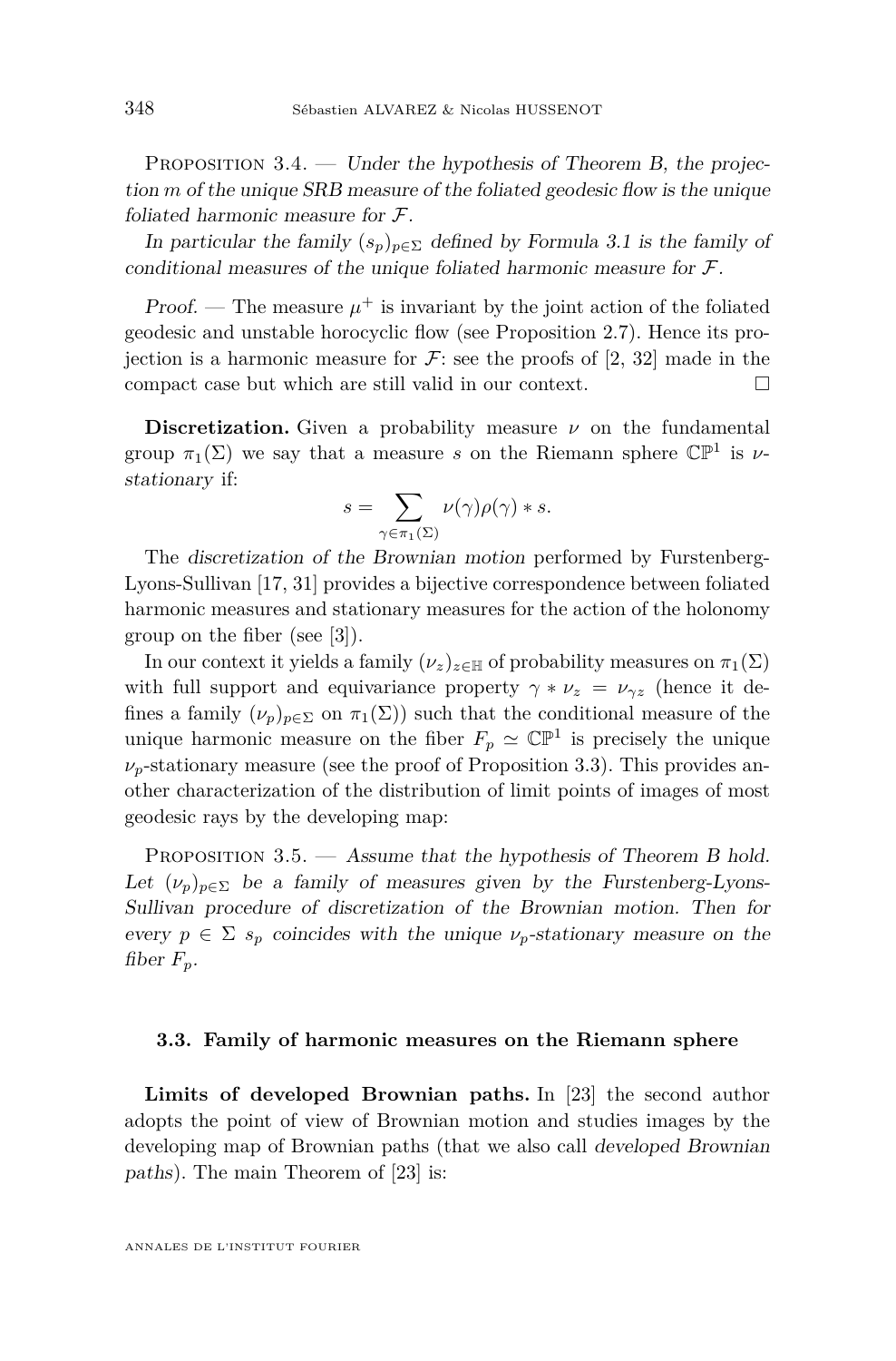<span id="page-19-0"></span>THEOREM 3.6. — Let  $\Sigma$  be a hyperbolic surface of finite type. Consider a branched projective structure on  $\Sigma$  represented by a developmentholonomy pair  $(D, \rho)$ , that is parabolic and non-elementary. Then the following dichotomy holds:

- if  $D$  is not onto, then for all  $z \in \mathbb{H}$  and almost every Brownian path  $\omega$  starting at *z*, there exists  $e(\omega) \in \mathbb{CP}^1$  such that  $\mathcal{D}(\omega(t))$  converges to  $e(\omega)$  when *t* goes to  $\infty$ ;
- if D is onto, then for all  $z \in \mathbb{H}$  and almost every Brownian path  $\omega$ starting at *z*, the path  $\mathcal{D}(\omega(t))$  does not have any limit when *t* goes to  $\infty$ .

**Asymptotic behaviour of developed Brownian paths.** Although in the second case of Theorem [3.6](#page-19-0) a developed Brownian path does not have a limit we can describe its asymptotic behaviour. Almost every developed Brownian path spends most of its time very close to some point of  $\mathbb{CP}^1$ , and the distribution of these points is exactly given by the distribution of limits of developed geodesic rays.

<span id="page-19-1"></span>THEOREM 3.7. — Let  $\Sigma$  be a hyperbolic surface of finite type. Consider a branched projective structure on  $\Sigma$  represented by a developmentholonomy pair  $(\mathcal{D}, \rho)$ , that is parabolic and non-elementary. Then for every  $z \in \mathbb{H}$  and almost every Brownian path  $\omega$  starting from *z*, there exists a point  $e(\omega) \in \mathbb{CP}^1$  such that:

$$
\lim_{t \to \infty} \frac{1}{t} \int_0^t \mathcal{D} * \delta_{\omega(s)} ds = \delta_{e(\omega)}
$$

Denote by  $e_z$  the distribution of  $e(\omega)$  subject to the condition  $\omega(0) = z$ : by equivariance of  $D$  this distribution satisfies the equivariance relation  $\gamma * e_z = e_{\gamma z}$  for every  $\gamma \in \pi_1(\Sigma)$ . In particular it induces a family of probability measures on the fibers  $F_p$  ( $e_p$ )<sub> $p \in \Sigma$ </sub>. The proof of Theorem [3.7](#page-19-1) in [\[23\]](#page-45-7) provides more information about  $e_p$ : it coincides exactly with the unique  $\nu_p$ -stationary measure (recall that  $\nu_p$  is given by the discretization of the Brownian motion). As a consequence, we find that:

PROPOSITION 3.8. — Assume that the hypothesis of Theorem [B](#page-6-0) hold. Let  $(e_p)_{p \in \Sigma}$  be the family describing the asymptotic behaviour of developed Brownian path defined in Theorem [3.7.](#page-19-1) Then for every  $p \in \Sigma$ , the measure *s<sup>p</sup>* coincide with e*p*.

**Family of harmonic measures.** It is classical that by considering the exit distribution of the Brownian motion on an open set, one obtains a family of measures, the harmonic measures, on its boundary which is used

TOME 66 (2016), FASCICULE 1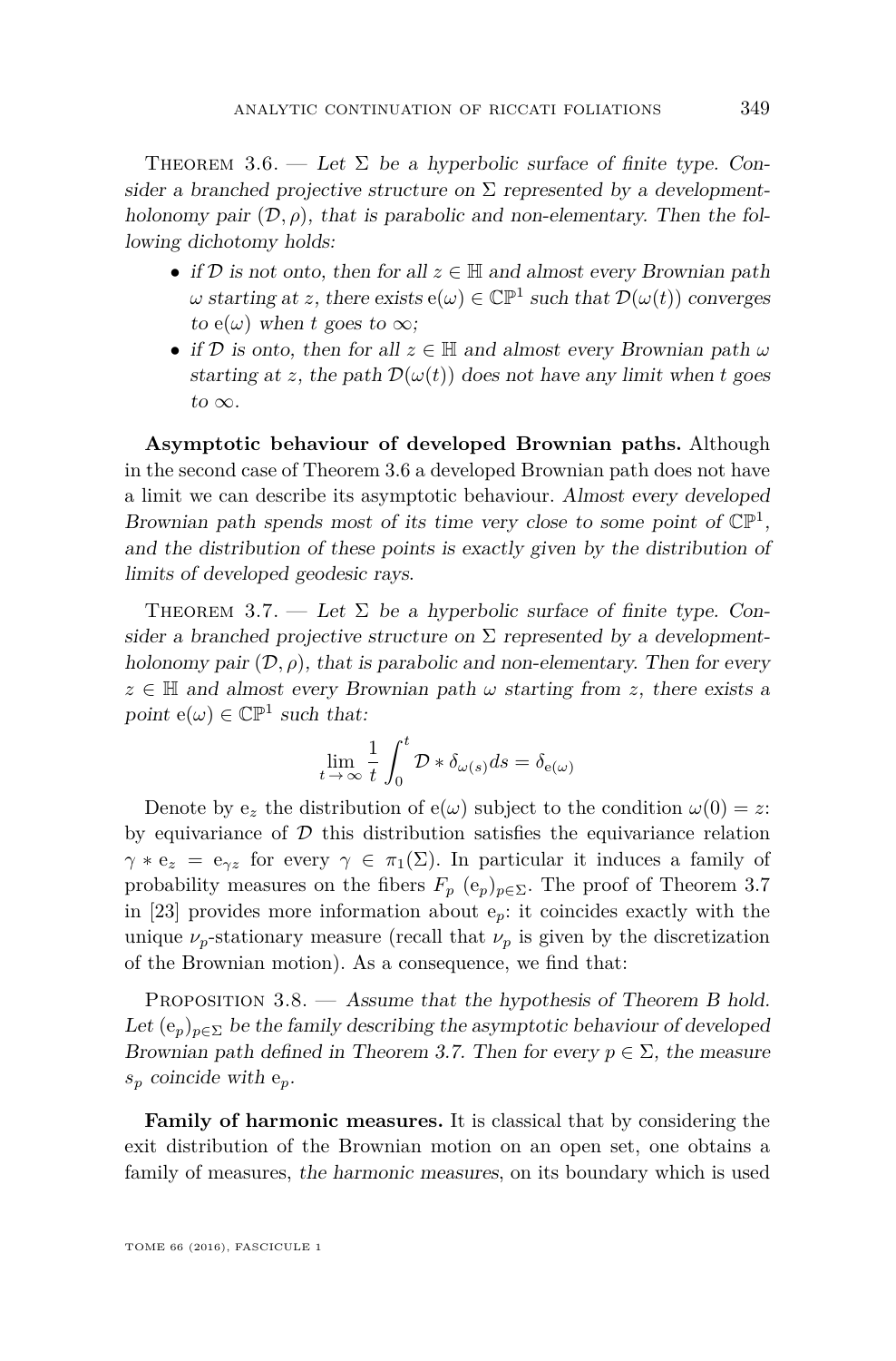to solve the Dirichlet problem of finding harmonic functions with prescribed boundary conditions.

It is also possible to associate to any non-elementary representation  $\rho : \pi_1(\Sigma) \to PSL_2(\mathbb{C})$  a family of harmonic measures. Namely it has been shown by Furstenberg [\[18\]](#page-45-20) that for such a representation, there exists a unique (up to a null Borel set for the Lebesgue measure) measurable map  $\beta : \mathbb{RP}^1 \to \mathbb{CP}^1$  which is  $\rho$ -equivariant (here the action of  $\pi_1(\Sigma)$ ) on  $\mathbb{RP}^1$  is the natural extension of that on  $\mathbb{H}$  which is given by the uniformization). This map is called the Furstenberg's boundary map.

By pushing by the Furstenberg's boundary map *β* the measure on R whose density with respect to Lebesgue is given by the Poisson kernel, Deroin and Dujardin proved the following:

<span id="page-20-0"></span>PROPOSITION 3.9. — Let  $\Sigma$  be a hyperbolic surface of finite type and  $\rho : \pi_1(\Sigma) \to PSL_2(\mathbb{C})$  be a representation which preserves no measure on  $\mathbb{CP}^1$ . Then there exists a unique family of probability measures  $(\theta_z)_{z \in \mathbb{H}}$ which verifies the following properties:

- (1) it is equivariant: for every  $z \in \mathbb{H}$  and  $\gamma \in \pi_1(\Sigma)$  we have  $\rho(\gamma) * \theta_z =$ *θγz*;
- (2) it is harmonic: for every Borel set  $A \subset \mathbb{CP}^1$  the map  $z \mapsto \theta_z(A)$  is harmonic for the Laplace operator.

Once again the equivariance allows us to define a family of measures on the fibers  $(\theta_p)_{p \in \Sigma}$ . Deroin and Dujardin note that the family  $(e_z)_{z \in \mathbb{H}}$  given by Theorem [3.7](#page-19-1) satisfies these conditions. Hence we can conclude the proof of Theorem [C.](#page-7-0)

PROPOSITION 3.10. — Assume that the hypothesis of Theorem [B](#page-6-0) hold. Let  $(\theta_p)_{p \in \Sigma}$  be the family of harmonic measures of the representation  $\rho$ defined in Proposition [3.9.](#page-20-0) Then for every  $p \in \Sigma$ , the measure  $s_p$  coincide with  $\theta_p$ .

#### **3.4. The set of singularities is uncountable and dense in the limit set**

**The distribution is non atomic.** We have the following lemma which will imply that the set of limits of developed geodesic rays is uncountable.

<span id="page-20-1"></span>LEMMA  $3.11.$   $-$  Assume that the hypothesis of Theorem [B](#page-6-0) hold. Then the distribution  $s_p$  is non atomic.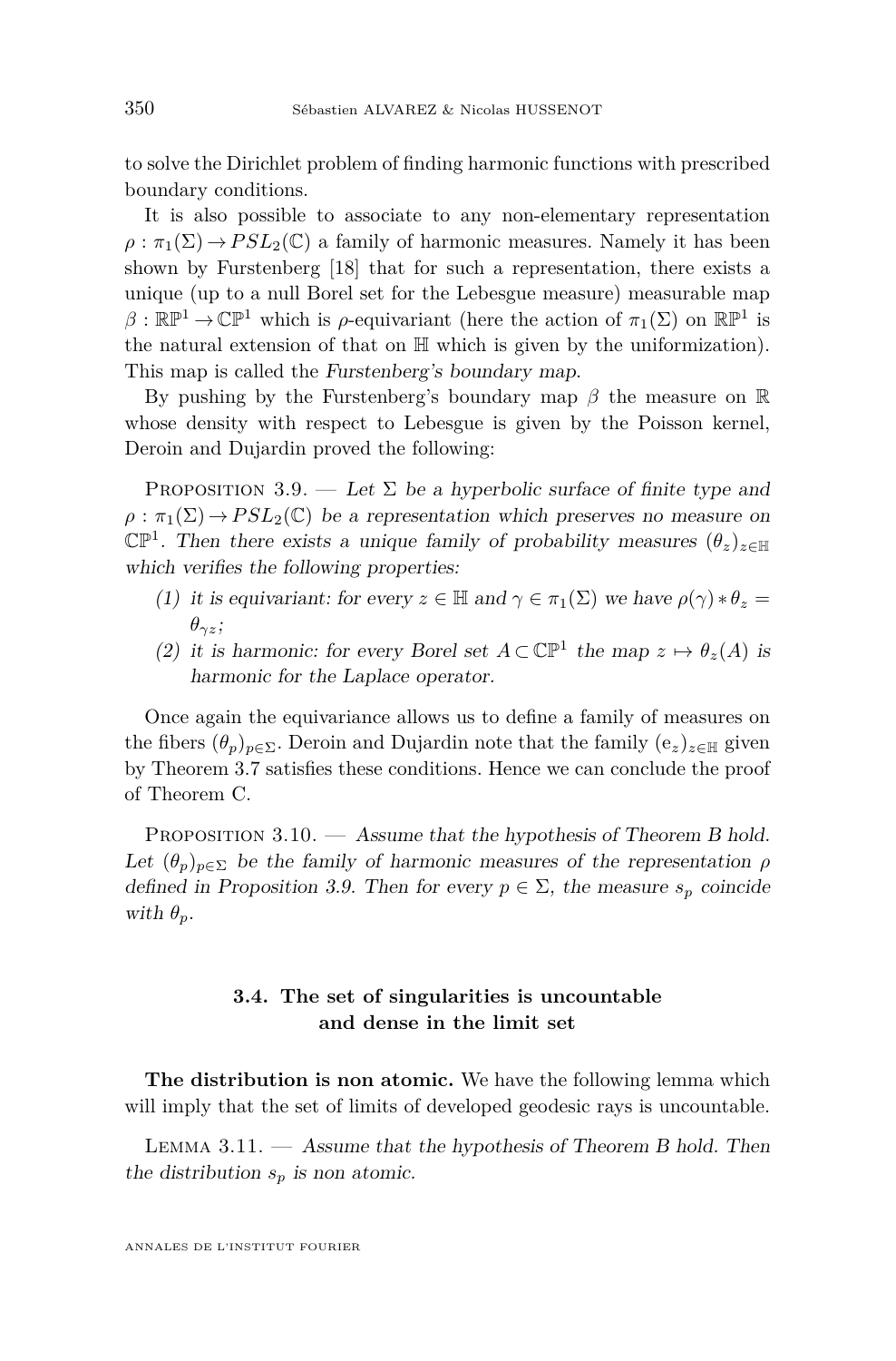Proof. — The easiest way to see this fact is to use Proposition [3.5:](#page-18-0)  $s_p$ is the unique  $\nu_p$ -stationary measure. But a classical argument shows that since the holonomy group does not preserve any measure this measure has to be non atomic for if the contrary were true we could consider the finite subset  $X \subset \mathbb{CP}^1$  of atoms of greatest mass. For  $x \in X$  we would obtain by stationarity:

$$
s_p(x)=\sum_{\gamma\in\pi_1(\Sigma)}\nu_p(\gamma)s_p(\rho(\gamma)^{-1}x),
$$

which would imply  $s_p(\rho(\gamma)^{-1}x) = s_p(x)$  for every  $\gamma \in \pi_1(\Sigma)$ . Finally the set *X* would be invariant by holonomy which contradicts the hypothesis.

PROPOSITION 3.12. — Assume that the hypothesis of Theorem [B](#page-6-0) hold. Then for every  $p \in \Sigma$ , the set of  $\sigma^-(v)$  where *v* ranges a full  $d\theta$ -measure subset of  $T_p^1 \Sigma$  is uncountable.

Proof. — This follows directly from Lemma [3.11](#page-20-1) and the fact that any measure supported on a countable set has atoms.

**The distribution charges open sets of the limit set.** By hypothesis, the holonomy group  $\rho(\pi_1(\Sigma))$  is a non-elementary subgroup of  $PSL_2(\mathbb{C})$ : it possesses a unique minimal set  $\Lambda_{\rho}$  called its *limit set*. We can show the following proposition:

PROPOSITION  $3.13.$  — Assume that the hypothesis of Theorem [B](#page-6-0) hold. Then for every  $p \in \Sigma$ , the set of  $\sigma^-(v)$  where *v* ranges a full  $d\theta$ -measure subset of  $T^1\Sigma$  is dense in the limit set.

Proof. — Firstly all  $\sigma^-(v)$  belong to the limit set of the holonomy group because of the invariance by the foliated geodesic flow: we can always write  $\sigma^-(v) = (A_t)^{-1}(v)\sigma^-(g_t(v))$  and for almost every *v*,  $A_t(v)$  is a word in the generators of  $\rho(\pi_1(\Sigma))$  whose length goes to infinity with t.

Secondly for every  $p \in \Sigma$ ,  $v \in T_p^1\Sigma$  and  $\gamma \in \pi_1(\Sigma)$ ,  $\rho(\gamma)\sigma^-(v)$  belongs to the image of the restriction of  $\sigma^-$  to  $T_p^1\Sigma$ : by minimality of the action of the holonomy group on its limit set this implies that the image of the restriction of  $\sigma^-$  to  $T_p^1\Sigma$  is dense in the limit set. In order to see this fact, work in the universal cover of  $\Sigma$ . There is a identification  $T^1 \mathbb{H} \simeq \mathbb{H} \times \mathbb{RP}^1$  obtained by associating to a vector *v* the couple  $(z, \xi) = (c_v(0), c_v(\infty))$  where  $c_v$  is the geodesic directed by *v*. This identification trivializes the center-stable foliation (we will also meet in the sequel a different identification which trivializes the center-unstable foliation) and conjugates the natural actions of  $\pi_1(\Sigma)$  on these two spaces. Since the section  $\sigma^-$  commutes with the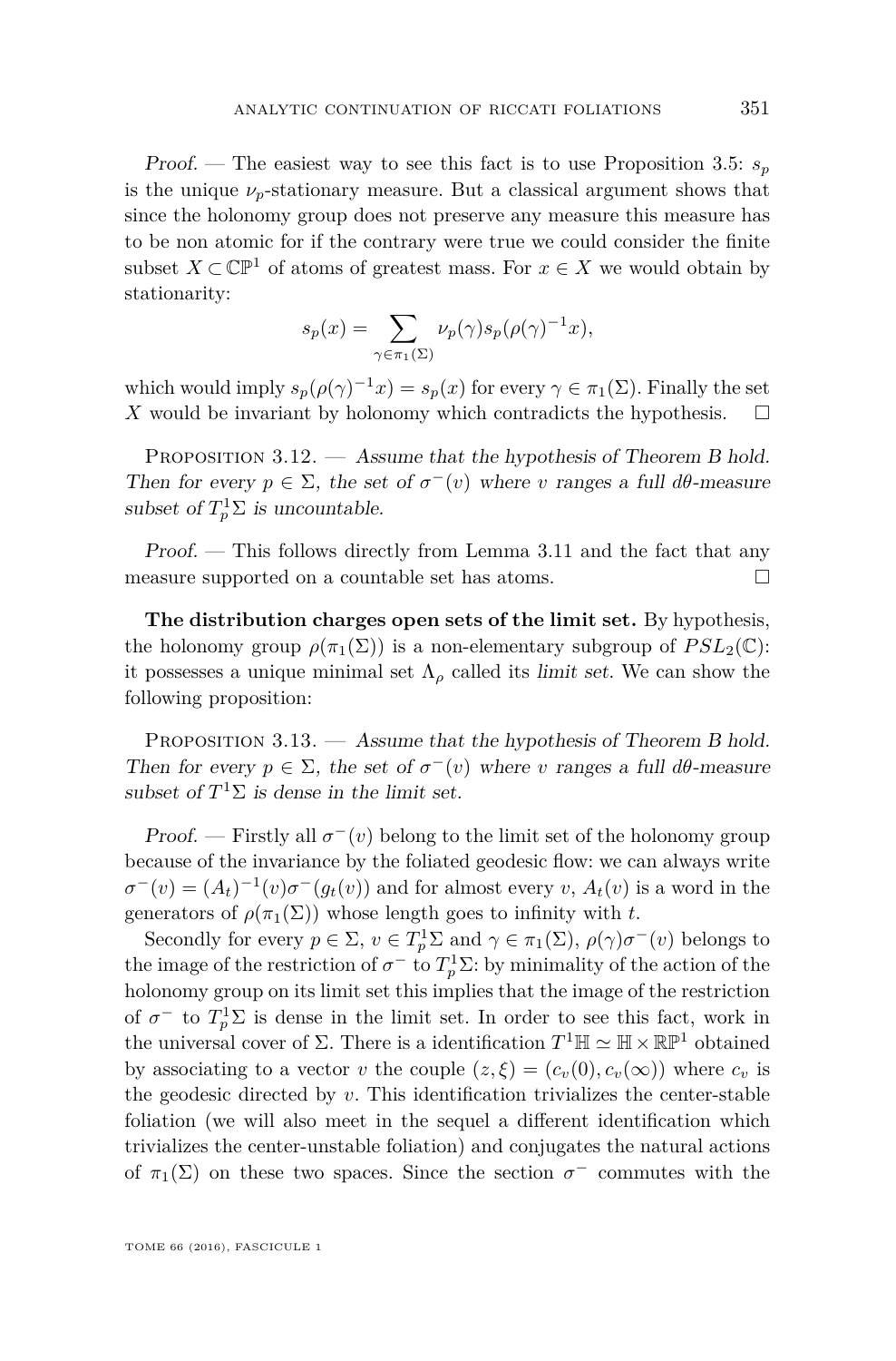center-stable foliations, its lift can be written in coordinates as:

$$
\widetilde{\sigma}^-(z,\xi)=(z,\xi,\widetilde{s}^-(\xi)).
$$

Now the equivariance relation  $\rho(\gamma)\tilde{s}^{-}(\xi) = \tilde{s}^{-}(\gamma\xi)$  shows that for all  $v \in T^{1}\Sigma$ ,  $\rho(\gamma)\sigma^{-}(\omega) \in \tau^{-}(T^{1}\Sigma)$ . That concludes the proof  $T_p^1 \Sigma$ ,  $\rho(\gamma) \sigma^-(v) \in \sigma^-(T_p^1 \Sigma)$ . That concludes the proof.

#### **4. Limits of developed geodesic rays**

#### <span id="page-22-0"></span>**4.1. Distance between diagonal and Lyapunov sections along geodesics**

Until the end of this article,  $\Sigma$  is a hyperbolic surface of finite type, and  $(\mathcal{D}, \rho)$  is a parabolic branched projective structure. We consider the associated Riccati foliation  $(\Pi, M, \Sigma, \mathbb{CP}^1, \mathcal{F})$ , the associated diagonal section  $\sigma^0$ , and we endow *M* with an admissible metric. Furthermore, we assume that the holonomy group  $\rho(\pi_1(\Sigma))$  has no invariant probability measure on  $\mathbb{CP}^1$ .

The diagonal section  $\sigma^0$  clearly induces a smooth section of the unit tangent bundle, that we also denote by  $\sigma^0: T^1\Sigma \to T^1\mathcal{F}$  which is invariant by the holonomy over the unit tangent fibers  $T_p^1\Sigma$ . We also call it the diagonal section of  $\Pi_*$ .

**Developing map and the cocycle.** Recall that by definition, a developed geodesic ray in  $\mathbb{CP}^1$  is the image of a geodesic ray of  $\mathbb H$  by the developing map  $D$ . We want to prove that in that case, a typical developed geodesic ray has a limit.

Recall moreover that for every  $v \in T^1\Sigma$ ,  $A_t(v)$  is the holonomy map along the orbit segment  $g_{[0:t]}(v)$ . Hence, we have the following important formula which holds (with the obvious abusive notation  $\mathcal{D}(q_t(v)) = \mathcal{D}(\widetilde{c}_v(t))$  for the lift  $\tilde{c}_v(t)$  of the geodesic directed by *v*) for every  $t \in \mathbb{R}$ :

<span id="page-22-1"></span>(4.1) 
$$
\mathcal{D}(g_t(v)) = (A_t(v))^{-1} \sigma^0(g_t(v)).
$$

**North-South dynamics.** By definition of Lyapunov sections (see Proposition [2.7\)](#page-14-1), the fiberwise dynamics of the cocycle over a geodesic orbit is nothing but a North-South dynamics. More precisely, a simple application of the *ε*-reduction theorem of Oseledets-Pesin (see [\[27\]](#page-45-21)) implies the following useful proposition.

<span id="page-22-2"></span>PROPOSITION  $4.1.$  — Let  $(\Pi, M, \Sigma, \mathbb{CP}^1, \mathcal{F})$  be a Riccati foliation with a parabolic holonomy representation which preserves no measure on  $\mathbb{CP}^1$ .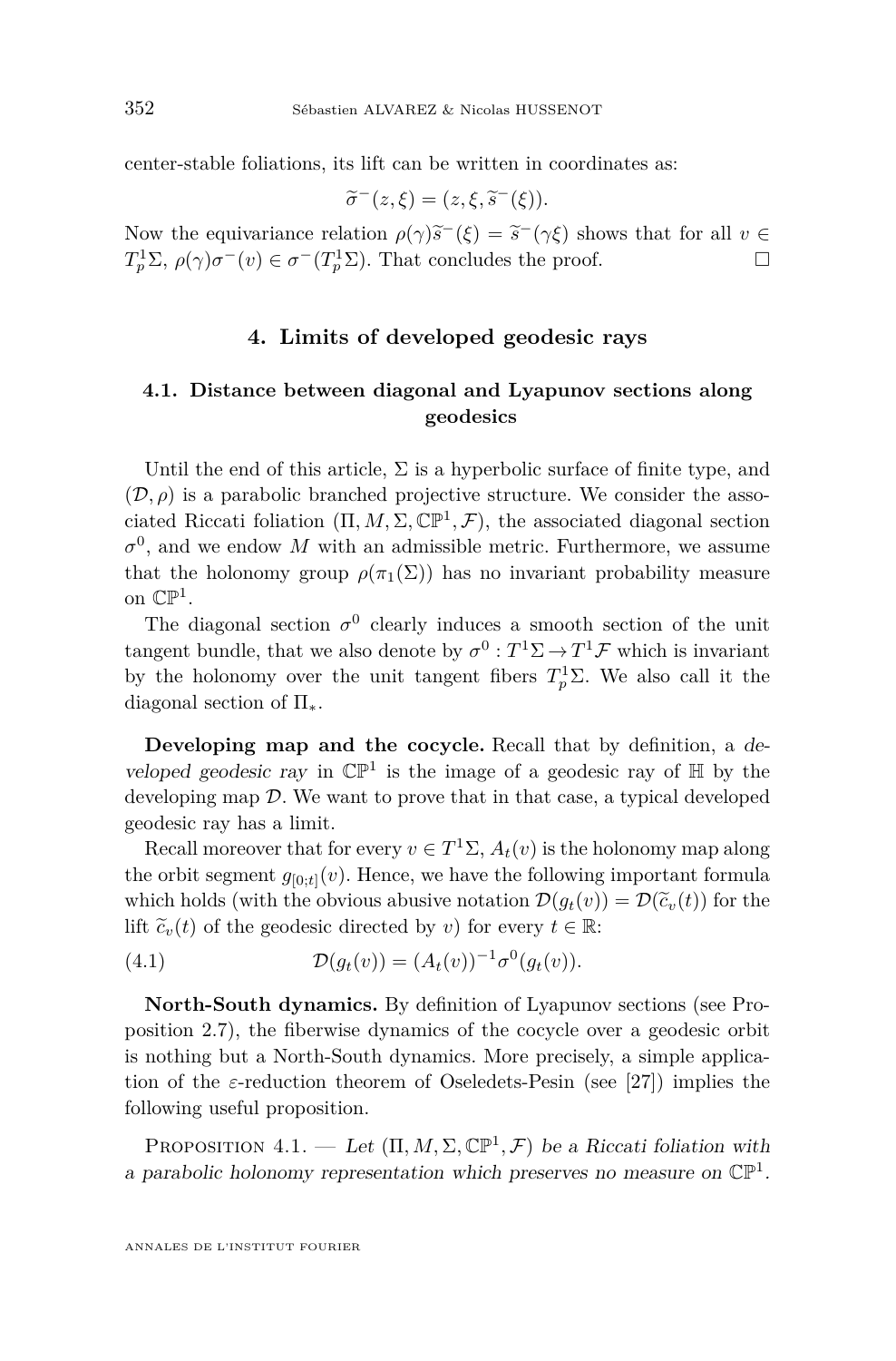Let  $0 < \lambda_1 < \lambda_2 < \lambda_+$ . Then for Liouville-almost every  $v \in T^1\Sigma$ , there exists  $T_0$  such that for every  $t \geq T_0$ , we have:

<span id="page-23-1"></span>
$$
A_t(v)^{-1}\left[{}^{c}D(\sigma^+(g_t(v)),e^{-\lambda_1t})\right] \subset D(\sigma^-(v),e^{-\lambda_2t}),
$$

where  $D(x, r)$  denotes the disc in  $\mathbb{CP}^1$  centered at *x* and of radius *r* for the Fubini-Study metric.

Henceforth, by Formula [\(4.1\)](#page-22-1) and Proposition [4.1,](#page-22-2) if we want to prove that for Liouville almost every  $v \in T^1\Sigma$ ,

(4.2) 
$$
\lim_{t \to \infty} \mathcal{D}(g_t(v)) = \sigma^-(v),
$$

it is enough to prove the following key proposition:

<span id="page-23-0"></span>PROPOSITION  $4.2.$  — Let  $(\mathcal{D}, \rho)$  be a non-elementary parabolic branched projective structure on a hyperbolic surface of finite type  $\Sigma$ . The following Ricatti foliation is denoted by  $(\Pi, M, \Sigma, \mathbb{CP}^1, \mathcal{F})$  and the associated diagonal section by  $\sigma^0$ . Then there exists a Borel set  $\mathcal{X} \subset T^1\Sigma$   $g_t$ -invariant and full for the Liouville measure such that for every  $0 < \lambda_1 < \lambda_+$ , and every  $v \in \mathcal{X}$ , there exists  $T_1$  such that for every  $t \geq T_1$ , we have:

$$
\sigma^0(g_t(v)) \notin D(\sigma^+(g_t(v)), e^{-\lambda_1 t}).
$$

**Proposition [4.2](#page-23-0) implies Theorem [B.](#page-6-0)** Until the end of this paragraph, we assume that Proposition [4.2](#page-23-0) holds true. Let us state what remains to be proven. As we mentioned before, this proposition implies that [\(4.2\)](#page-23-1) holds almost everywhere for the Liouville measure. In other words, it implies that the conclusion of Theorem [B](#page-6-0) holds only for Leb-almost every  $z \in \Sigma$ . It remains to prove that it holds for every *z*. Before we begin the proof of the theorem, let us make some remarks.

- (1) Even though the section  $\sigma^-$  is a priori only defined on the  $g_t$ invariant set full for the Liouville measure  $\mathcal{X}$ , we know by Proposition [2.8](#page-15-1) that it commutes with geodesic and stable horocyclic flows: it is well defined on the whole center-stable manifold of every point of  $\mathcal{X}$ .
- (2) Since  $\sigma^-$  commutes with the geodesic flows, if the conclusion of Theorem [B](#page-6-0) holds for a vector  $v \in T^1\Sigma$ , it also holds for every  $g_t(v)$ ,  $t \in \mathbb{R}$ .
- (3) All center-stable manifolds, except those of periodic orbits and those corresponding to the cusps, are planes. In particular for every  $z \in \Sigma$ and  $d\theta$ -almost every  $v \in T_z^1\Sigma$ , the center-stable manifold of *v* is simply connected.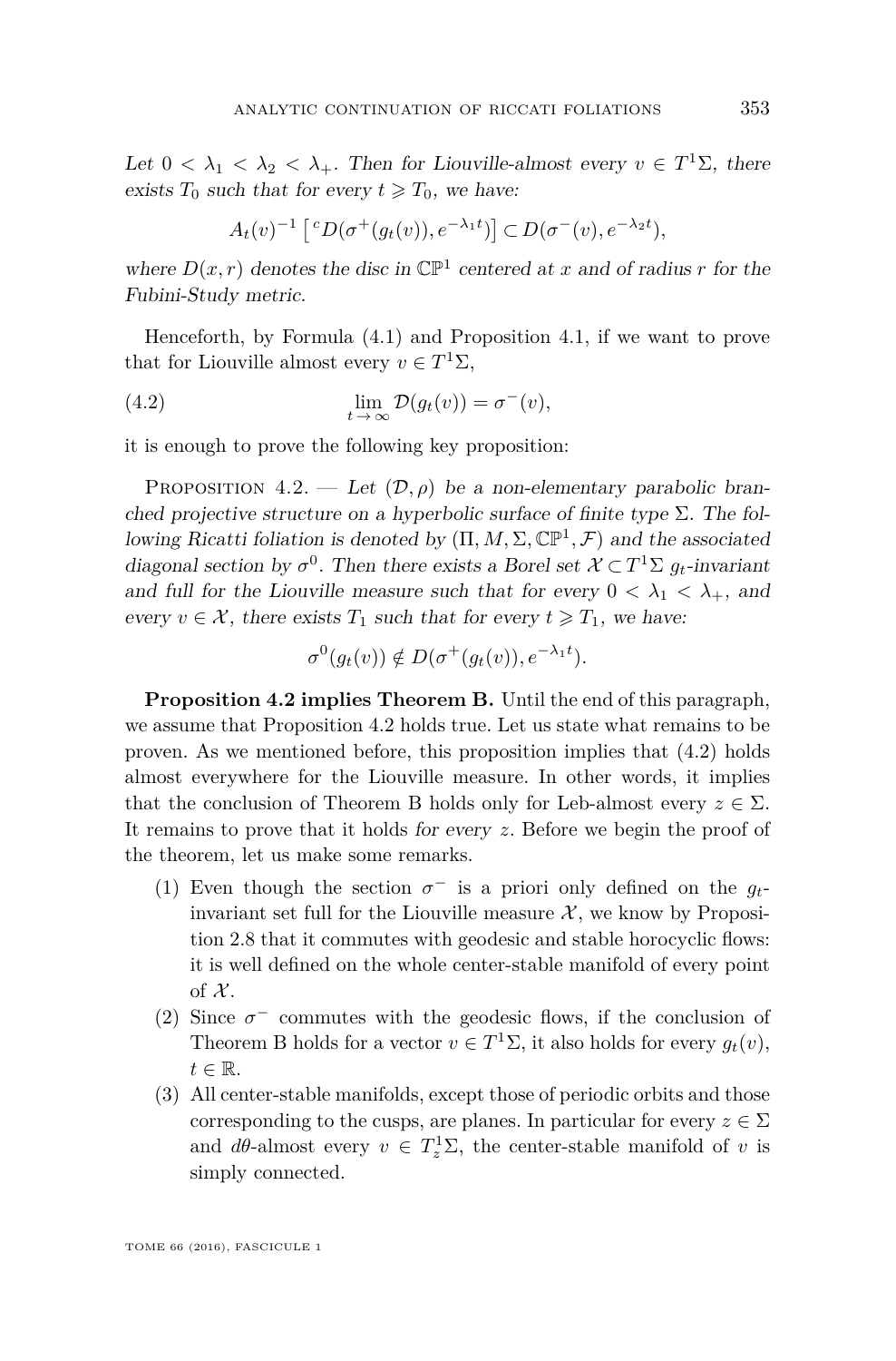(4) For every  $z \in \Sigma$  and  $d\theta$ -almost every  $v \in T_z^1 \Sigma$ , there exists  $v' \in \mathcal{X}$ such that  $v' \in W^{cs}(v)$  and  $dist_{cs}(v, v') < 1/2$ .

Hence, it is enough to prove that for every  $v' \in \mathcal{X}$  whose center-stable manifold is simply connected and every  $v \in W^s(v')$  with  $dist_s(v, v') < 1$ , we have:

$$
\lim_{t \to \infty} \mathcal{D}(g_t(v)) = \sigma^-(v).
$$

In order to do so, we will need the following proposition, whose proof is postponed until the next paragraph.

<span id="page-24-0"></span>PROPOSITION 4.3. — Let  $(\mathcal{D}, \rho)$  be a parabolic branched projective structure on a hyperbolic surface  $\Sigma$  of finite type. Then the section  $\sigma^0$ :  $\Sigma \rightarrow M$  is Lipschitz.

Now consider  $v' \in \mathcal{X}$  whose center-stable manifold is simply connected, as well as  $v \in W^s(v')$  such that  $v' = h^s_{\delta}(v)$  with  $0 < \delta < 1$ . Then, for every  $t > 0$ ,  $dist_s(g_t(v), g_t(v')) = \delta e^{-t}$ . Moreover, since the center-stable manifold is simply connected, the following conjugacy formula holds for every  $t > 0$ :

(4.3) 
$$
A_t(v) = (B_{\delta e^{-t}}^s(g_t(v)))^{-1} A_t(v') B_{\delta}^s(v).
$$

In particular, this shows that

$$
A_t(v)^{-1} \sigma^0(g_t(v)) = (B_\delta^s(v))^{-1} A_t(v')^{-1} B_{\delta e^{-t}}^s(g_t(v)) \sigma^0(g_t(v)).
$$

Since  $\sigma^0$  is Lipschitz, there exists  $C > 0$  such that for every  $t > 0$ , we have:

$$
dist_M(\sigma^0(g_t(v)), \sigma^0(g_t(v'))) \leq Ce^{-t}.
$$

Moreover, for every  $t > 0$ ,

$$
dist_M(\sigma^0(g_t(v)), B^s_{\delta e^{-t}}(g_t(v))\sigma^0(g_t(v))) \leq \delta e^{-t}.
$$

Hence by the triangular inequality, we have for every  $t > 0$ :

$$
\text{dist}_M(\sigma^0(g_t(v')), B^s_{\delta e^{-t}}(g_t(v))\sigma^0(g_t(v))) \leq (C+\delta)e^{-t}.
$$

Recall that  $v' \in \mathcal{X}$ : we can apply Proposition [4.2,](#page-23-0) and if we have chosen  $0 < \lambda_1 < \lambda_2 < \text{Min}(\lambda^+, 1)$ , we get  $T_2 > 0$  such that for every  $t \geq T_2$ .

$$
B_{\delta e^{-t}}^s(g_t(v))\,\sigma^0(g_t(v))\notin D(\sigma^+(g_t(v')),e^{-\lambda_1t}).
$$

From Proposition [4.1,](#page-22-2) we deduce that for every  $t \geq T_2$ :

$$
A_t(v')^{-1} B_{\delta e^{-t}}^s(g_t(v)) \sigma^0(g_t(v)) \in D(\sigma^-(v'), e^{-\lambda_2 t}).
$$

ANNALES DE L'INSTITUT FOURIER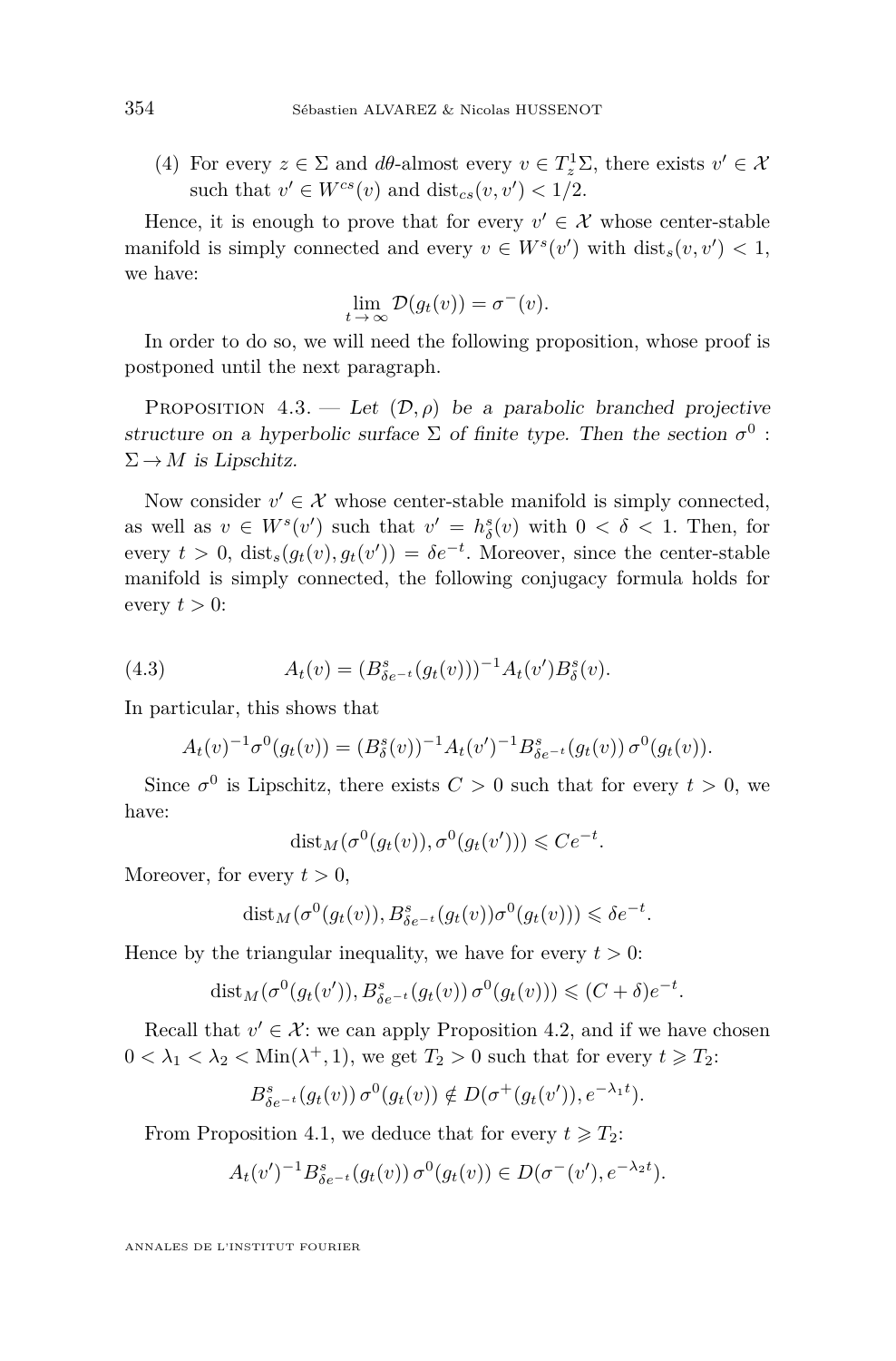Finally, we use the fact that the map  $(B^s_{\delta}(v))^{-1}: F_{*,v'} \to F_{*,v}$  is Lipschitz to prove the existence of  $C' > 0$  such that for all  $t \ge T_2$ :

$$
\operatorname{dist}_{\mathbb{CP}^1}(A_t(v)^{-1}\sigma^0(g_t(v)), \sigma^-(v)) \leq C' \operatorname{dist}_{\mathbb{CP}^1}(A_t(v')^{-1}B_{\delta e^{-t}}^s(g_t(v)), \sigma^-(v'))
$$
  

$$
\leq C'e^{-\lambda_2 t}.
$$

It proves in particular that  $\lim_{t \to \infty} \mathcal{D}(g_t(v)) = \sigma^-(v)$ . Hence, assuming Proposition [4.2](#page-23-0) Theorem [B](#page-6-0) is proven.

Proof of Proposition [4.3.](#page-24-0) — Before giving the proof of the proposition, let us recall a consequence of the uniformization theorem. For a puncture  $p_i$  of  $\Sigma$ , there is a distinguished local holomorphic coordinate *z* around  $p_i$ with  $z(p_i) = 0$  where the metric reads as:

<span id="page-25-0"></span>(4.4) 
$$
ds^2 = \frac{|dz|^2}{(|z|\log|z|)^2}.
$$

The next lemma asserts that holomorphic changes of coordinate near punctures of  $\Sigma$  are close to be hyperbolic isometries.

<span id="page-25-1"></span>LEMMA  $4.4.$  — Let  $\mathbb{D}^*$  be the unit disc punctured at the origin, endowed with the complete hyperbolic metric given by  $(4.4)$ . Let  $h : (\mathbb{D}^*, 0) \rightarrow (\mathbb{D}^*, 0)$ be a germ of biholomorphism fixing the origin. Then  $h^*(ds^2)$  and  $ds^2$  are conformally equivalent with a conformal factor which tends to 1 at the origin.

Proof. — Write the Taylor expansion at the origin of the germ *h* as  $\sum_{n=1}^{\infty} a_n z^n$  with  $a_1 \neq 0$ . The desired conformal factor is precisely given by:

$$
\varphi(z) = |h'(z)| \frac{|z| \, \log|z|}{|h(z)| \, \log|h(z)|}.
$$

Since  $a_1 \neq 0$ , we have  $|h(z)| \log |h(z)| \sim |a_1 z| \log |z| = |h'(0)| |z| \log |z|$ , as  $z \to 0$ , which implies that the conformal factor tends to 1, as claimed in the lemma.  $\Box$ 

Now, let us come back to the proof of Proposition [4.3.](#page-24-0) It is enough to prove that the developing map  $\mathcal D$  is Lipschitz over a fundamental ideal polygon *P*. Such a polygon may be written as a union of a compact part and a finite number of cusps. It is possible to assume that all cusps  $C_i \subset \Sigma$ lie inside a holomorphic chart where the metric reads as [\(4.4\)](#page-25-0).

For the Fubini-Study distance, the diameter of  $\mathbb{CP}^1$  is  $\pi/2$ . Hence it is enough to prove that  $D$  is Lipschitz in restriction to each cusp, and to the closed  $\pi/2$ -neighbourhood of the compact part. The latter is immediate since this closed neighbourhood is compact and  $D$  is holomorphic.

TOME 66 (2016), FASCICULE 1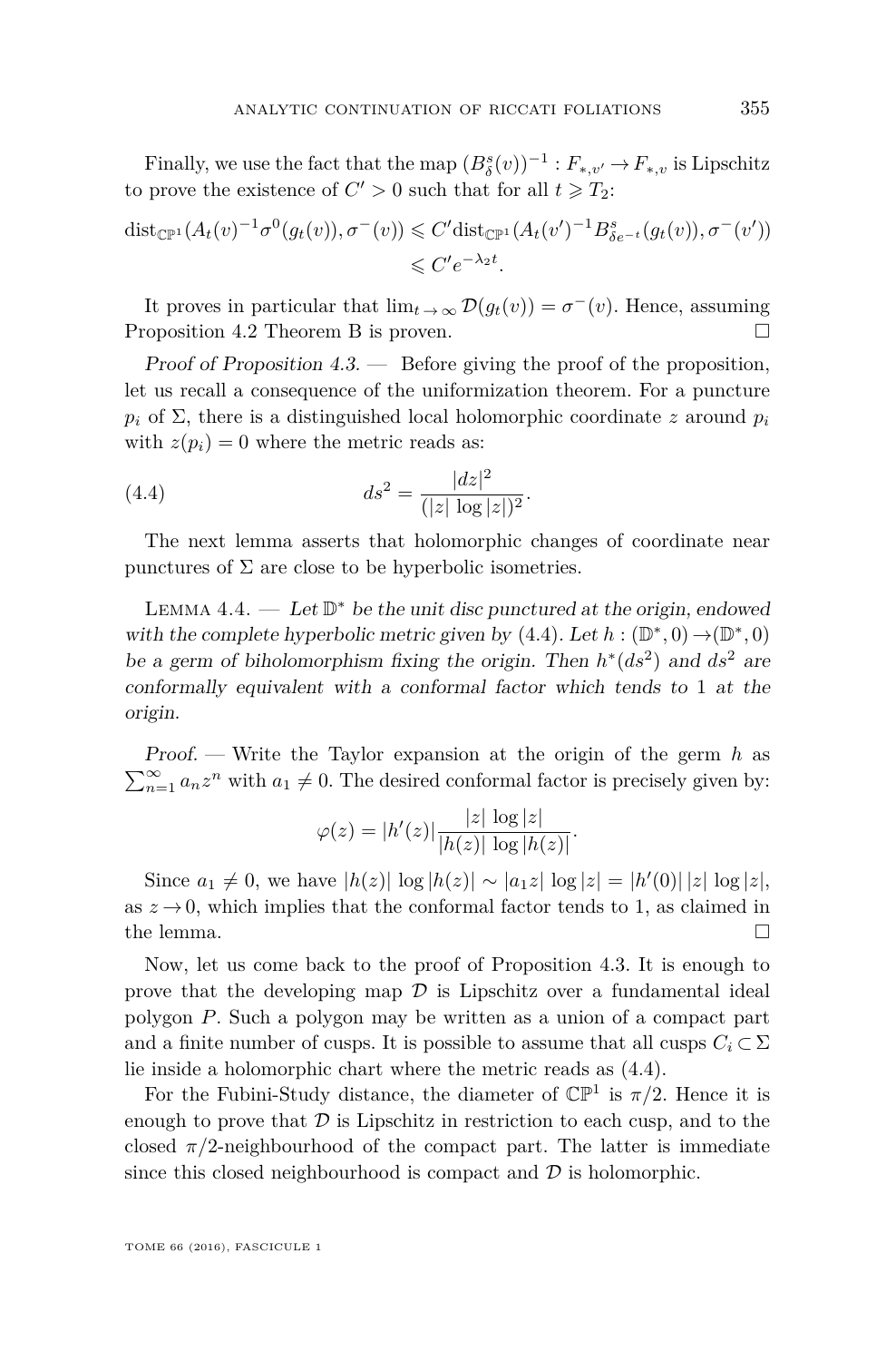Now choose a cusp  $C_i$  and consider a connected component  $\widetilde{C}_i$  of  $pr^{-1}(C_i)$ , associated to the parabolic element  $\gamma_i \in \pi_1(\Sigma)$ . By the parabolicity of the structure, inside  $\tilde{C}_i$ ,  $\mathcal{D}$  reads as  $A_i \circ h_i$ , where  $A_i \in PSL_2(\mathbb{C})$ conjugates the actions of  $z \mapsto z+1$  and  $\rho(\gamma_i)$ , and  $h_i : \widetilde{C}_i \to \mathbb{H}_{\geq 1}$  is biholomorphic onto its image and conjugates the actions of  $\gamma_i$  and  $z \mapsto z + 1$ . It is enough to prove that  $h_i$  is Lipschitz in a fundamental domain of the action of  $\gamma_i$ .

CLAIM. — Inside a fundamental domain for  $\gamma_i$ ,  $h_i$  is Lipschitz for the hyperbolic metric at the source and at the goal.

Establishing the claim suffices to end the proof, because inside  $\mathbb{H}_{\geq 1}$  the hyperbolic metric is conformally equivalent the the Fubini-Study metric with a conformal factor given by:

$$
\varphi(x + \mathbf{i}y) = \frac{y}{1 + x^2 + y^2},
$$

which is smaller than 1 in  $\mathbb{H}_{\geq 1}$ .

It remains to prove the claim. First, consider the projection  $\mathbb{H} \to \mathbb{D}^*$  given by  $z \mapsto e^{2i\pi z}$ : it is invariant by  $z \mapsto z+1$ , and the projection of the hyperbolic metric is precisely the standard metric  $(4.4)$ . The biholomorphism  $h_i$ passes to the quotient and gives a biholomorphism of  $C_i$  inside a domain  $D_i$ which is strictly included in  $\mathbb{D}^*$  (it lies in fact in the domain  $0 < |z| < e^{-2\pi}$ ). The hyperbolic metric reads as [\(4.4\)](#page-25-0) in a holomorphic chart: we can now use Lemma [4.4,](#page-25-1) as well as the fact that  $C_i, D_i$  lie strictly inside  $\mathbb{D}^*$ . This biholomorphism, and thus  $h_i$ , is Lipschitz for the hyperbolic metric.  $\Box$ 

#### **4.2. Reduction to a problem of integrability**

**Subexponential evolution of the distance.** In the sequel we intend to prove a stronger statement than Proposition [4.2](#page-23-0) which clearly implies it. We shall prove that the evolution of the distance between the diagonal and Lyapunov sections is subexponential along a typical orbit of the geodesic flow.

<span id="page-26-0"></span>PROPOSITION 4.5. — Let  $(\mathcal{D}, \rho)$  be a non-elementary parabolic branched projective structure on a hyperbolic surface of finite type  $\Sigma$ . Let  $(\Pi, M, \Sigma, \mathbb{CP}^1, \mathcal{F})$  be the associated Riccati foliation and  $\sigma^0$  be the associated diagonal section. Then there exists a Borel set  $\mathcal X$  which is invariant by the geodesic flow and full for the Liouville measure such that for every  $v \in \mathcal{X}$ :

$$
\lim_{t \to \infty} \frac{1}{t} \log \text{dist}_{\mathbb{CP}^1}(\sigma^+(g_t(v)), \sigma^0(g_t(v))) = 0.
$$

ANNALES DE L'INSTITUT FOURIER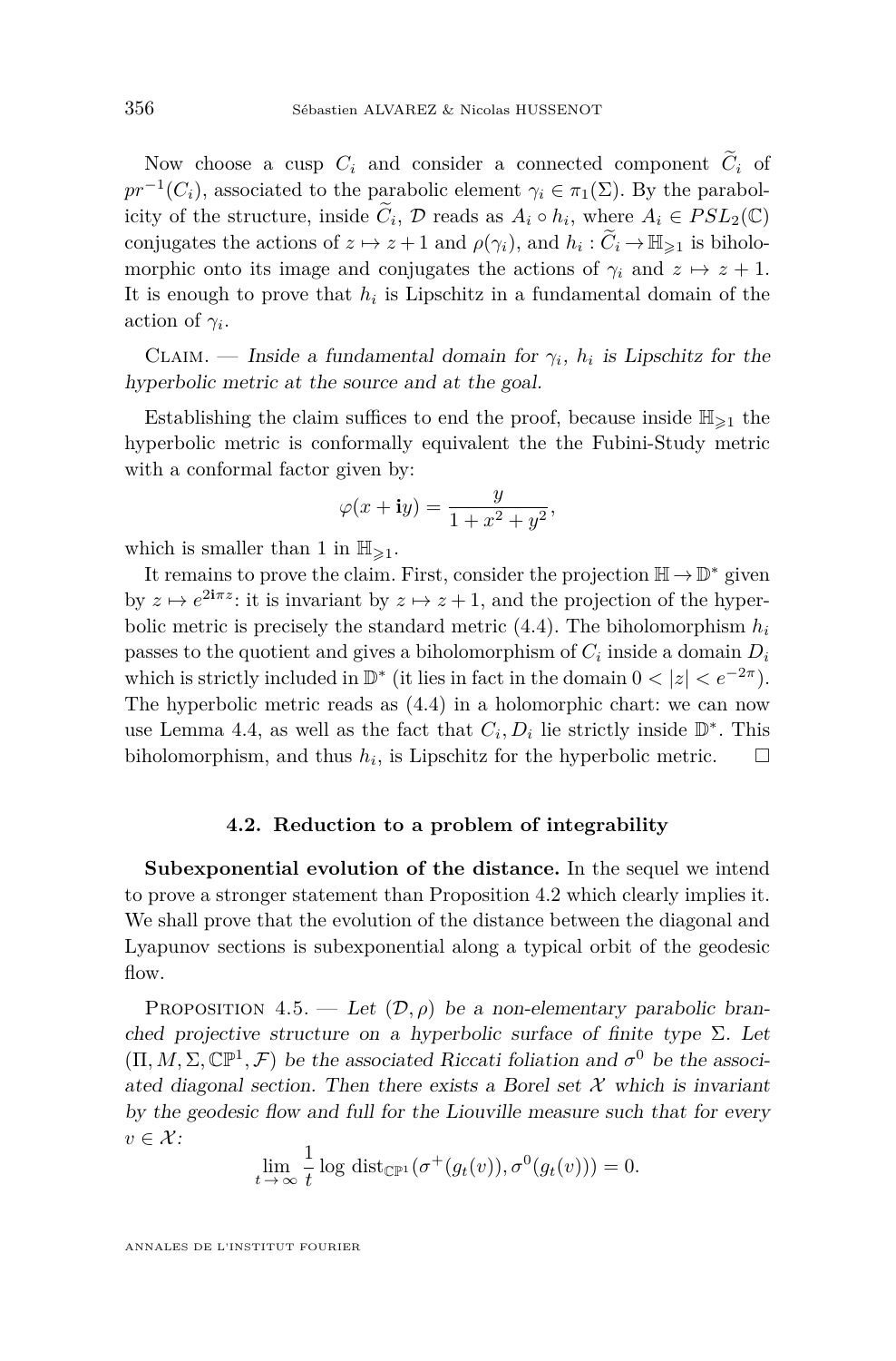**Problem of integrability.** In order to prove Proposition [4.5,](#page-26-0) we will use the following classical fact which is an application of Borel-Cantelli lemma.

<span id="page-27-1"></span>PROPOSITION 4.6. — Let  $(X, \mathcal{B}, \mu)$  be a probability space, and  $T$ :  $X \to X$  be a *µ*-preserving transformation. Let  $\varphi : X \to \mathbb{R}$  be a measurable function which is *µ*-integrable. Then there is a set  $\mathcal{X} \subset X$  which is *T*-invariant and full for  $\mu$  such that for every  $x \in \mathcal{X}$ ,

$$
\lim_{n \to \infty} \frac{1}{n} \varphi \circ T^n(x) = 0.
$$

Proposition [4.5](#page-26-0) is now a consequence of Proposition [4.6](#page-27-1) and of the following property of integrability whose proof is the object of Section [5.](#page-27-0)

<span id="page-27-2"></span>PROPOSITION 4.7. — Let  $(\mathcal{D}, \rho)$  be a non-elementary parabolic branched projective structure on a hyperbolic surface of finite type  $\Sigma$ . The associated Riccati foliation is denoted by  $(\Pi, M, \Sigma, \mathbb{CP}^1, \mathcal{F})$  and the associated diagonal section by  $\sigma^0$ . Then the measurable function defined by the following formula

(4.5) 
$$
\psi(v) = \sup_{t \in [0;1]} \log \text{dist}_{\mathbb{CP}^1}(\sigma^+(g_t(v)), \sigma^0(g_t(v)))
$$

is Liouville-integrable.

#### **5. Proof of the integrability**

<span id="page-27-0"></span>In order to prove the integrablity of  $\psi$ , it is convenient to work in the cover  $T^1\mathbb{H} = \mathbb{H} \times \mathbb{RP}^1$  endowed with coordinates that trivialize the centerunstable foliation. The main idea is to use the facts that  $\sigma^+$  commutes with the center-unstable foliations, and  $\sigma^0$  with the foliations by unit tangent fibers. Hence when we lift them to the cover, they realize as graphs of functions of  $(z, \xi) \in \mathbb{H} \times \mathbb{RP}^1$  in  $\mathbb{CP}^1$ , the first one depending only on the  $\xi$ variable, and the second one depending only on the *z* variable. Finally we are able to separate variables, which simplifies a lot the computations.

#### **5.1. The center-unstable foliation and lifts of the sections**

**Trivialization of the center-unstable foliation.** We may consider the identification  $T^1 \mathbb{H} \simeq \mathbb{H} \times \mathbb{RP}^1$  obtained by sending *v* on the couple  $(c_v(0), c_v(-\infty))$  where  $c_v$  is the directed geodesic determined by *v*.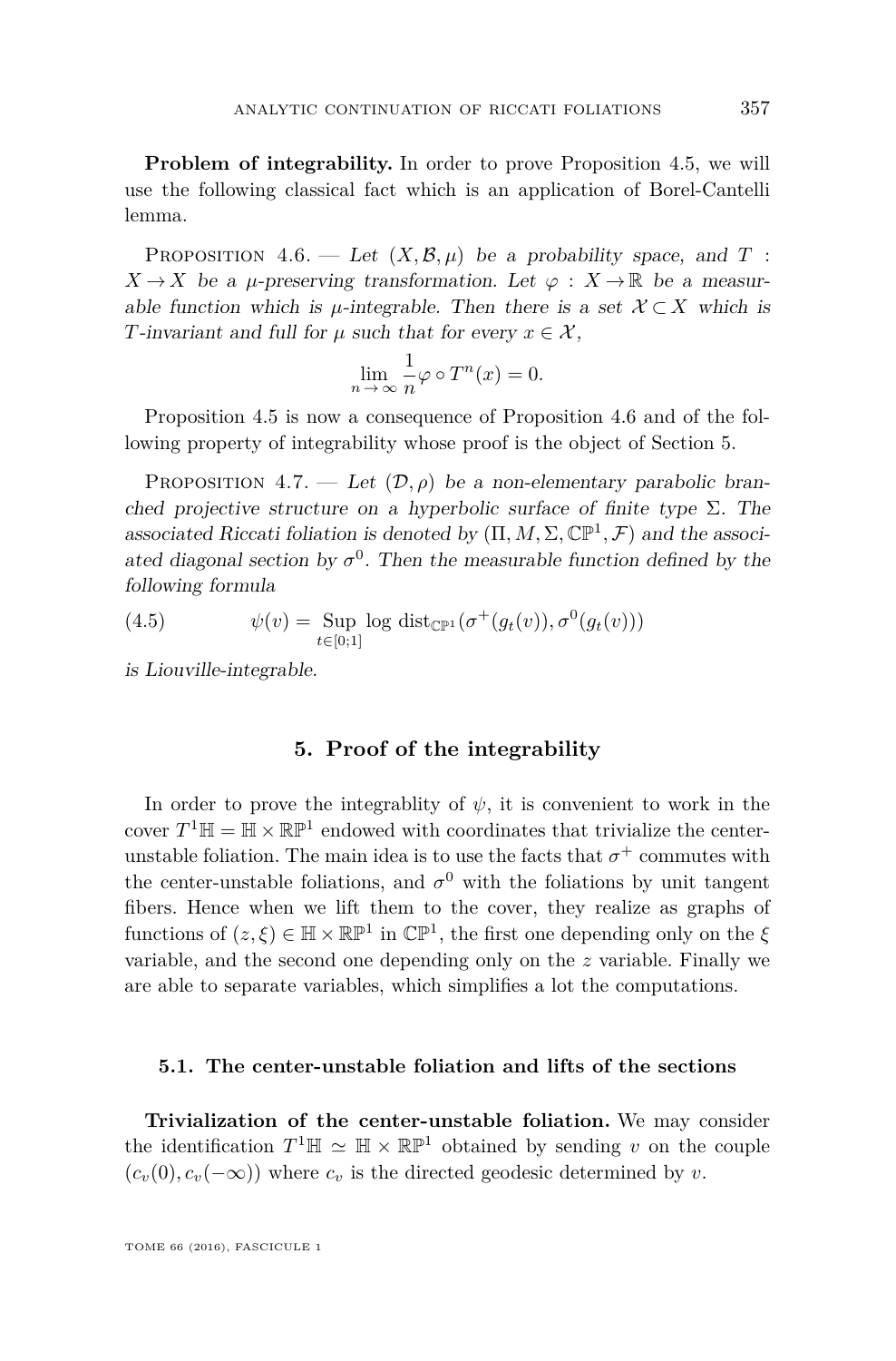This identification is an equivariance: it conjugates the actions of the group of direct isometries  $PSL_2(\mathbb{R})$  on  $T^1\mathbb{H}$  by differentials and on  $\mathbb{H} \times \mathbb{RP}^1$ by diagonal maps. Moreover, it also trivializes the center-unstable foliation: a slice  $\mathbb{H}\times\{\xi\}$  has to be thought as filled with unstable horocycles centered at *ξ*, and geodesics starting at *ξ*.

We denote by  $G_t(z,\xi)$  the restriction of the geodesic flow to the centerunstable leaf  $\mathbb{H} \times \{\xi\}$ . Hence, each of the slices  $\mathbb{H} \times \{\xi\}$  has a foliation denoted by  $\mathcal{G}_{\xi}$ , which is defined as the orbit space of this restricted geodesic flow.

In these coordinates, the Liouville measure is obtained by integration against the length element  $d\xi$  of the measures:

$$
dm_{\xi}(z) = k(z;\xi)d\text{Leb}(z) = \frac{y}{(x-\xi)^2 + y^2} \frac{dx \, dy}{y^2}.
$$

The density  $k(z;\xi)$  is the famous Poisson kernel inside the hyperbolic plane.

**Lifts of the sections.** The section  $\sigma^+$  can be lifted as an equivariant section

$$
\widetilde{\sigma}^+ : \mathbb{H} \times \mathbb{RP}^1 \to \mathbb{H} \times \mathbb{RP}^1 \times \mathbb{CP}^1.
$$

Since  $\sigma^+$  commutes with the center-unstable foliations, the lift reads in these coordinates as:

$$
\widetilde{\sigma}^+(z,\xi)=(z,\xi,\widetilde{s}^+(\xi)),
$$

where  $\tilde{s}^+$ :  $\mathbb{RP}^1 \to \mathbb{CP}^1$  is a measurable map satisfying the equivariance relation  $\tilde{s}^+ \circ \gamma = \rho(\gamma) \circ \tilde{s}^+$  for every  $\gamma \in \pi_1(\Sigma)$ .<br>Similarly in these geometrics the lift of  $\pi^0$ 

Similarly in these coordinates the lift of  $\sigma^0$ , which is the developing map, reads as follows:

$$
\mathcal{D}(z,\xi)=(z,\xi,\mathcal{D}(z)).
$$

We shall fix now a fundamental ideal polygon  $P \subset \mathbb{H}$  which can be decomposed as a union of a compact part  $K$ , and of 2*l* cusps  $C_i^+$  bounded by the geodesic sides of the polygon, as well as by segments of horocycles where we recall that *l* is the maximal number of mutually disjoint and non-homotopic geodesics whose ends arrive to punctures. Proving Proposition [4.7](#page-27-2) is equivalent to proving that:

<span id="page-28-0"></span>
$$
I = \iint_{P \times \mathbb{R}} \widetilde{\psi}(z,\xi) \, dm_{\xi}(z) d\xi < \infty,
$$

where:

(5.1) 
$$
\widetilde{\psi}(z,\xi) = \sup_{t \in [0;1]} \left| \log \mathrm{dist}_{\mathbb{CP}^1}(\widetilde{s}^+(\xi), \mathcal{D}(G_t(z,\xi))) \right|.
$$

ANNALES DE L'INSTITUT FOURIER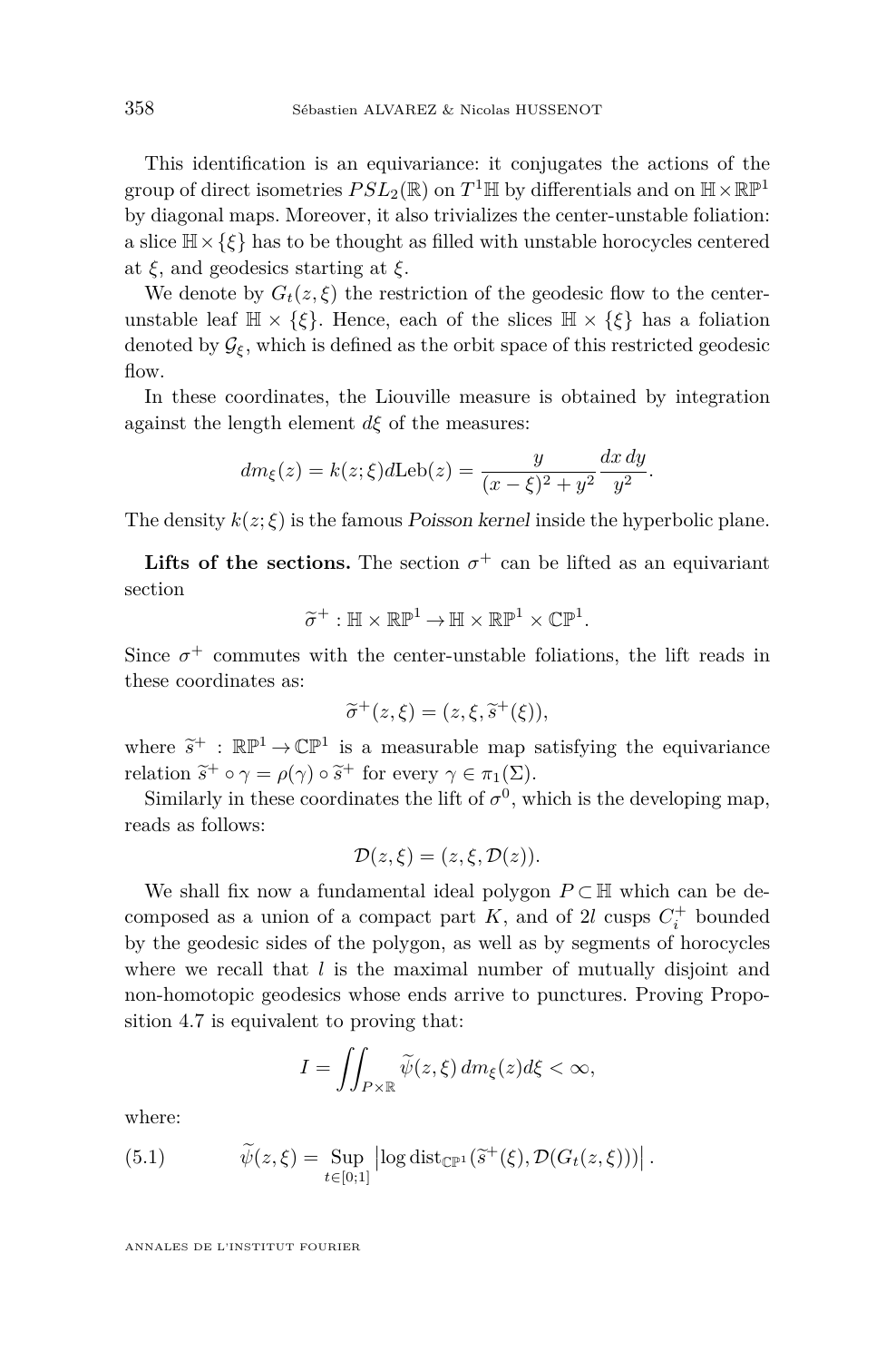We will decompose this integral as a sum  $I_K + \sum_{j=1}^{2l} I_{C_j^+}$ , where  $I_K$  is the above integral taken on  $K \times \mathbb{R}$ , and  $I_{C_j^+}$  on  $C_j^+ \times \mathbb{R}$ , and prove that each of these terms are finite.

#### **5.2. Integrability over the compact part**

**Foliations of the compact part.** For  $\xi \in \mathbb{R}$ , consider the set  $K_{\xi} =$  $\bigcup_{z \in K} G_{[0,1]}(z,\xi)$ , and  $K' = \bigcup_{\xi \in \mathbb{R}} K_{\xi}$ . The set  $K'$  is a compact subset of  $\mathbb{H}$ , and has the property that for all  $z \in K$  and  $\xi \in \mathbb{R}$ ,  $G_{[0,1]}(\xi, z) \subset K'$ .

It is also foliated by the traces of  $\mathcal{G}_{\xi}$ : when  $z \in \mathbb{H}$ , let  $L_{\xi}(z)$  denote *K'*  $\cap$   $\mathcal{G}_{\xi}(z)$ . Then we have that for all  $z \in K$  and  $\xi \in \mathbb{R}$ ,  $\widetilde{\psi}(z,\xi) \leq \widetilde{\psi}'(z,\xi)$ where:

$$
\widetilde{\psi}'(z,\xi) = \sup_{w \in L_{\xi}(z)} \left| \log \mathrm{dist}_{\mathbb{CP}^1}(\widetilde{s}^+(\xi),\mathcal{D}(w)) \right|.
$$

Hence, in order to deal with the compact part, it is enough to prove the integrability over  $K' \times \mathbb{R}$  of  $\widetilde{\psi}'$ .

Remark that the latter function is constant along the  $L_{\xi}(z)$ : it will be useful for the proof.

**Decomposition of the compact part.** The developing map  $\mathcal{D}$  is holomorphic and nonconstant. As a consequence it has only a finite number of critical points in the compact set  $K'$ , that we denote by  $(a_j)_{j \in J}$ .

Hence there exist a number  $\delta > 0$ , a finite number of disjoint discs  $(U_i)_{i \in J}$  centered at  $a_j$  and of hyperbolic radii 2 $\delta$ , as well as a finite number of discs  $(V_\alpha)_{\alpha \in A}$  of hyperbolic radii  $\delta$  such that:

- $K' \subset \bigcup_{j \in J} U_j \cup \bigcup_{\alpha \in A} V_\alpha;$
- for every  $j \in J$  and  $\alpha \in A$ ,  $V_{\alpha} \cap D_{\mathbb{H}}(a_j, \delta) = \emptyset$ ;
- for every  $j \in J$  and  $\alpha \in A$ ,  $\mathcal{D}(U_j)$  and  $\mathcal{D}(V_\alpha)$  are proper open sets of  $\mathbb{CP}^1$ ;
- when restricted to  $V_\alpha$ , the developing map is a biholomorphism to its image.

Since  $\mathcal{D}(U_j)$  are proper open sets of  $\mathbb{CP}^1$ , each of these sets are included in an affine chart so that we can imagine these sets as included in  $\mathbb{C}$ . Hence the restriction  $\mathcal{D}_{|U_j}$  reads as follows: there exist an integer  $n_j > 1$  and a map  $h_j: U_j \to \mathbb{C}$  which is a biholomorphism on its image such that for any  $z \in U_j$ :

<span id="page-29-0"></span>(5.2) 
$$
\mathcal{D}(z) - \mathcal{D}(a_j) = h_j(z)^{n_j}.
$$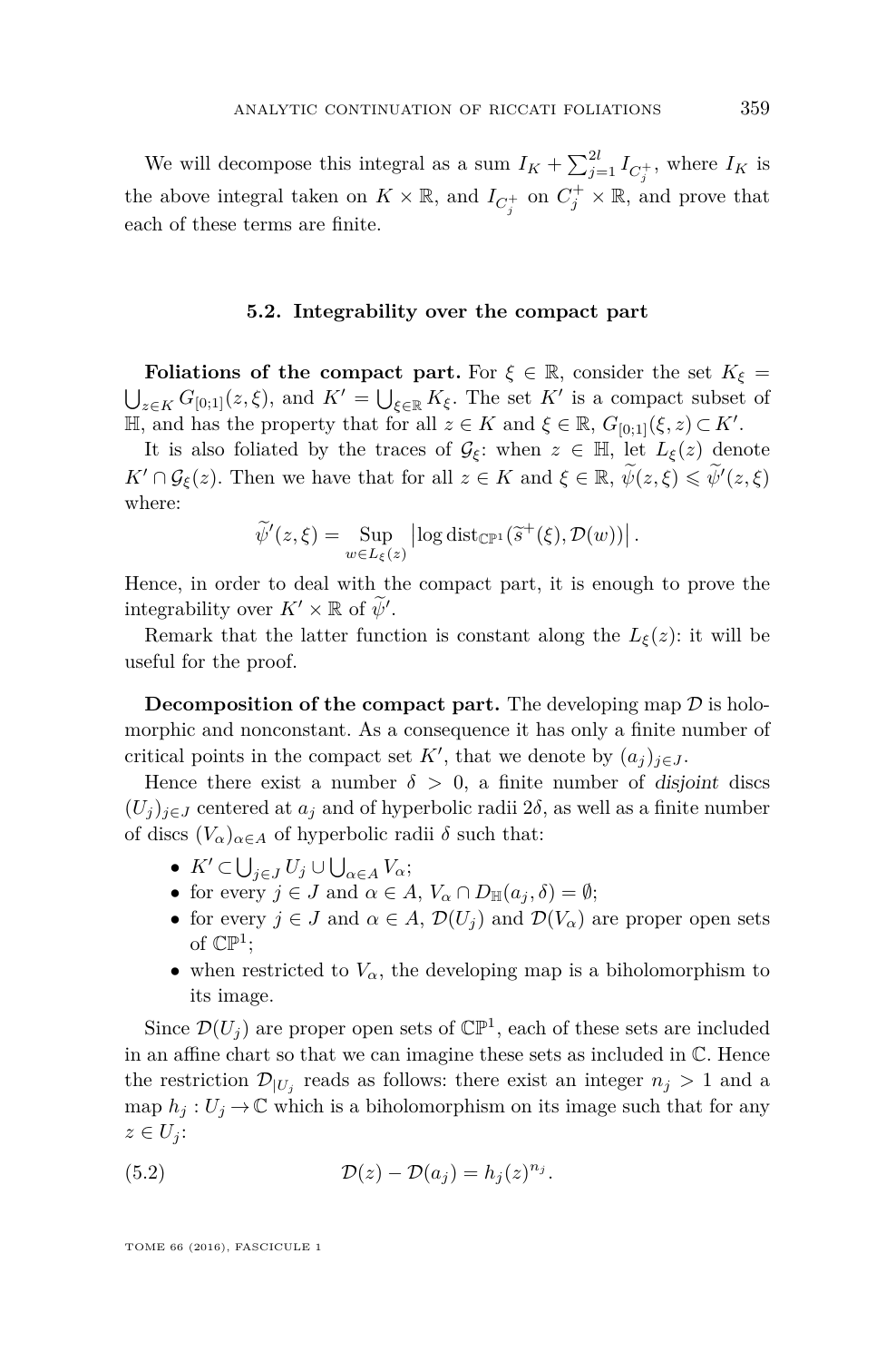**Lower bound for the distance between the two sections.** The following lemma allows us to treat the problem of existence of critical points.

<span id="page-30-1"></span>LEMMA 5.1. — There exists a constant  $C_0 > 0$  such that for all  $z \in K'$ and  $s \in \mathcal{D}(K')$ , we have:

$$
\mathrm{dist}_{\mathbb{CP}^1}(\mathcal{D}(z),s) \geqslant C_0 \prod_{\mathcal{D}(w)=s} \mathrm{dist}_{\mathbb{H}}(z,w).
$$

Proof. — We start by noticing that by the decomposition of  $K'$  that we described in the previous paragraph, there exists an integer *n* such that each element of  $\mathcal{D}(K')$  has at most *n* preimages in  $K'$ . Hence, since  $K'$  has finite diameter, it is enough to find a constant  $C > 0$  such that for  $z \in \Omega$ ,  $\Omega$  being either a set  $U_j$  or a set  $V_\alpha$ , and  $s \in \mathcal{D}(\Omega)$ :

<span id="page-30-0"></span>(5.3) 
$$
\text{dist}_{\mathbb{CP}^1}(\mathcal{D}(z),s) \geqslant C \prod_{w \in \Omega, \mathcal{D}(w)=s} \text{dist}_{\mathbb{H}}(z,w).
$$

When  $\Omega$  is of the form  $V_{\alpha}$ , Inequality [\(5.3\)](#page-30-0) holds for some universal *C* because  $D$  is a biholomorphism in restriction to each of these open sets, which are uniformly far from the critical points: the derivatives of the  $\mathcal{D}_{|V_{\alpha}|}$ are uniformly bounded away from zero.

When  $\Omega$  is of the form  $U_i$ , it contains a unique critical point  $a_i$ . Then as we mentioned above, there exist an integer  $n_j > 1$  and a map  $h_j : U_j \to \mathbb{C}$ such that in an affine chart the restriction of  $D$  to  $U_j$  reads as [\(5.2\)](#page-29-0). By compactness, in restriction to  $U_j$  and to  $\mathcal{D}(U_j)$  we may compare respectively the hyperbolic and spherical distances with the euclidian one with a uniform distortion. Then Inequality [\(5.3\)](#page-30-0) will hold with the euclidian distance because  $h_j$  is a biholomorphism (its derivative is bounded away from zero independently of *j*) and because for every  $z_1, z_2 \in \mathbb{C}$  and  $n \in \mathbb{N}$ , we have the following equality:

$$
|z_1^n - z_2^n| = \prod_{w^n = z_2^n} |z_1 - w|.
$$

Upper bound of the integral. Over the compact  $K'$ , the Poisson kernel  $k(z,\xi)$  is, up to a uniform multiplicative constant, controlled by  $1/(1 + \xi^2)$ , which is integrable over R. Hence, by Fubini, it is enough to find a constant  $C_1$  independent of  $\xi \in \mathbb{R}$  such that for every  $z \in K'$ :

$$
\int_{K'} \widetilde{\psi}'(z,\xi)d\text{Leb}(z) \leqslant C_1.
$$

ANNALES DE L'INSTITUT FOURIER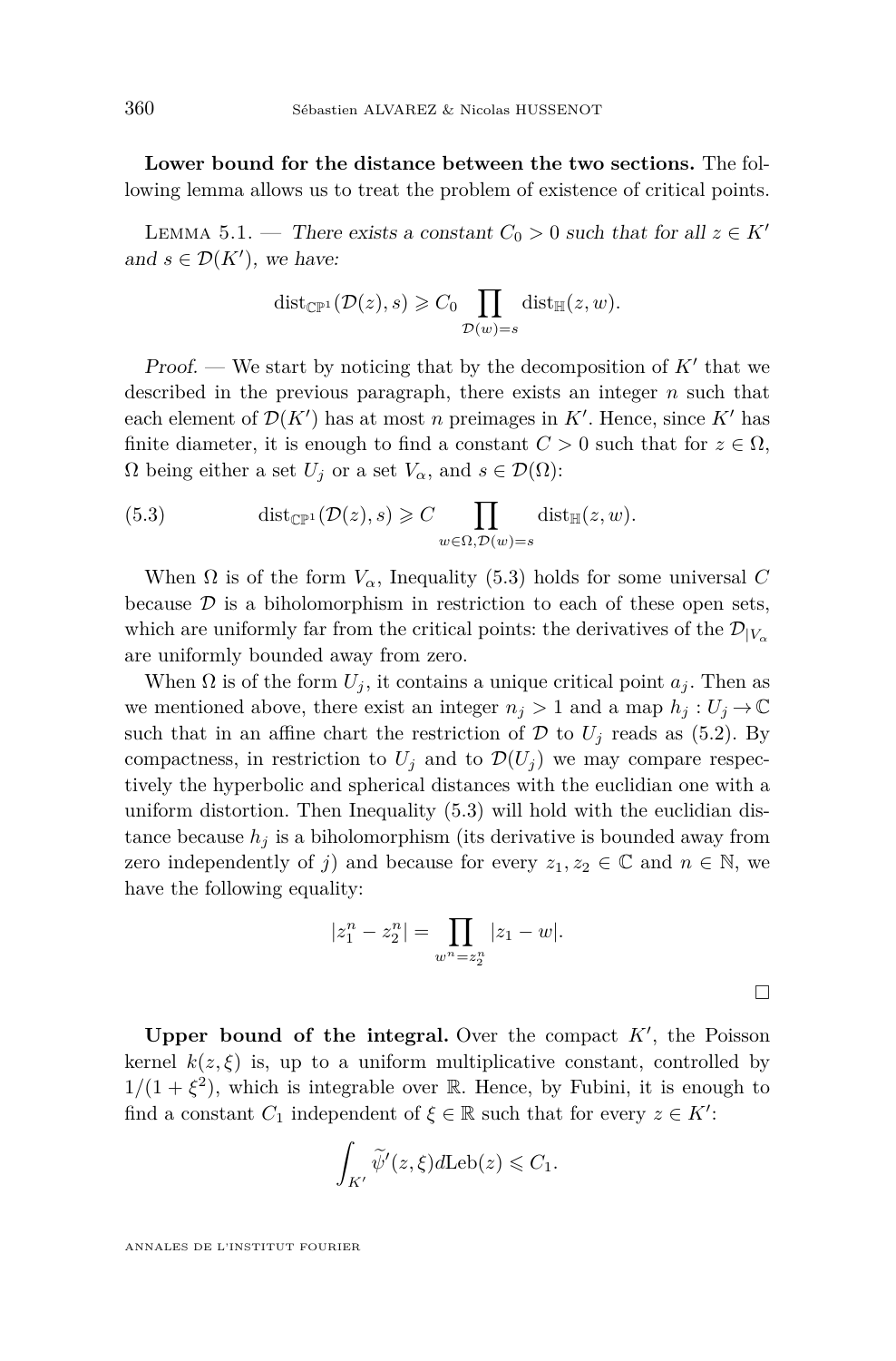Let  $\xi \in \mathbb{R}$ . Then there are two cases. Either  $\tilde{s}(\xi)$  belongs to the 1/1000neighbourhood of  $\mathcal{D}(K')$ , or it does not. In the latter case, the function  $\psi(.,\xi)$  is bounded from above by  $log(1000)$  in K', which has a finite area. In the first case we can, by pushing it slightly by the geodesic flow, enlarge the compact *K'* in such a way that  $\mathcal{D}(K')$  contains  $\tilde{s}(\xi)$ .<br>Agains now that  $\mathcal{D}(K')$  contains  $\tilde{s}^{+}(\xi)$ . The number

Assume now that  $\mathcal{D}(K')$  contains  $\tilde{s}^+(\xi)$ . The number of preimages of  $(f)$  incide  $K'$  is finite and hounded independently of  $\xi \in \mathbb{R}$ . By Lamma 5.1  $\widetilde{s}^+(\xi)$  inside *K'* is finite and bounded independently of  $\xi \in \mathbb{R}$ . By Lemma [5.1,](#page-30-1)<br>and since  $\mathbb{C}^{\mathbb{R}1}$  has finite diameter, we find that there is a senstant  $C > 0$ . and since  $\mathbb{CP}^1$  has finite diameter, we find that there is a constant  $C > 0$ which is independent of *ξ* such that:

$$
\widetilde{\psi}'(z,\xi) \leq C + \sum_{\mathcal{D}(\zeta) = \widetilde{s}^+(\xi)} \widetilde{\phi}(z,\zeta,\xi),
$$

where  $\phi(z,\zeta,\xi) = \text{Sup}_{w \in L_{\xi}(z)} |\log \text{dist}_{\mathbb{H}}(\zeta,w)|$ . It is then enough to bound from above by a uniform constant the integral over  $K'$  of each  $\phi(.,\zeta,\xi)$ ,  $\zeta \in K', \, \xi \in \mathbb{R}$ .

**Integrability over the compact part: end of the proof.** We have shown that in order to get the integrability of  $\psi$  it is enough to prove the following lemma:

LEMMA 5.2. — The integrals over *K'* of the functions  $\widetilde{\phi}(\cdot,\zeta,\xi), \zeta \in K'$ , *ξ* ∈ R against the Lebesgue measure are bounded independently of *ζ, ξ*.

Proof. — The set  $K'$  is compact and foliated by the  $L_{\xi}(z)$ . Hence, passing through each point  $\zeta \in K'$ , there is a segment of horocycle centered at  $\xi$ , denoted by  $H_{\xi}(\zeta)$ , whose length is bounded independently of  $\zeta$  and  $\xi$ and such that  $K' \subset \bigcup_{z \in H_{\xi}(\zeta)} L_{\xi}(z)$ .

In the *compact* set  $K'$  we have the following facts.

(1) It is well known that given two points  $z_1, z_2$  that belong to the same horocycle, the horocyclic distance between them, which we denote by  $dist_{horo}(z_1, z_2)$ , is given by the following formula:

(5.4) 
$$
\text{dist}_{\text{horo}}(z_1, z_2) = 2 \sinh \frac{\text{dist}_{\mathbb{H}}(z_1, z_2)}{2}.
$$

<span id="page-31-0"></span>Hence for  $z, \zeta \in K'$  on the same horocycle centered at  $\xi$ , the horocyclic and geodesic distances between them are in a uniformly logbounded ratio.

(2) Since the horocycle segments  $H_{\xi}(\zeta)$  have bounded lengths and curvatures, their arc length parametrizations are uniformly bounded independently of  $\xi$  in the  $C^1$ -norm.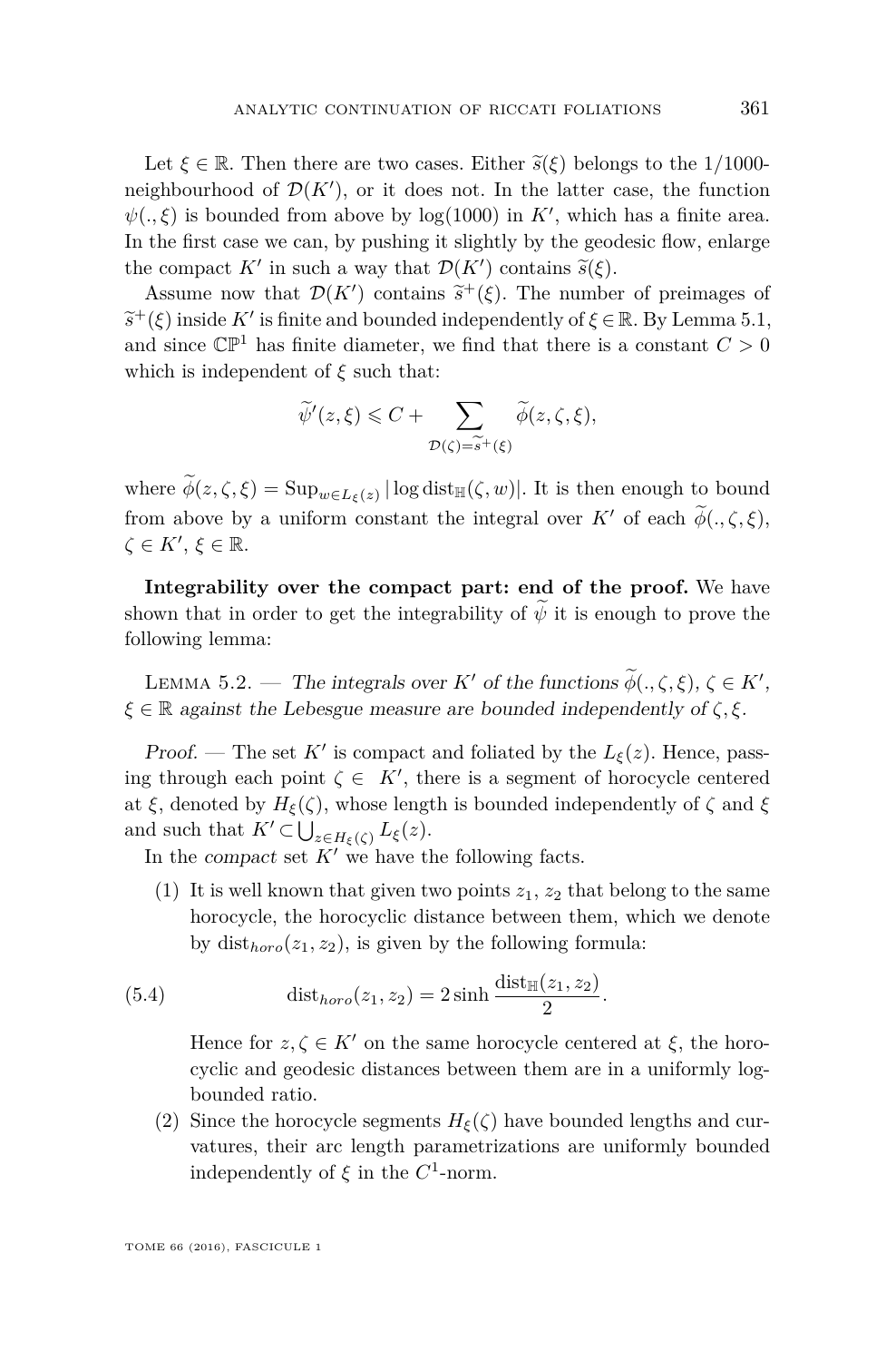- (3) Since moreover each horocycle  $H_{\xi}(\zeta)$  is orthogonal to the geodesic segments  $L_{\xi}(\zeta)$ , we obtain by Fubini that the Lebesgue measure is, when restricted to  $K'$ , equivalent to the measure obtained by integration of the arc element along the geodesics  $L_{\xi}(z)$  against the arc length element along the horocycle  $H_{\xi}(\zeta)$ , with a Radon-Nikodym derivative which is log-bounded independently of *ζ, ξ*.
- (4) The functions  $\widetilde{\phi}(\cdot,\zeta,\xi)$  are constant along the  $L_{\xi}(z)$  whose lengths are uniformly bounded.

From all this we find a number  $C > 0$  such that for all  $\zeta \in K'$ ,  $\xi \in \mathbb{R}$ :

$$
\int_{K'} \widetilde{\phi}(z,\zeta,\xi) d\text{Leb}(z) \leq C \int_{H_{\xi}(\zeta)} |\log \text{dist}_{\text{horo}}(\zeta,s)| d\lambda_{\xi,\zeta}(s),
$$

where  $\lambda_{\xi,\zeta}$  denotes the arc length element of  $H_{\xi}(\zeta)$ .

Now since the logarithm is integrable at 0, and since the arc length parametrizations of the horocycles  $H_{\xi}(\zeta)$  are  $C^1$ -uniformly bounded, a change of variable shows that these curve integrals are uniformly bounded. This finishes the proof of the lemma.

#### **5.3. Integrability over the cusps: the model case**

**The inclusion.** Recall that a local model for the developing map of a parabolic structure in a cusp is given by the inclusion  $\iota : C^+ = \left[-\frac{1}{2}, \frac{1}{2}\right] \times$  $[1; \infty) \hookrightarrow \mathbb{CP}^1$ . In order to study the integrability problem over a cusp, we will first treat the analogous problem for this model. In the final paragraph, we will perform a change of coordinate, in order to treat the general case.

In coordinates, the Liouville measure reads in H as:

$$
d\text{Liouv} = k(x + \mathbf{i}y; \xi) \frac{dx \, dy}{y^2} \, d\xi.
$$

The goal of this paragraph is to prove that when  $\mathcal{D} = \iota$ , the following integral is finite:

$$
\int_{\mathbb{R}}\int_{1}^{\infty}\frac{1}{y^2}\int_{-\frac{1}{2}}^{\frac{1}{2}}\widetilde{\psi}(x+\mathbf{i}y,\xi)k(x+\mathbf{i}y;\xi)dx\,dy\,d\xi.
$$

Remark 5.3. — Since we know how to prove the integrability of our function inside the compact part, we can enlarge it if necessary and in particular it is enough to study this problem for *y* lying in the interval  $[y_0; \infty)$  for some  $y_0 \gg 1$ : we shall choose this constant later.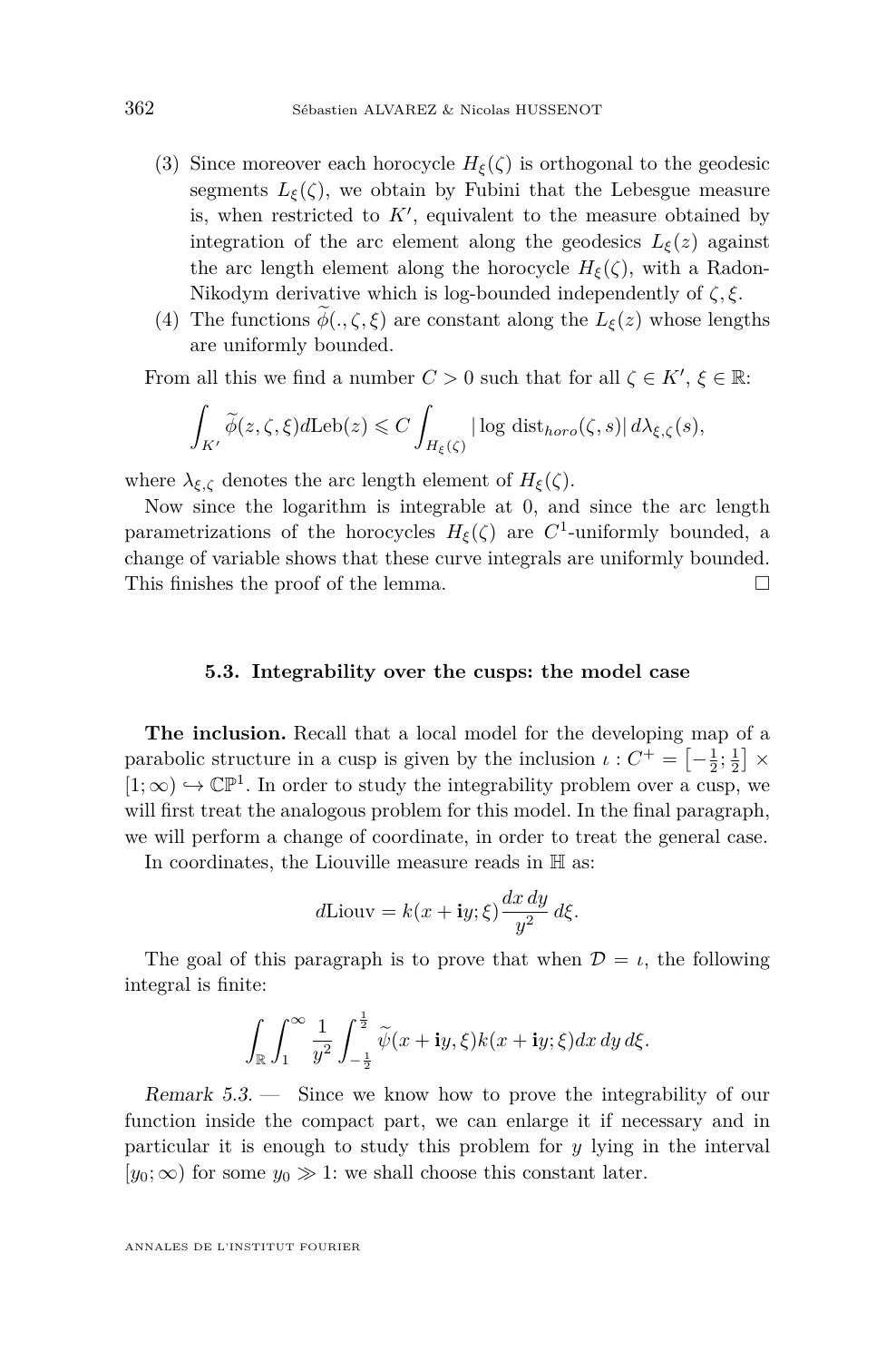**Decomposition of the integral.** We will use bounds on the Poisson kernel in order to decompose the integral into two parts. Recall that the following formula holds for all  $x, \xi \in \mathbb{R}$  and  $y > 0$ :

$$
k(x + iy; \xi) = \frac{y}{(x - \xi)^2 + y^2}.
$$

Choose  $y_0$  large enough so that there is a uniform constant  $C > 1$  such that for every  $x \in [-1/2; 1/2]$  and  $y \in [y_0; \infty)$ :

(1) when  $|\xi| \ge -1/2$  then:

$$
k(x + \mathbf{i}y; \xi) \leqslant C \frac{y}{\xi^2 + y^2};
$$

(2) when  $|\xi|$  < 1/2 then:

$$
k(x + \mathbf{i}y; \xi) \leq 1.
$$

As a consequence, it is enough to prove that the three following integrals are finite:

$$
I_{[-1/2;1/2]} = \int_{-\frac{1}{2}}^{\frac{1}{2}} \int_{y_0}^{\infty} \frac{1}{y^2} \int_{-\frac{1}{2}}^{\frac{1}{2}} \tilde{\psi}(x + iy, \xi) dx dy d\xi
$$
  

$$
I_{(-\infty;-1/2]} = \int_{-\infty}^{-\frac{1}{2}} \int_{y_0}^{\infty} \frac{1}{y} \frac{1}{\xi^2 + y^2} \int_{-\frac{1}{2}}^{\frac{1}{2}} \tilde{\psi}(x + iy, \xi) dx dy d\xi
$$
  

$$
I_{[1/2;\infty)} = \int_{\frac{1}{2}}^{\infty} \int_{y_0}^{\infty} \frac{1}{y} \frac{1}{\xi^2 + y^2} \int_{-\frac{1}{2}}^{\frac{1}{2}} \tilde{\psi}(x + iy, \xi) dx dy d\xi
$$

We will first have to use a geometric argument in order to bound the integrals of the function  $\tilde{\psi}$  on horizontal slices  $[-1/2; 1/2] \times \{y\}$ , and then conclude by simple calculus.

**Pencils of geodesics.** Given real numbers  $\xi \in \mathbb{R}$ , and  $y \ge 1$ , we can consider the pencil of geodesics starting at *ξ* and passing through the horizontal slice  $[-1/2; 1/2] \times \{y\}$ . Denote this pencil by  $\mathcal{G}_{\xi}$ . Denote by  $\mathcal{G}_{\xi}(z)$ the geodesic passing through  $\xi$  and  $z$ . Denote by  $L_{\xi}(z)$  the orbit segment  $G_{[0;1]}(z,\xi)$ . We want to estimate the distance between  $\tilde{s}^+(\xi)$  and the seg-<br>menta  $I_{\epsilon}(x+\mathbf{i}\omega)$ ,  $x \in [-1/2,1/2]$  and  $y > 1$ . We will be interested in the ments  $L_{\xi}(x + iy), x \in [-1/2; 1/2]$  and  $y \ge 1$ . We will be interested in the part of this pencil defined by:

(5.5) 
$$
A_{\xi}(y) = \bigcup_{x \in [-1/2; 1/2]} L_{\xi}(x + iy).
$$

Remark 5.4. — In these coordinates the function  $\widetilde{\psi}$  reads as follows for  $z = x + iy$  with  $x \in [-1/2; 1/2]$  and  $y \ge 1$ :

<span id="page-33-0"></span>
$$
\widetilde{\psi}(z,\xi) = |\log \text{dist}_{\mathbb{CP}^1}(\widetilde{s}^+(\xi), L_{\xi}(z))|.
$$

TOME 66 (2016), FASCICULE 1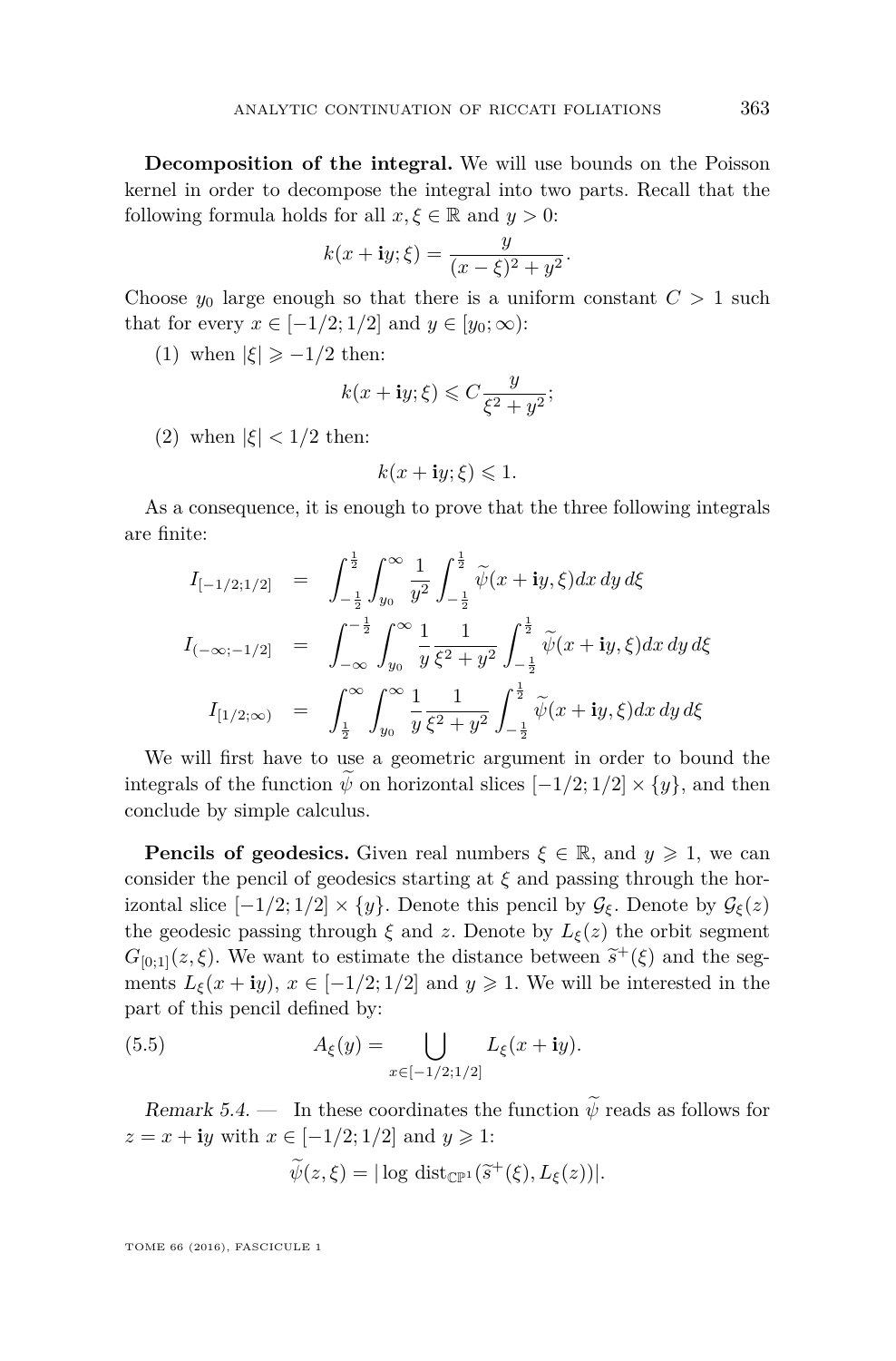Remark 5.5. — The set  $\{(x + iy, \xi); x = \xi, y \geq 1\}$  is of zero Liouville measure. Hence in the sequel, we will only consider the case where  $x \neq \xi$ . In other words, the only (hyperbolic) geodesics we shall consider are euclidian half circles orthogonal to the horizontal axis.

<span id="page-34-0"></span>LEMMA 5.6. — There exists a uniform constant  $C_0 > 1$  such that for  $y \geq 1$  and  $\xi \in \mathbb{R}$ , the set  $A_{\xi}(y)$  is included in the part of the complex plane *identified with*  $[-C_0y; C_0y] \times [C_0^{-1}y; C_0y]$ .

Proof.  $\overline{\phantom{a}}$  It is enough to prove the existence of a constant  $C > 0$  such that along every geodesic ray *L* of length 1, the variation of real and imaginary parts is  $\leq C_y$ , where *y* is the lowest imaginary part of a point of *L*.

By applying a similitude of the complex plane, which is a hyperbolic isometry, it is enough to assume that the geodesic segment *L* is included in the half circle centered at 0 and of euclidian radius 1. More precisely, we intend to prove that the real and imaginary parts of elements of  $G_{[0,1]}(e^{i\theta}, 1)$ vary in intervals uniformly of the order of  $\sin \theta = \text{Im}(e^{i\theta})$ . By symmetry, it is enough to consider the case where  $\theta \in (0; \pi/2]$ .

First, notice that when  $\theta_1 < \theta_2$ :

$$
\operatorname{dist}_{\mathbb{H}}(e^{\mathbf{i}\theta_1}, e^{\mathbf{i}\theta_2}) = \int_{\theta_1}^{\theta_2} \frac{d\theta}{\sin \theta} = \log \frac{\tan(\theta_2/2)}{\tan(\theta_1/2)}.
$$

This implies that if  $k(\theta) > 1$  is defined so that  $dist_{\mathbb{H}}(e^{i\theta}, e^{i k(\theta)\theta}) = 1$ , then  $k(\theta)$  has to be uniformly bounded from above. In order to see this, use tan  $\theta \sim \theta$  for  $\theta$  small, as well as a lower bound *c* of the derivative  $|D(\log \circ \tan)|$ , which is uniform in some compact interval  $[\varepsilon; \pi/4]$ . Using the equality  $1 = \log[\tan(k(\theta)\theta/2)/\tan(\theta/2)]$  we obtain, for  $\varepsilon$  small enough, that  $k(\theta) \leq 2e$  for  $\theta \in (0; 2\varepsilon]$ , and  $k(\theta) \leq 1 + 2(c\varepsilon)^{-1}$  for  $\theta \in [2\varepsilon; \pi/2]$ .

In other words, along a geodesic segment of length 1 starting at  $e^{i\theta}$  the argument stays uniformly of the order of *θ*.

By the Lipschitz property, when  $s \in [1, k(\theta)]$ , we have that  $|\cos(s\theta) \cos \theta$ | and  $|\sin(s\theta) - \sin \theta|$  are smaller than  $(k(\theta) - 1)\theta$ . Since moreover  $\theta \leq \pi/2 \sin \theta$  in [0;  $\pi/2$ ], we obtain the desired uniform bound.

Hence it allows us to work in  $A_{\xi}(y)$  with euclidian, spherical or hyperbolic metrics indinstincly with a controlled distortion.

<span id="page-34-1"></span>LEMMA 5.7. — There is constant  $C_1 < 1$  such that for every  $y \in [1, \infty)$ and  $\xi \in \mathbb{R}$ , we have:

$$
{\rm dist}_{\mathbb{CP}^1}(z_1,z_2) \geqslant \frac{C_1}{y}{\rm dist}_{\mathbb{H}}(z_1,z_2) \geqslant \frac{C_1^2}{y^2}|z_1-z_2|,
$$

when  $z_1, z_2 \in A_{\xi}(y)$ .

ANNALES DE L'INSTITUT FOURIER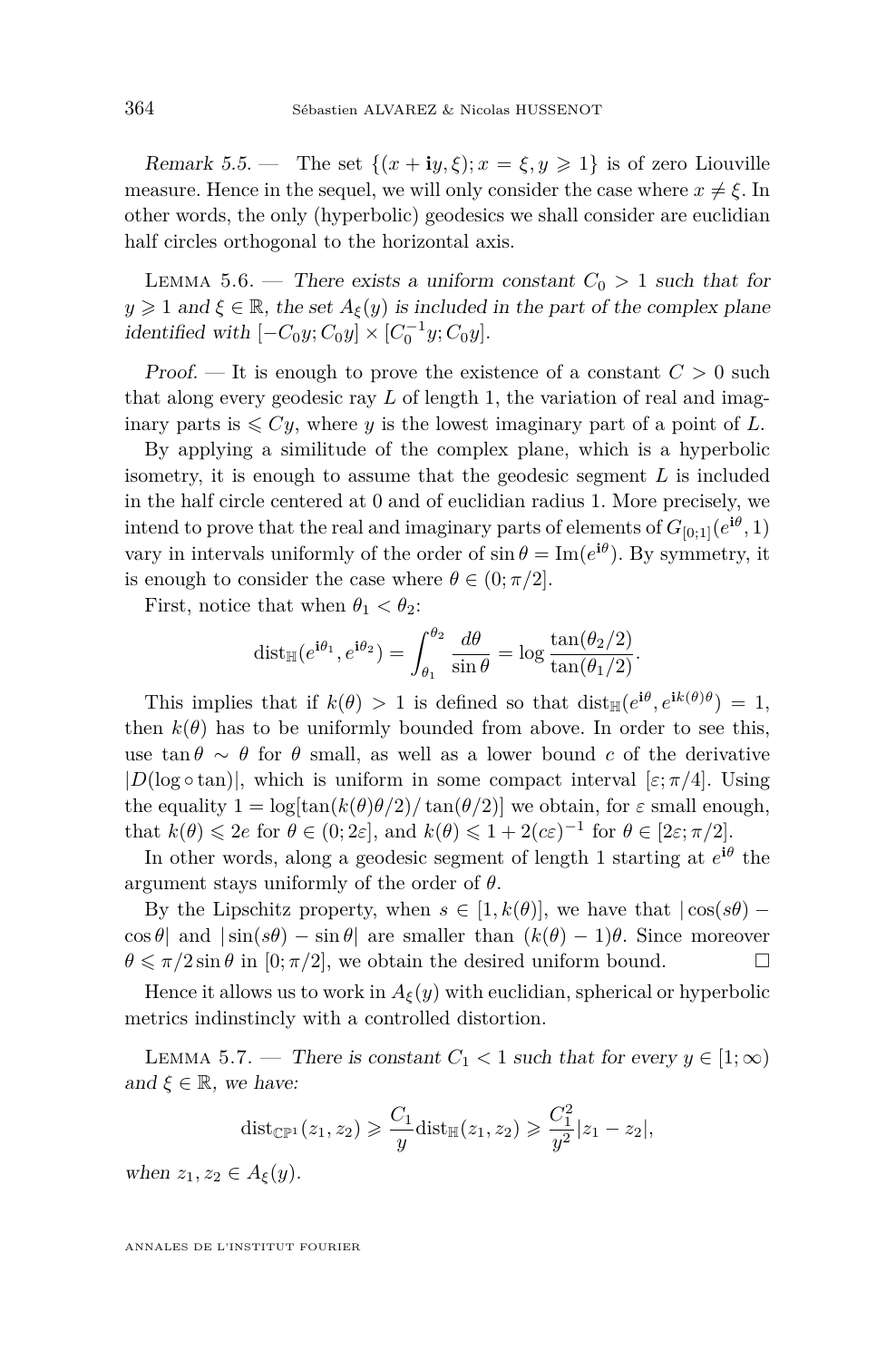Proof. — The spherical and hyperbolic metrics are conformally equivalent with respect to the euclidian one with conformal factors respectively given by  $1/(1 + x^2 + y^2)$  and  $1/y$ . A use of Lemma [5.6](#page-34-0) allows us to conclude.  $\Box$ 

We need a third lemma which allows us to compare horocyclic and geodesic distance in hyperbolic geometry.

<span id="page-35-1"></span>LEMMA 5.8. — There exists a number  $y_0 \gg 1$  such that for every  $y \geq y_0$ ,  $\xi \in \mathbb{R}$  and  $x_1, x_2 \in [-1/2; 1/2]$  we have:

$$
dist_{\mathbb{H}}(z_1, L_{\xi}(z_2)) \leq \text{dist}_{\text{horo}}(z_1, L_{\xi}(z_2)) \leq 2dist_{\mathbb{H}}(z_1, L_{\xi}(z_2)),
$$

where  $z_k = x_k + iy$ .

Proof. — Notice that when  $y \geq y_0$  and  $x_1, x_2 \in [-1/2, 1/2]$  we have uniformly dist<sub>H</sub> $(x_1 + iy, x_2 + iy) \leq 1/y_0$ . Hence using Formula [\(5.4\)](#page-31-0) as well as a uniform Lipschitz constant of sinh in a neighbourhood of 0 we conclude that the inequality holds when  $y_0$  is large enough.

**Integrals on the horizontal slices.** The following proposition is the main technical ingredient: it will allow us to conclude the proof by simple calculus.

<span id="page-35-0"></span>PROPOSITION 5.9. — There exists constants  $y_0 > 1$  and  $C > 0$  such that for every  $y \in [y_0; \infty)$  and  $\xi \in \mathbb{R}$ :

$$
\int_{-\frac{1}{2}}^{\frac{1}{2}} \widetilde{\psi}(x + iy, \xi) dx \leq C \log(\xi^2 + y^2).
$$

The function  $\widetilde{\psi}$  has been defined as the log of the Fubini-Study distance of  $\tilde{s}^+$  to geodesic segments  $L_{\xi}(z)$ . The idea of the proof is to control the restriction of this function to horizontal slices, up to logarithmic quantities, by the log of the euclidian distance of the projection of  $\tilde{s}^+(\xi)$  on this hori-<br>contability limit the intermal limit of the lagarithm in the prightenulated zontal slice. Using the integrability of the logarithm in the neighbourhood of 0 we will be able conclude the proof.

Before we carry on the proof let us make the following comment: in order to prove the proposition it is enough to assume that  $\tilde{s}^+(\xi) \in A_{\xi}(y)$ . Indeed we can again distinguish two cases. Either it lies at distance  $\geq 1/1000$ of  $A_{\xi}(y)$  and  $\psi(x + iy, \xi) \leq \log(1000)$  so that the estimation stated in Proposition [5.9](#page-35-0) is valid. Or it belongs to the 1/1000-neighbourhood of  $A_{\xi}(y)$ and, by slightly enlarging the interval [−1*/*2; 1*/*2], we come down to the case  $\widetilde{s}^+(\xi) \in A_{\xi}(y).$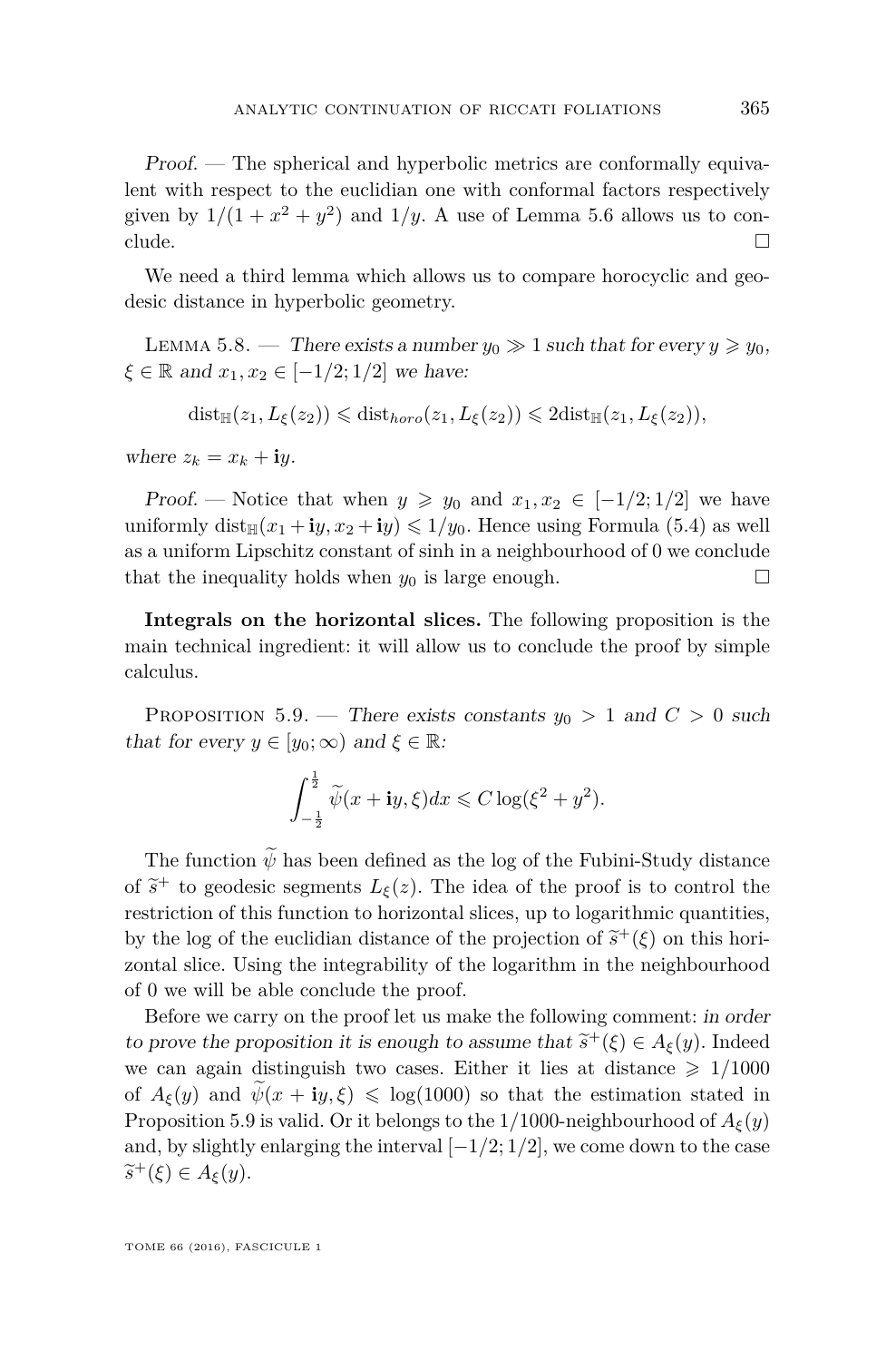**Auxiliary functions.** We will prove Proposition [5.9](#page-35-0) by coming down to a problem of euclidian geometry. In order to do this we need to consider four auxiliary functions.

Assuming  $\tilde{s}^+(\xi) \in A_{\xi}(y)$  for some  $y \geq y_0$  and  $\xi \in \mathbb{R}$  we consider  $s_0$  the circuition of  $\tilde{s}^+(s)$  or  $[1/2, 1/2] \times [s_0]$  along  $I_{\xi}( \tilde{s}^+(s))$ . Of gourse there is projection of  $\tilde{s}^+(\xi)$  on  $[-1/2; 1/2] \times \{y\}$  along  $L_{\xi}(\tilde{s}^+(\xi))$ . Of course there is the possibility that the geodesic segment  $L_{\xi}(\tilde{s}^+(\xi))$  meets  $[-1/2; 1/2] \times \{y\}$ <br>twise in which gase the prejection is not well defined. If it gesums we define twice in which case the projection is not well defined. If it occurs, we define  $s_0$  as the intersection with the least real part when  $\xi < 0$ , and with greatest real part when  $\xi > 0$ .

We define for  $z = x + i y$ ,  $x \in [-1/2; 1/2]$ :

- $\psi_1(z,\xi) = |\log \text{dist}_{\mathbb{H}}(\tilde{s}^+(\xi), L_{\xi}(z))|;$ <br>  $\psi_1(z,\xi) = |\log \text{dist}_{\mathbb{H}}(z, \xi) L_{\xi}(z)|.$
- $\psi_2(z,\xi) = |\log \text{dist}_{\mathbb{H}}(s_0, L_{\xi}(z))|;$
- $\widetilde{\psi}_3(z,\xi) = |\log \text{dist}_{\mathbb{C}}(s_0,L_{\xi}(z))|;$
- $\widetilde{\psi}_4(z,\xi) = |\log \text{dist}_{\mathbb{C}}(s_0,\mathcal{G}_{\xi}(z))|.$

Denote by  $J_k$  the integral  $\int_{-1/2}^{1/2} \widetilde{\psi}_k(x + iy, \xi) dx$  for  $k = 1, 2, 3, 4$ .

<span id="page-36-1"></span>LEMMA 5.10. — Let  $y \ge y_0$  and  $\xi \in \mathbb{R}$  with  $\tilde{s}^+(\xi) \in A_{\xi}(y)$ . Then there exist positive constants  $C_1, C_2, C_3, C_4$  independent of  $\xi$  such that for all *x* ∈ [−1*/*2; 1*/*2]:

<span id="page-36-0"></span>(5.6) 
$$
\int_{-1/2}^{1/2} \widetilde{\psi}(x + iy, \xi) dx \leq J_1 + C_1 \log y
$$

(5.7) 6 *J*<sup>2</sup> + *C*<sup>2</sup> log *y*

(5.8) 6 *J*<sup>3</sup> + *C*<sup>3</sup> log *y*

(5.9)  $\leq J_4 + C_4 \log y,$ 

Proof. — Inequality [\(5.6\)](#page-36-0) follows directly from Lemma [5.7](#page-34-1) where we compare the Fubini-Study and hyperbolic distances inside  $A_{\xi}(y)$ .

Inequality [\(5.7\)](#page-36-0) follows from Lemma [5.8](#page-35-1) where it is proven that horocyclic and geodesic distances are comparable in  $A_{\xi}(y)$  when  $y \geq y_0$ . Indeed, for  $z = x + iy$ ,  $x \in [-1/2; 1/2]$  the horocyclic projection of  $\tilde{s}^+(\xi)$  (resp.  $s_0$ ) on the geodesic segment  $L_{\xi}(z)$  is defined by sliding along the horocyle centered at  $\xi$  and passing through  $\tilde{s}^+(\xi)$  (resp.  $s_0$ ) which is both orthogonal to<br>  $I_-(s)$  and  $I_-(\tilde{s}^+(\xi)) = I_-(s)$ . Since the goodenic segment  $[s, i\tilde{s}^+(\xi)]$  has  $L_{\xi}(z)$  and  $L_{\xi}(\tilde{s}^+(\xi)) = L_{\xi}(s_0)$ . Since the geodesic segment [ $s_0$ ;  $\tilde{s}^+(\xi)$ ] has a length bounded by 1 it means that these two horoyclic distances are in a uniformly bounded ratio, thus proving Inequality [\(5.7\)](#page-36-0).

Inequality [\(5.8\)](#page-36-0) also follows from Lemma [5.7](#page-34-1) where we compare the hyperbolic and euclidian distances inside  $A_{\xi}(y)$ .

The last inequality is trivial.  $\Box$ 

ANNALES DE L'INSTITUT FOURIER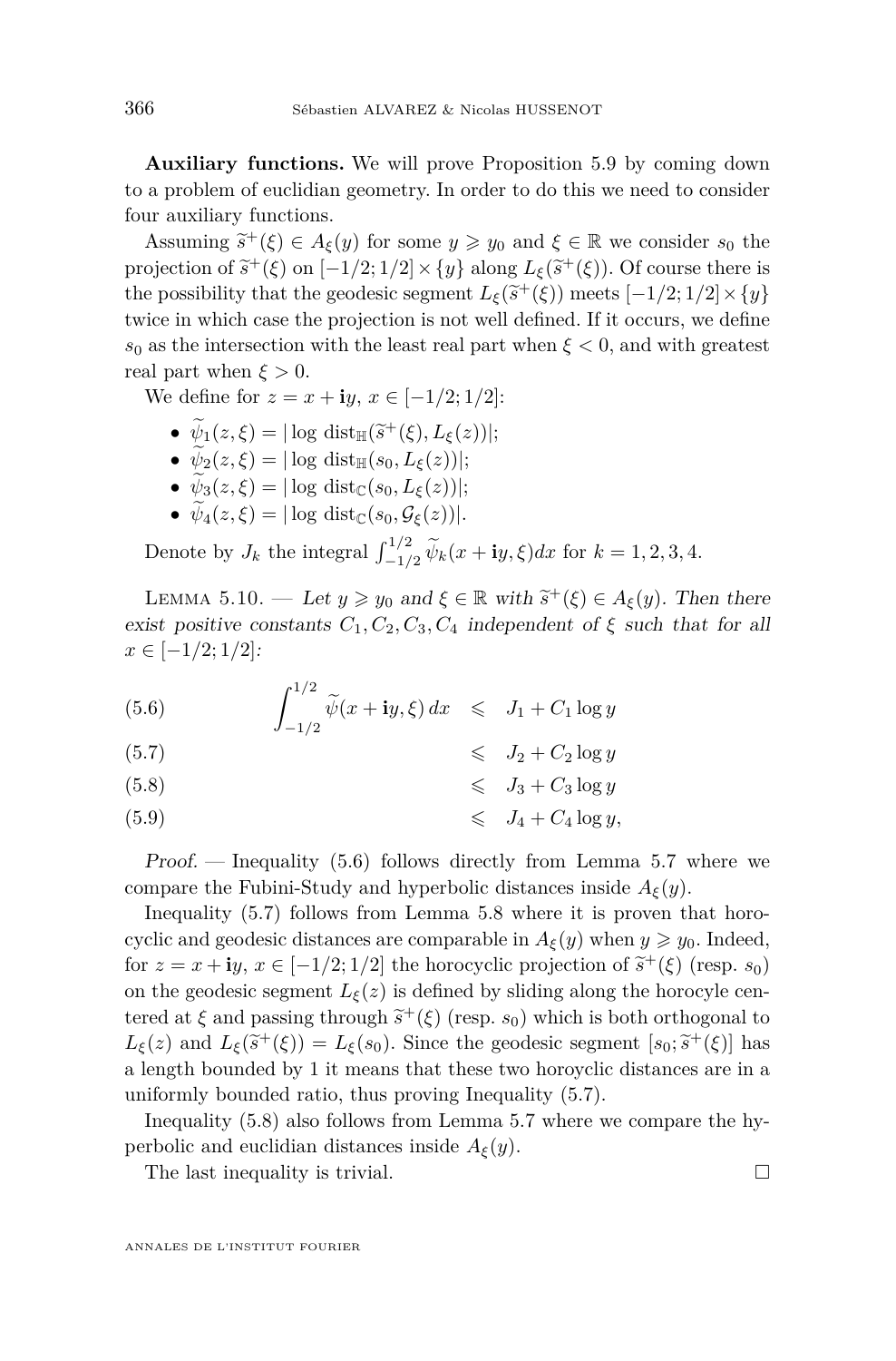**Euclidian geometry.** Lemma [5.10](#page-36-1) enables us to deal with euclidian orthogonal projections on hyperbolic geodesics which we recall are euclidian half circles. It is very easy to compute euclidian radii of the geodesics  $\mathcal{G}_{\epsilon}(x + iy)$  and to see that in particular they are uniformly bounded from below independently of  $\xi, x \in [-1/2; 1/2]$  and  $y \geq y_0$ .

<span id="page-37-0"></span>LEMMA 5.11. — Let  $x \in [-1/2, 1/2], y \geq y_0$  and  $\xi \in \mathbb{R}$ . Then the euclidian radius of the geodesic  $\mathcal{G}_{\xi}(x + iy)$  is given by

(5.10) 
$$
R_x = \frac{(\xi - x)^2 + y^2}{2|\xi - x|}.
$$

In particular we always have  $R_x \geq y_0$ .

Proof. — We will prove it for  $x = 0$  and  $\xi > 0$ . Using Pythagoras' theorem in the triangle whose vertices are 0, **i***y* and the euclidian center of the geodesic gives the following relation:

<span id="page-37-2"></span>
$$
R^2 = (R - \xi)^2 + y^2,
$$

from which first assertion of the lemma follows easily.

In order to see that we always have  $R \geq y_0$  we apply the inequality of arithmetic and geometric means to  $y^2$  and  $\xi^2$  and remember that  $y \geqslant y_0$ .

We will use the following lemma which compares the orthogonal projection of a point on the unit circle with its projection in the horizontal direction. Consider the first quadrant  $S^+ = \{z \in \mathbb{C}; |z| = 1, \text{Re}(z) \geqslant 0, \text{Im}(z) \geqslant 0\}$ 0}, and for a small *ε*, consider  $S^+(\varepsilon) = \{z \in S^+; \text{Re}(z) \ge \varepsilon\}$ . Consider also the images  $S^-$  and  $S^-(\varepsilon)$  of these sets by the reflection  $z \mapsto -\overline{z}$ .

<span id="page-37-1"></span>LEMMA 5.12.  $\overline{\phantom{a}}$  If  $\varepsilon$  is small enough we have:

(1) for every  $z \in S^{\pm}$ :

$$
dist_{\mathbb{C}}(z \pm \varepsilon, S^1) \geqslant \varepsilon^2.
$$

(2) for every  $z \in S^{\pm}(\varepsilon)$ :

$$
dist_{\mathbb{C}}(z \mp \varepsilon, S^1) \geqslant \varepsilon^2.
$$

Proof. — Let us show the first assertion. By symmetry it is enough to prove the statement when  $z \in S^+$ .

Consider the function of the complex variable  $f(z) = \text{dist}_{\mathbb{C}}(z + \varepsilon, S^1)$  as well as the constraint function  $g(z) = |z|^2 - 1$ . The function f is smooth on  $S^+$  (since it does not vanish) and  $g$  is smooth everywhere.

By the theory of Lagrange multipliers, if an interior point of the arc  $S^+$ is a local extremum of *f* then the gradients  $\nabla f$  and  $\nabla g$  are colinear at this

TOME 66 (2016), FASCICULE 1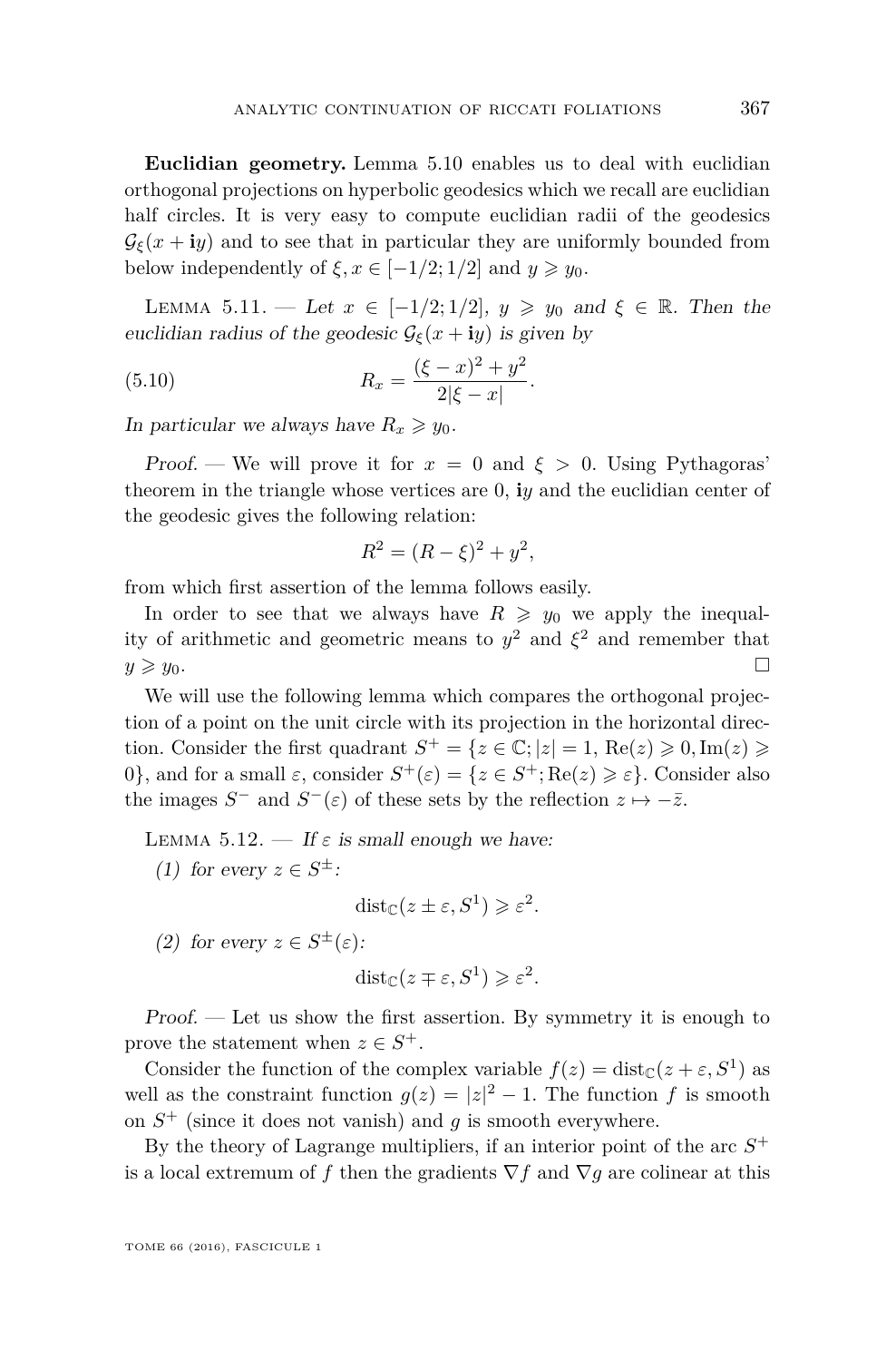point. But for every  $z \in S^+$ ,  $\nabla_z g$  is colinear to the vector  $z$  and  $\nabla_z f$  is colinear to the vector  $z + \varepsilon$ . In other words if z is a local extremum then *z* and  $z + \varepsilon$  are colinear: this is only possible if  $z = 1$ . Finally we find that there is no local extremum in the interior of  $S^+$ .

Hence the extrema of the restriction of  $f$  to the arc  $S^+$  are precisely its extremities. But by Pythagoras' theorem  $f(\mathbf{i}) = \sqrt{1 + \varepsilon^2} - 1 \sim \varepsilon^2/2 <$  $\varepsilon = f(1)$  for  $\varepsilon$  small enough. Hence when  $\varepsilon$  is small enough one has for all  $z \in S^+$ ,  $f(z) \geqslant f(\mathbf{i}) \geqslant \varepsilon^2$ .

The second assertion follows by the same type of arguments. Indeed, because when  $z \in S^+(\varepsilon)$ ,  $z - \varepsilon \notin S^1$ , we have that the function  $h(z) =$  $dist_{\mathbb{C}}(z-\varepsilon, S^1)$  is smooth on  $S^+(\varepsilon)$ , and the argument of Lagrange multipliers is again valid.

**Proof of Proposition [5.9:](#page-35-0)** case 1. Call North pole of a circle of  $\mathbb C$ its point with highest imaginary part. Choose  $y \geq y_0$  and  $\xi \in \mathbb{R}$ . For  $x \in [-1/2, 1/2]$ , we shall denote by  $N(x)$  the North pole of  $\mathcal{G}_{\xi}(x + iy)$ . The first case we treat is the following.

(∗) All North poles of geodesics starting at *ξ* and passing through  $(-1/2; 1/2) \times {y}$  have real part outside of  $[-1/2; 1/2]$ *.* 

In particular, in that case every geodesic of the pencil  $\mathcal{G}_{\xi}$  passing through the horizontal slice  $[-1/2; 1/2] \times \{y\}$  intersects it only once. Note that, at least when  $y_0$  is large, this case includes the case  $\xi \in [-1/2; 1/2]$ .

Let  $z = x + iy$ . Recall that  $s_0$  is the projection on  $[-1/2; 1/2] \times \{y\}$  of  $\widetilde{s}^+(\xi)$  along  $L_{\xi}(\widetilde{s}^+(\xi))$ . By Lemma [5.11](#page-37-0) the euclidian radius of the geodesic  $\mathcal{G}_{\xi}(z)$  is given by:

$$
R_x = \frac{(\xi - x)^2 + y^2}{2|\xi - x|}.
$$

Choose  $y_0$  large enough so that Lemma [5.12](#page-37-1) is valid with  $\varepsilon < 1/y_0$ . Call *S* the half circle of euclidian radius 1 obtained by dividing  $\mathcal{G}_{\xi}(z)$  by  $R_x$ .

Recall the definition of  $S^+(\varepsilon)$ , with the obvious generalization to circles which are not centered at the origin. A point  $z \in S$  lies in  $S^+(\varepsilon)$  if the real part of  $z - \varepsilon$  is more than or equal to that of the North Pole. We have defined  $S^-(\varepsilon)$  by applying a reflection with respect to a vertical axis.

By the hypothesis we made on the North poles and since the segment with extremities *z* and  $s_0$  is included in  $[-1/2; 1/2] \times \{y\}$ , we have  $z/R_x \in$  $S^{\pm}(|s_0 - z|/R_x)$  (the sign depending of the relative position of *z* and the North pole  $N(x)$ ). Hence by use of Lemma [5.12](#page-37-1) with  $\varepsilon = |s_0 - z|/R_x$ :

$$
\operatorname{dist}_{\mathbb{C}}\left(\frac{s_0}{R_x}, S\right) = \operatorname{dist}_{\mathbb{C}}\left(\frac{z}{R_x} + \frac{s_0 - z}{R_x}, S\right) \geqslant \left(\frac{|s_0 - z|}{R_x}\right)^2.
$$

ANNALES DE L'INSTITUT FOURIER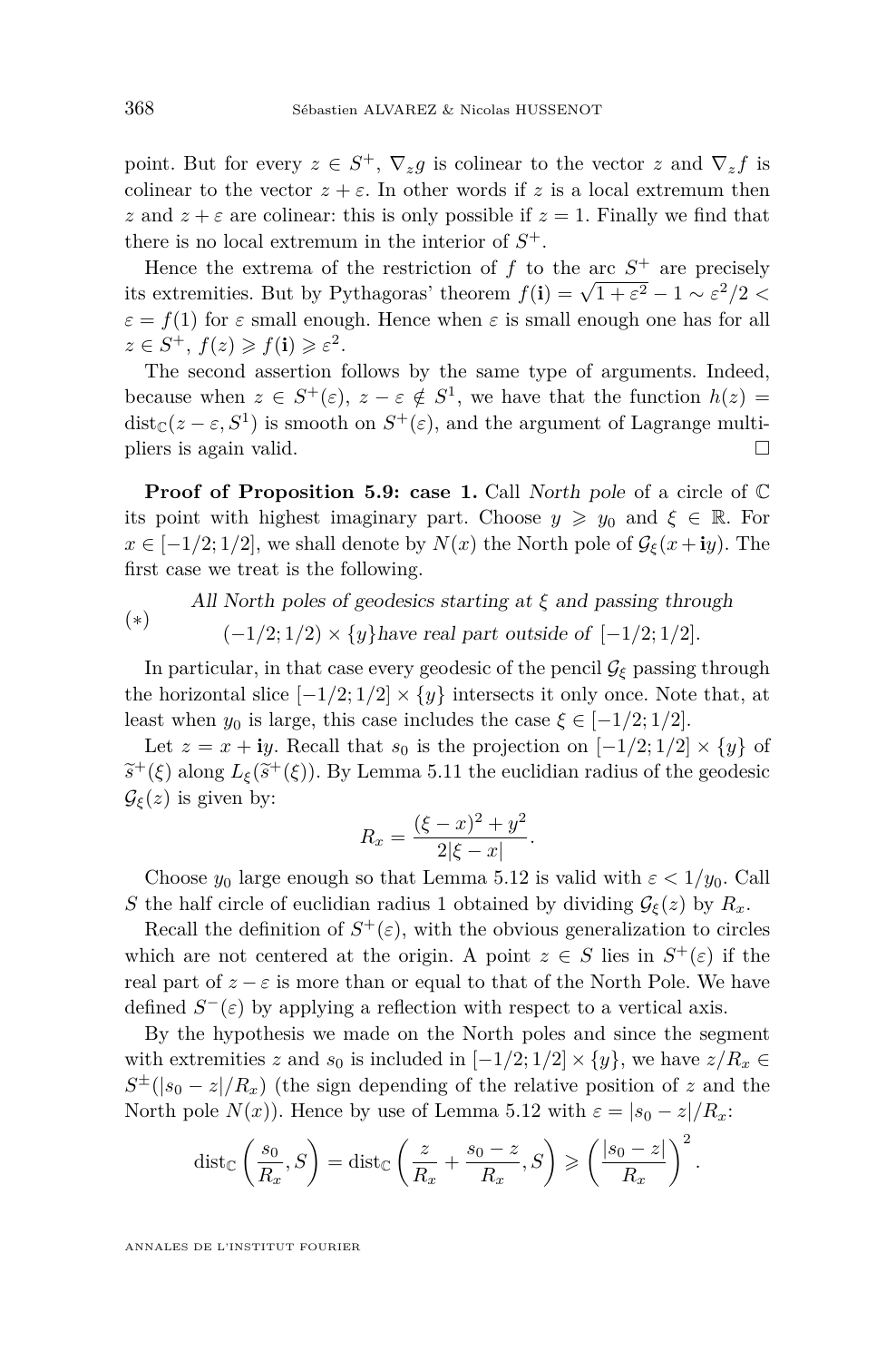Multiplying by *R<sup>x</sup>* gives

$$
1 \geqslant |s_0 - z| \geqslant \text{dist}_{\mathbb{C}}(s_0, \mathcal{G}_{\xi}(z)) \geqslant \frac{|s_0 - z|^2}{R_x}.
$$

Passing to the logarithm and using the fact that  $({\xi - x})^2 + y^2$  is in uniformly log-bounded ratio with  $\xi^2 + y^2$  gives a constant  $C > 0$  such that:

$$
|\log \text{dist}_{\mathbb{C}}(s_0, \mathcal{G}_{\xi}(z))| \leq C + 2 |\log |s_0 - z|| - \log^{-} |\xi - x| + \log(\xi^2 + y^2),
$$

where  $\log^{-}(\xi) = \text{Min}(\log \xi, 0)$  is the negative part of the logarithm.

Now integrate this inequality against the variable  $x \in [-1/2, 1/2]$ . On the one hand we have that  $\int_{-1/2}^{1/2} |\log |s_0 - (x + iy)| | dx$  is bounded independently of *s*<sub>0</sub>. On the other hand  $\log^{-}|\xi - x| \neq 0$  for some  $x \in [-1/2; 1/2]$ only if  $\xi \in [-3/2, 3/2]$ . But the integral of the logarithm on an interval of length 1 inside [−3*/*2; 3*/*2] is uniformly bounded.

Finally we find a constant  $C' > 0$  such that for all  $y \geq y_0$  and  $\xi \in \mathbb{R}$ such that Hypothesis (∗) holds, we have:

$$
J_4 = \int_{-1/2}^{1/2} |\log \, \mathrm{dist}_{\mathbb{C}}(s_0, \mathcal{G}_{\xi}(x + iy))| \, dx \leq C' + \log(\xi^2 + y^2).
$$

By Lemma [5.10](#page-36-1) we can conclude the proof of Proposition [5.9](#page-35-0) in the first  $\Box$ 

**Proof of Proposition [5.9:](#page-35-0) case 2.** It remains to treat the following case:

(\*\*) There exists 
$$
x_1 \in [-1/2; 1/2]
$$
 such that  $\text{Re}(N(x_1)) \in [-1/2; 1/2]$ .

By symmetry, it is enough to treat the case  $\xi > 1/2$ , (the case  $|\xi| \leq 1/2$ has already been treated in the previous paragraph). Before we show how to deal with Hypothesis (∗∗), let us assume the following hypothesis, which is more restrictive.

 $(**')$ Every geodesic  $\mathcal{G}_{\xi}(x + iy), x \in [-1/2; 1/2]$  intersects the horizontal slice  $[-1/2; 1/2] \times \{y\}$  exactly twice,

except one which is tangent to the slice.

In that case, we have an involution  $\rho : [-1/2; 1/2] \rightarrow [-1/2; 1/2]$  which associates to *x* the real part of the other intersection with  $[-1/2; 1/2] \times$  $\{y\}$  of the geodesic  $\mathcal{G}_{\xi}(x + iy)$ . Call  $x_0$  the fixed point of this involution:  $\mathcal{G}_{\xi}(x_0 + iy)$  is tangent to  $[-1/2; 1/2] \times \{y\}.$ 

LEMMA 5.13. — Assume that Hypothesis  $(**')$  holds. The involution  $\rho$ is smooth and its derivative is bounded independently of  $x \in [-1/2, 1/2]$ ,  $y \ge y_0$  and  $\xi$ .

TOME 66 (2016), FASCICULE 1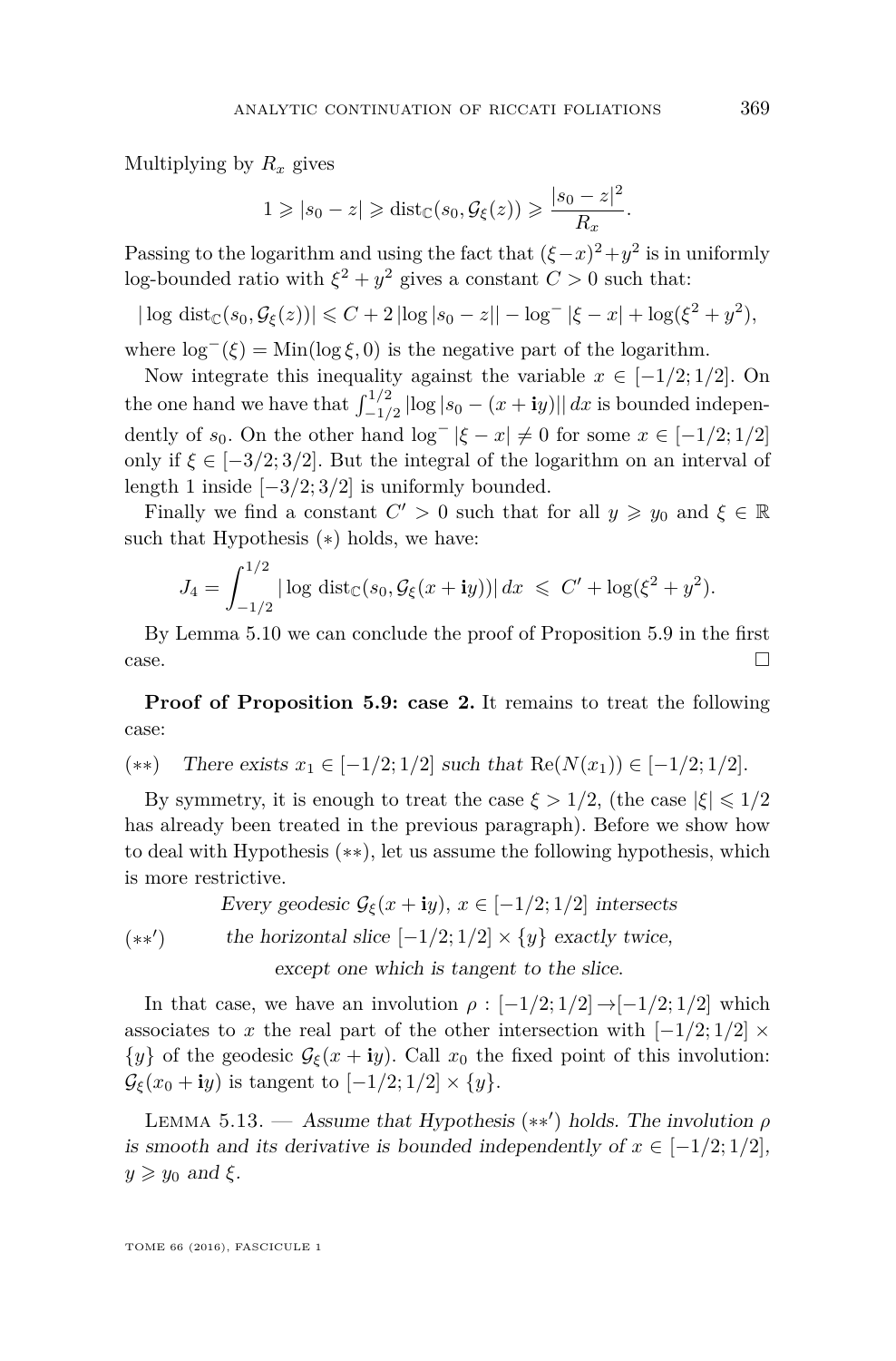Proof. — Consider the reflection  $\rho_0: x \in [-1/2; 1/2] \mapsto -x$ . For  $x \in$  $[-1/2; 1/2]$ , consider the map  $\tau_x$  defined as the translation  $z \mapsto z + (R_x - \xi)$ . Since  $\xi > 1/2$ , it is easily seen that if for each *x* we apply  $\tau_x$  to  $\mathcal{G}_{\xi}(x + iy)$ we obtain a family of concentric circles whose common center is the origin.

Hence one shows  $\rho(x) = \tau_x^{-1} \circ \rho_0 \circ \tau_x(x)$ . Finally  $\rho$  is smooth and in order to bound its derivative, it is enough to bound that of  $x \mapsto R_x$ .

Yet it is obvious from [\(5.10\)](#page-37-2) that  $\frac{dR_x}{dx} = 3/2 + \frac{y^2}{2(\xi - 1)}$  $\frac{y}{2(\xi-x)^2}$  (use here that  $\xi > 1/2 \geq x$ . Since by definition of  $x_0$ , we have  $y = \xi - x_0 \geq y_0$  which is large enough, and  $|x - x_0| \leq 1$ , we obtain that  $\xi$  is far from 1/2 so that  $\left(\frac{\xi - x_0}{\xi - x}\right)^2$ , and hence the derivative of  $R_x$ , is clearly bounded independently of  $x, \xi$  and  $y \ge y_0$ . This concludes the proof of the lemma.

Now, assuming Hypothesis (\*\*'), we can cut the integral below into two parts, and then perform a change of variable  $x' = \rho(x)$  to one of the pieces. Using the lemma above as well as the fact that  $dist_{\mathbb{C}}(s_0, \mathcal{G}_{\xi}(x + iy))$  =  $dist_{\mathbb{C}}(s_0, \mathcal{G}_{\xi}(\rho(x)+\mathbf{i}y))$  we find a constant  $C > 0$  such that:

$$
\int_{-1/2}^{1/2} |\log \mathrm{dist}_{\mathbb{C}}(s_0, \mathcal{G}_{\xi}(x+\mathbf{i}y))| dx \leq C \int_{x_0}^{1/2} |\log \mathrm{dist}_{\mathbb{C}}(s_0, \mathcal{G}_{\xi}(x+\mathbf{i}y))| dx.
$$

Now, since  $\xi > 1/2$ , the North poles  $N(x)$ ,  $x \in [-1/2, 1/2]$  have real parts outside  $(x_0; 1/2]$  and we can end the proof under this hypothesis as we did under Hypothesis (∗).

Now we show that assuming Hypothesis (∗∗), it is possible to come down to Hypothesis  $(**')$  by enlarging the horizontal slice  $[-1/2; 1/2] \times \{y\}$ . This is object of the following:

LEMMA 5.14. — Assume that Hypothesis (\*\*) holds for some  $x_1 \in$  $[1/2; 1/2]$ ,  $y \ge y_0$  and  $\xi \in \mathbb{R}$ . Then, there exists an interval  $I = I(y)$  containing  $[-1/2, 1/2]$ , with length bounded independently of *y* and *ξ*, such that every geodesic  $\mathcal{G}_{\xi}(x + iy), x \in [-1/2, 1/2],$  intersects exactly twice  $I \times \{y\}$ , except one which is tangent to the slice.

Proof. — The geodesic  $\mathcal{G}_{\xi}(x_1 + iy)$  intersects twice the slice  $[-3/2; 3/2] \times$  $\{y\}$ . This implies in particular that there exists  $x_0 \in [-3/2; 3/2]$  such that  $\mathcal{G}_{\xi}(x_0 + iy)$  is tangent to  $\{z; \text{Im}(z) = y\}$ . If one prefers,  $y = R_{x_0} = \xi - x_0$ (recall that  $\xi > 0$ ).

Now recall that when we apply the translation  $\tau_x$  to the geodesics  $\mathcal{G}_{\xi}(x+)$ **i***y*) we get concentric circles. Thus we have for every  $x, x' \in [-1/2, 1/2]$ ,  $|Re(N_x) - Re(N_{x'})| = |R_x - R_{x'}| \leqslant \text{Sup}_{x \in [-1/2; 1/2]} \frac{dR_x}{dx}$ . But we have already computed this derivative, and since  $y = \xi - x_0 \geq y_0$  for some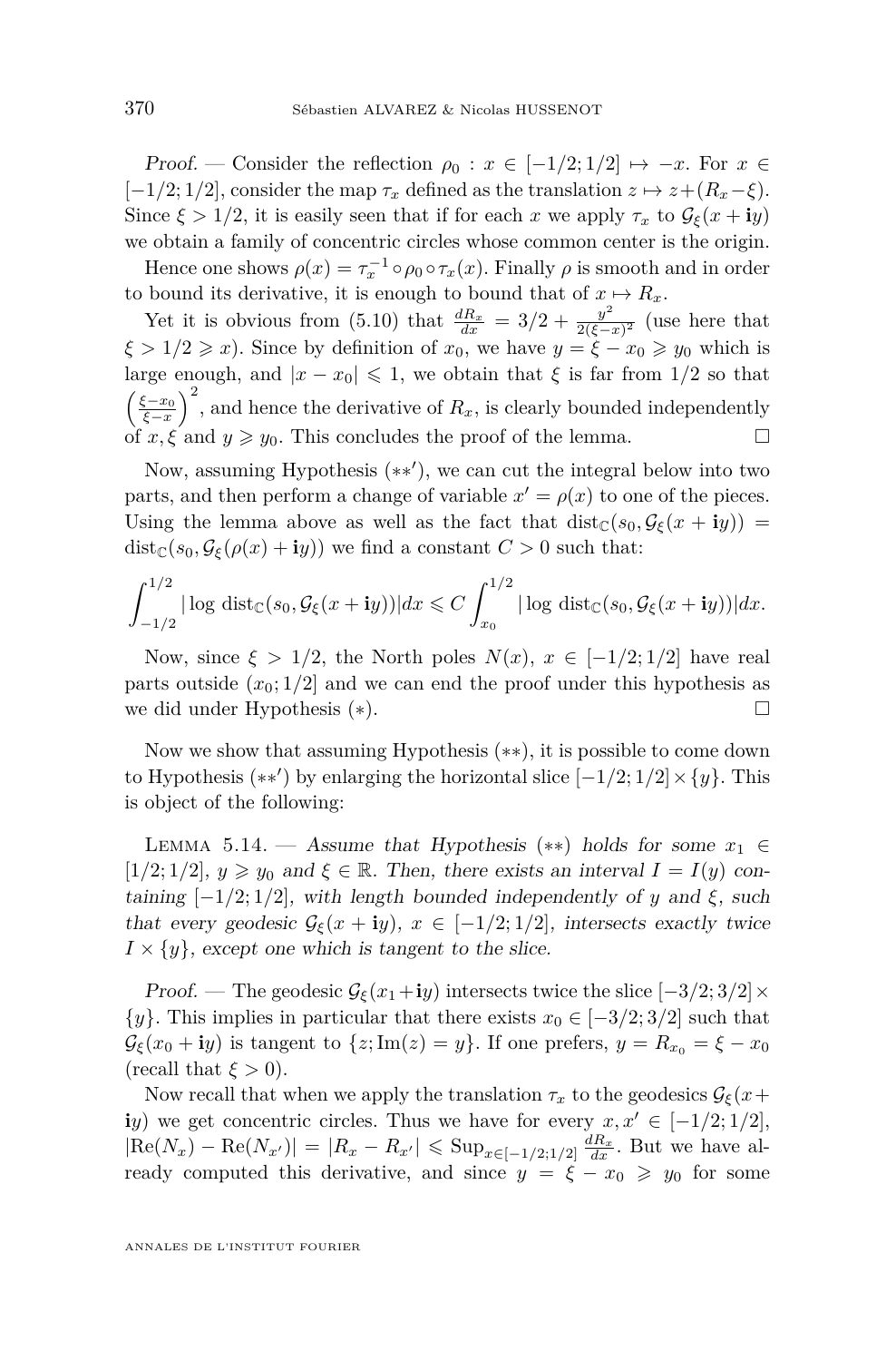$x_0 \in [-3/2, 3/2]$ , we see that when  $y_0$  is large enough, this derivative is uniformly bounded from above independently of  $y \geq y_0$  and  $\xi$ .

This implies that all the North poles  $N(x)$  have their real parts in an interval of uniformly bounded length: the geodesics  $\mathcal{G}_{\xi}(x + iy)$  intersect twice an interval which is at most twice bigger. We can conclude the proof of the lemma.  $\Box$ 

This lemma proves that up to replacing the interval [−1*/*2; 1*/*2] by some interval  $I$  of uniform length, we are reduced to Hypothesis  $(**')$ , which we just treated. This ends the proof of Proposition [5.9.](#page-35-0)

**End of the proof of the integrability.** We will now show how to finish the proof of the integrability using Proposition [5.9.](#page-35-0)

We will bound individually each of the three integrals defined above. Firstly, using a bound  $\log(\xi^2 + y^2) \leq C' \log(y)$  when  $\xi \in [-1/2; 1/2]$  we find:

$$
I_{[-1/2;1/2]} \leqslant C \int_{-\frac{1}{2}}^{\frac{1}{2}} \left( \int_{y_0}^{\infty} \frac{\log(\xi^2 + y^2)}{y^2} \, dy \right) d\xi \leqslant CC' \int_{y_0}^{\infty} \frac{\log y}{y^2} dy < \infty.
$$

Secondly, by Proposition [5.9:](#page-35-0)

$$
I_{[1/2,\infty)} \leq C \int_{1/2}^{\infty} \int_{y_0}^{\infty} \frac{1}{y} \frac{\log(\xi^2 + y^2)}{\xi^2 + y^2} dy d\xi
$$
  
= 
$$
C \int_{1/2}^{\infty} \int_{y_0}^{\infty} \frac{1}{y^3} \frac{\log((\xi/y)^2 + 1) + 2 \log y}{(\xi/y)^2 + 1} dy d\xi.
$$

Using a change of variable  $u = \xi/y$  as well as the integrability on  $[0, \infty)$ of the functions  $u \mapsto \log(u^2 + 1)/(u^2 + 1)$  and  $u \mapsto 1/(u^2 + 1)$  we obtain a constant  $C' > 0$  such that for every  $y \geq y_0$ :

$$
\int_{1/2}^{\infty} \frac{\log((\xi/y)^2 + 1)}{(\xi/y)^2 + 1} d\xi, \int_{1/2}^{\infty} \frac{1}{(\xi/y)^2 + 1} d\xi \leq C'y.
$$

Thus we find:

$$
I_{[1/2,\infty)} \leqslant CC' \int_{y_0}^{\infty} \frac{1 + 2 \log y}{y^2} dy < \infty.
$$

Finally, a similar argument allows us to show that  $I_{(-\infty,-1/2]}$  is finite, and this concludes the proof of Proposition [4.7,](#page-27-2) in the very particular case when  $\mathcal D$  is assumed to be the inclusion. The next paragraph shows how to deduce the general case from the study of the simple model.

TOME 66 (2016), FASCICULE 1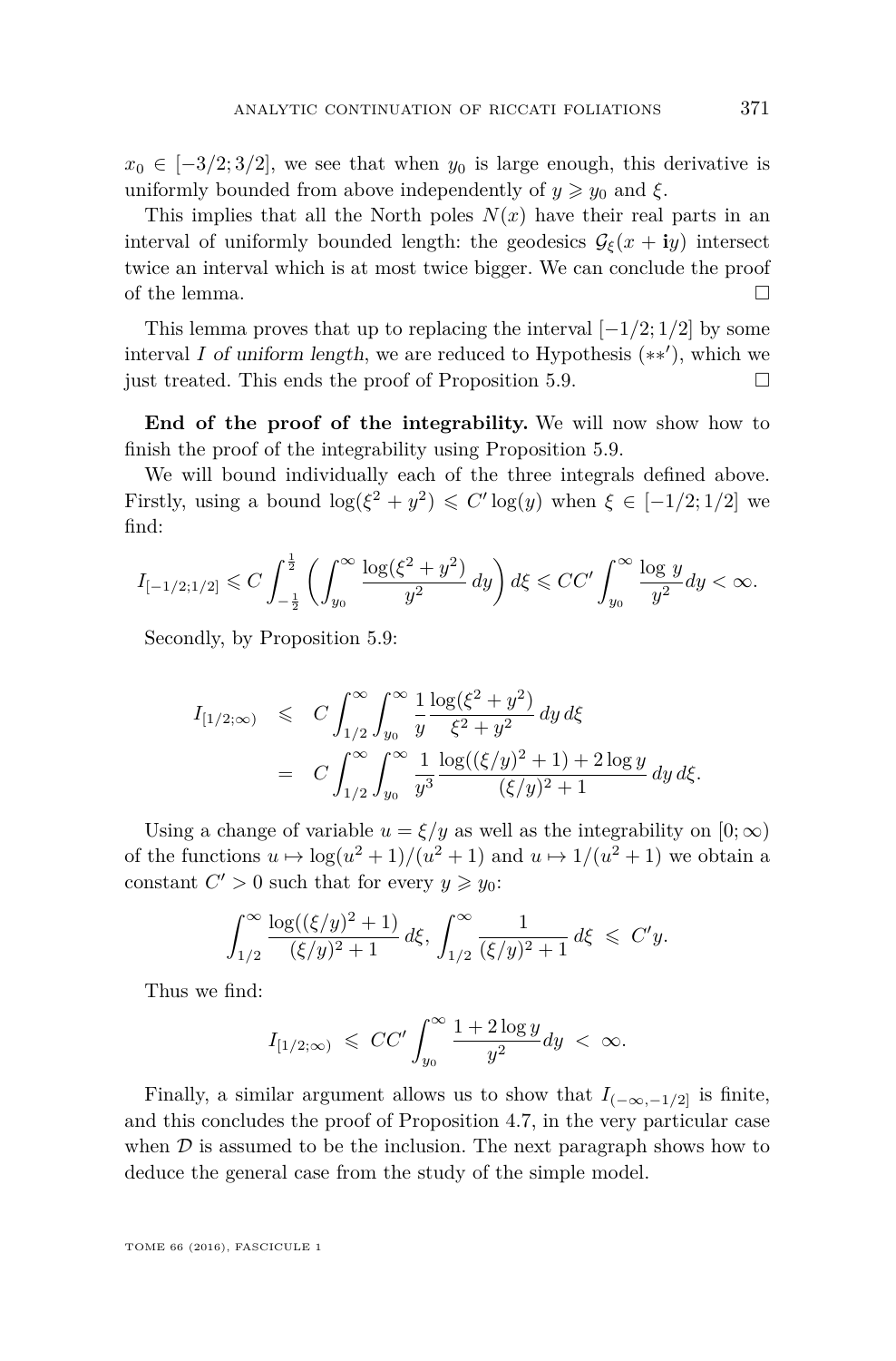#### **5.4. Integrability over the cusps: the general case**

**Using the parabolicity.** The structure  $(D, \rho)$  is parabolic: after Möbius changes of coordinates at the source and at the goal, it is possible to assume that  $\mathcal{D}: \mathbb{H}_{\geqslant 1} \to \mathbb{H}_{\geqslant 1}$  is a biholomorphism on its image which commutes with  $z \mapsto z + 1$ .

It comes from the proof of Proposition [4.3,](#page-24-0) that the modulus of  $\mathcal{D}'$  for the hyperbolic metric has to be bounded away from 0 and  $\infty$  in a fundamental domain of  $z \mapsto z + 1$  (which we may choose to be  $C^+$ ): since  $\mathcal D$  commutes with the hyperbolic isometry  $z \mapsto z + 1$ , it is bounded in the whole  $\mathbb{H}_{\geq 1}$ . This implies that  $\mathcal D$  is bilipschitz in the whole  $\mathbb H_{\geq 1}$ .

**Controlled distortion in a box.** The key idea is that in the box  $A_{\xi}(y)$ defined by [\(5.5\)](#page-33-0), it is possible to control the distortion of spherical distance induced by D.

<span id="page-42-0"></span>PROPOSITION 5.15. — There exist constants  $C > 0$  and  $\alpha > 1$  such that for every  $y \geq 1, \xi \in \mathbb{R}$  and  $z_1, z_2 \in A_{\xi}(y)$ ,

$$
\mathrm{dist}_{\mathbb{CP}^1}(\mathcal{D}(z_1),\mathcal{D}(z_2))\geqslant \frac{C}{y^{\alpha}}\mathrm{dist}_{\mathbb{CP}^1}(z_1,z_2).
$$

The fist step in the proof of this proposition is to prove:

<span id="page-42-1"></span>LEMMA 5.16. — There exist constants  $C_1 > 0$ ,  $\alpha > 1$  such that for every  $y \geq 1$ , and  $\xi \in \mathbb{R}$ ,  $\mathcal{D}(A_{\xi}(y))$  is included in the part of the complex plane identified with  $[-C_1y^{\alpha}; C_1y^{\alpha}] \times [C_1^{-1}y^{\alpha^{-1}}; C_1y^{\alpha}]$ 

Proof. — Consider  $x \in \mathbb{R}$ ,  $y \geq 1$ ,  $z_0 = x + \mathbf{i}$  and  $z = x + \mathbf{i}y$ . We have  $dist_{\mathbb{H}}(z_0, z) = \log y$ . Since  $\mathcal{D}$  is bilipschitz, the quantity

$$
\Delta = \text{dist}_{\mathbb{H}}(\mathcal{D}(z_0), \mathcal{D}(z))
$$

lies in  $\left[\alpha^{-1}\log y;\alpha\log y\right]$  for some  $\alpha > 1$ .

A classical argument of hyperbolic geometry (see Section 5.9 of Thurston's notes [\[35\]](#page-46-0)) shows that since  $\mathcal D$  is bilipschitz in  $\mathbb H_{\geq 1}$  and fixes  $\infty$ , it sends the vertical geodesic ray [ $z_0$ ;  $\infty$ ) onto a curve which stays at bounded distance, say  $\delta$ , of the vertical geodesic ray  $[\mathcal{D}(z_0);\infty)$ . Moreover, D is bounded in the compact set  $[-1/2; 1/2] \times \{1\}$ , Im  $\circ \mathcal{D}$  is invariant by  $z \mapsto z+1$ , and Re∘D commute with this translation. Hence, Re( $\mathcal{D}(z_0)$ ) – *x* and  $\text{Im}(\mathcal{D}(z_0))$  are uniformly bounded functions of x.

Define respectively  $p_h$  and  $p_e$  the orthogonal projections of  $\mathcal{D}(z)$  on  $[D(z_0);\infty)$  for the hyperbolic and euclidian metric. Note that  $p_e$  and  $D(z)$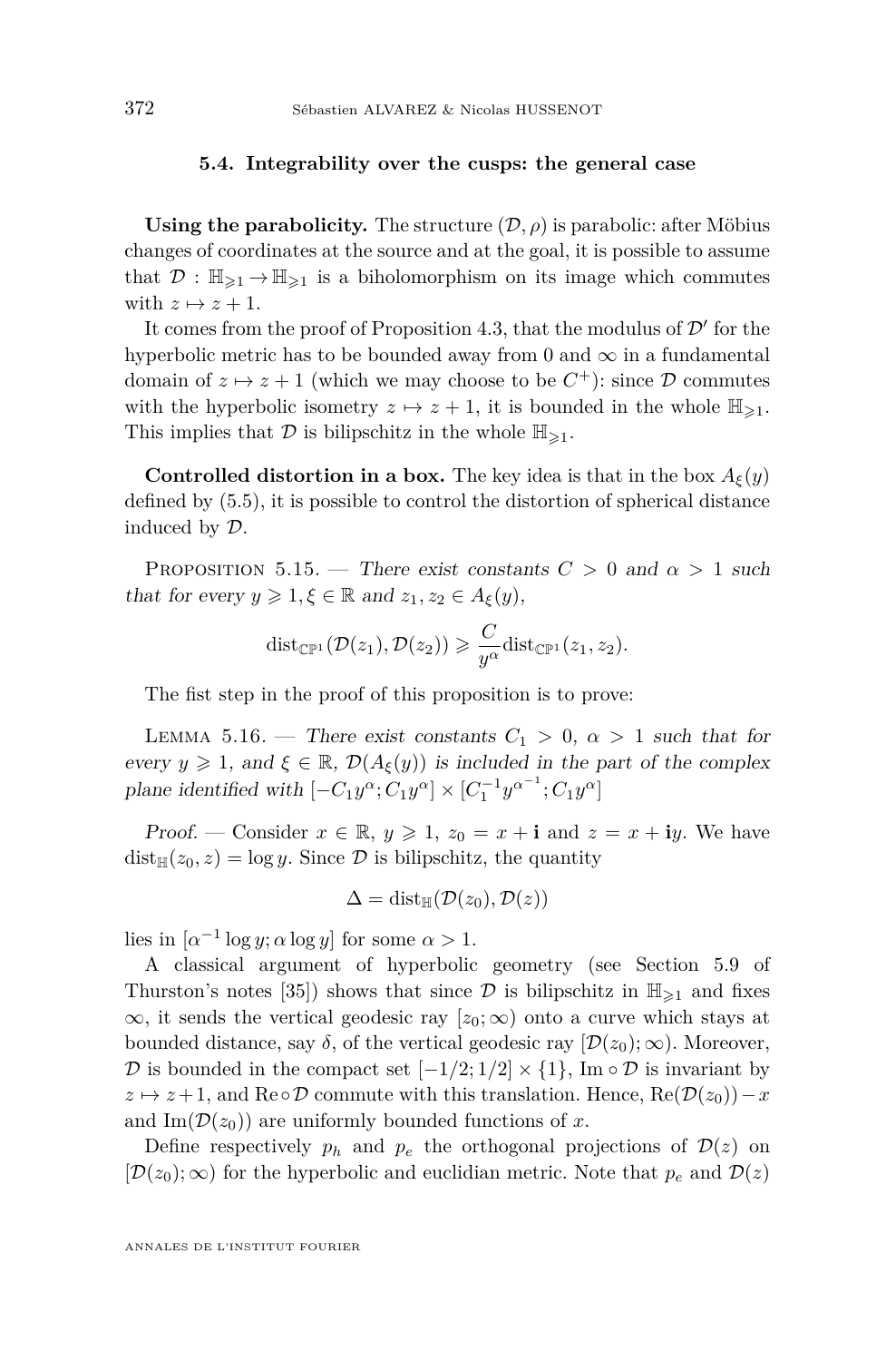have the same imaginary part. By triangular inequality, the difference between  $\Delta$  and dist<sub>H</sub>( $\mathcal{D}(z_0)$ ,  $p_h$ ) is uniformly bounded. Finally, since Im( $\mathcal{D}(z_0)$ ) is uniformly bounded, the same holds for  $\Delta - \log(\text{Im}(p_h))$ .

Now, the curve  $\mathcal{D}([z_0;\infty))$  stays in a cone around the (complete) vertical geodesic passing through  $\mathcal{D}(z_0)$  whose angle is bounded by a quantity depending only on  $\delta$ . Elementary trigonometry implies that the ratio  $\text{Im}(p_h)/\text{Im}(p_e)$  is uniformly log-bounded. We deduce that the difference  $\Delta - \log \text{Im}(\mathcal{D}(z))$  is uniformly bounded. A similar argument also shows that the difference  $\text{Re}(\mathcal{D}(z))-\text{Re}(\mathcal{D}(z_0))$  stays in a log bounded ratio with  $\text{Im}(\mathcal{D}(z)).$ 

From all this, we deduce the existence of uniform  $C' > 0$  and  $\alpha > 1$  such that for every  $x \in \mathbb{R}$  and  $y \geq 1$ ,  $\mathcal{D}(x + iy)$  lies in the part of the complex plane identified with  $[x - C'y^{\alpha}; x + C'y^{\alpha}] \times [C'^{-1}y^{\alpha^{-1}}; C'y^{\alpha}]$ .

Now in order to finish the proof, use Lemma [5.6:](#page-34-0) when  $x \in [-1/2; 1/2]$ ,  $A_{\xi}(y)$  stays in a box which is uniformly of the size of *y*.

We now finish the proof of Proposition [5.15](#page-42-0) using Lemma [5.16.](#page-42-1) The proof of Lemma [5.7](#page-34-1) adapts to prove the existence of constants  $C_2, C_3 > 0$  such that for every  $y \ge 1$ , and  $z_1, z_2 \in A_{\xi}(y)$ , one has:

$$
\begin{aligned} \text{dist}_{\mathbb{CP}^1}(\mathcal{D}(z_1), \mathcal{D}(z_2)) &\geq \frac{C_2}{y^{\alpha}} \text{dist}_{\mathbb{H}}(\mathcal{D}(z_1), \mathcal{D}(z_2)) \\ &\geqslant \frac{C_2 C_3}{y^{\alpha}} \text{dist}_{\mathbb{H}}(z_1, z_2) \\ &\geqslant \frac{C_2 C_3}{y^{\alpha}} \text{dist}_{\mathbb{CP}^1}(z_1, z_2), \end{aligned}
$$

where the last inequality is true because we recall that the hyperbolic and Fubini-Study metrics are conformally equivalent with a conformal factor  $\leqslant 1$  in  $\mathbb{H}_{\geqslant 1}$ .

**End of the story.** Recall that we want to prove that the function  $\psi$ defined by [\(5.1\)](#page-28-0) is Liouville-integrable in  $C^+ \times \mathbb{R}$ . Since for every  $x \in$  $[-1/2; 1/2]$ , *y* ≥ 1, *z* = *x* + **i***y* and *ξ* ∈ ℝ, *G*<sub>[0;1]</sub>(*z*, *ξ*) ⊂ *A*<sub>*ξ*</sub>(*y*), there is something to prove only when  $\tilde{s}^+(\xi) \in \mathcal{D}(A_{\xi}(y))$ . In that case, by Proposition 5.15, we have for some  $t \in [0, 1]$ . tion [5.15,](#page-42-0) we have for every  $t \in [0, 1]$ ,

$$
\log(\text{dist}_{\mathbb{CP}^1}(\tilde{s}^+(\xi), \mathcal{D}(G_t(z,\xi)))) \leq C' + \alpha \log y + \log(\text{dist}_{\mathbb{CP}^1}(\mathcal{D}^{-1}(\tilde{s}^+(\xi)), G_t(z,\xi))),
$$

 $C'$  being a uniform constant. Using the Liouville-integrability of the map  $(x, y, \xi) \mapsto C' + \log y$  in  $C^+ \times \mathbb{R}$ , we see that the Liouville-integrability of  $\widetilde{\psi}$  is implied by that of a function that we already treated in the last paragraph.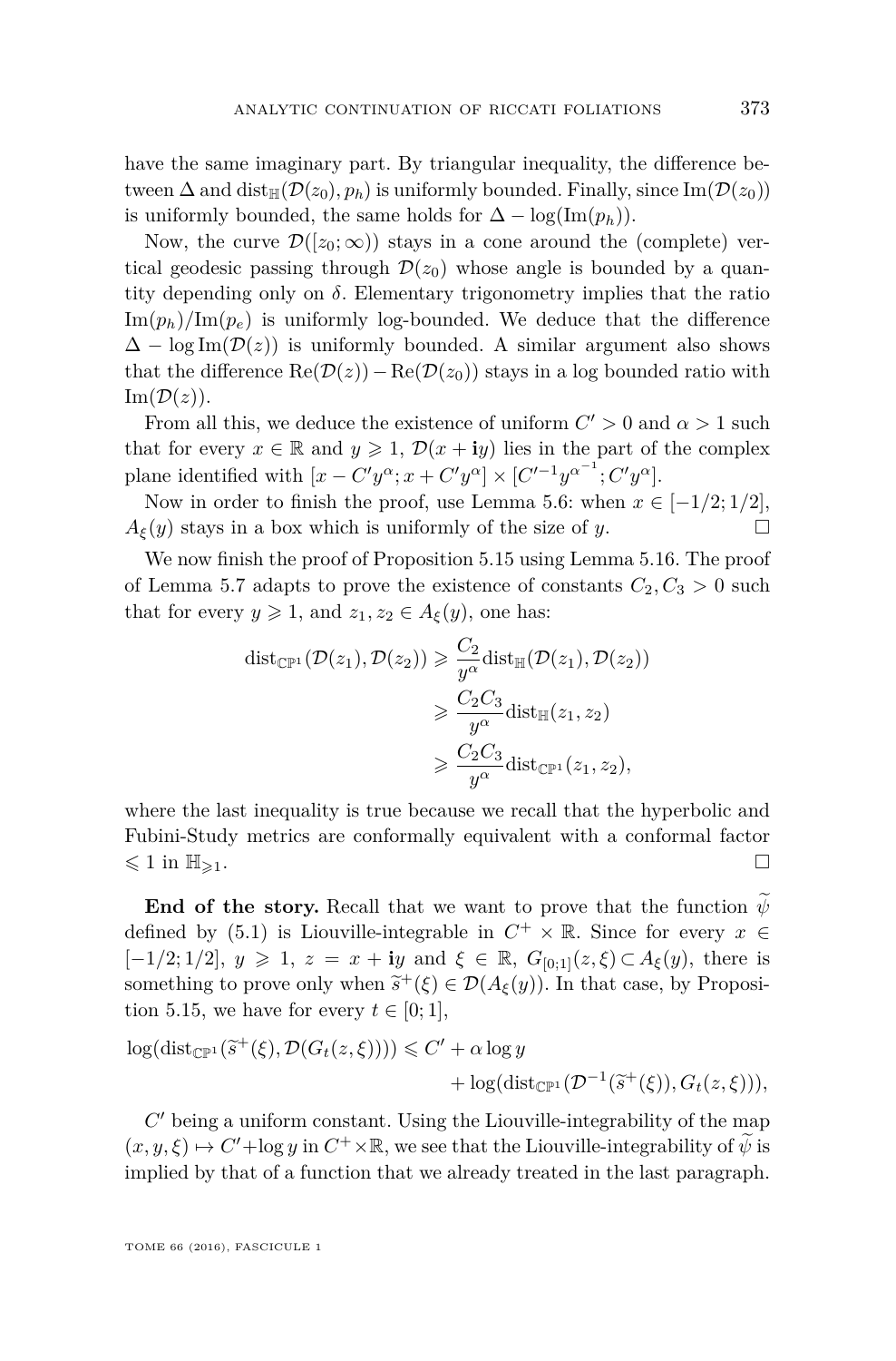This allows us to conclude the proof of the general case of Proposition [4.7,](#page-27-2) and consequently that of Theorem [B.](#page-6-0)

Acknowledgments. — This paper grew out of several visits of the second author in the Institut de Mathématiques de Bourgogne, whose warm hospitality we wish to thank, which were financed by the ANR  $DynNonHyp$ BLAN08-2 313375. It was terminated as both authors were Post-Doctorates in Rio de Janeiro, financed by CAPES-Brazil, respectively at IMPA and at the UFRJ. It benefited from decisive comments and ideas given by Christian Bonatti, Bertrand Deroin, Patrick Gabriel, Pablo Lessa, Graham Smith and Johan Taflin: we are very grateful to all of them. Last but not least, we wish to thank the anonymous reviewer, whose comments led us to precise the notion of parabolic projective structure.

#### BIBLIOGRAPHY

- <span id="page-44-3"></span>[1] S. Alvarez, "Gibbs measures for foliated bundles with negatively curved leaves", <http://arxiv.org/abs/1311.3574>.
- <span id="page-44-10"></span>[2] ——— , "Harmonic measures and the foliated geodesic flow for foliations with negatively curved leaves", to appear in Ergod. Th. & Dynam. Sys., [http://arxiv.org/](http://arxiv.org/abs/1311.3267) [abs/1311.3267](http://arxiv.org/abs/1311.3267).
- <span id="page-44-9"></span>[3] ——— , "Discretization of harmonic measures for foliated bundles", C. R. Math. Acad. Sci. Paris **350** (2012), no. 11-12, p. 621-626.
- <span id="page-44-2"></span>[4] ——— , "Mesures de Gibbs et mesures harmoniques pour les feuilletages aux feuilles courbées négativement", PhD Thesis, Université de Bourgogne (France), 2013, <https://tel.archives-ouvertes.fr/tel-00958080/document>.
- <span id="page-44-7"></span>[5] A. Avila & M. Viana, "Dynamics in the moduli space of abelian differentials", Port. Math. (N.S.) **62** (2005), no. 4, p. 531-547.
- <span id="page-44-4"></span>[6] C. Bonatti & X. Gómez-Mont, "Sur le comportement statistique des feuilles de certains feuilletages holomorphes", in Essays on geometry and related topics, Vol. 1, 2, Monogr. Enseign. Math., vol. 38, Enseignement Math., Geneva, 2001, p. 15-41.
- <span id="page-44-1"></span>[7] C. BONATTI, X. GÓMEZ-MONT & M. MARTÍNEZ, "Foliated hyperbolicity and foliations with hyperbolic leaves", <http://arxiv.org/abs/1311.3574>.
- <span id="page-44-5"></span>[8] C. Bonatti, X. Gómez-Mont & M. Viana, "Généricité d'exposants de Lyapunov non-nuls pour des produits déterministes de matrices", Ann. Inst. H. Poincaré Anal. Non Linéaire **20** (2003), no. 4, p. 579-624.
- <span id="page-44-6"></span>[9] C. Bonatti, X. Gómez-Mont & R. Vila-Freyer, "Statistical behaviour of the leaves of Riccati foliations", Ergodic Theory Dynam. Systems **30** (2010), no. 1, p. 67-96.
- <span id="page-44-8"></span>[10] R. Bowen & D. Ruelle, "The ergodic theory of Axiom A flows", Invent. Math. **29** (1975), no. 3, p. 181-202.
- <span id="page-44-11"></span>[11] R. Bowen & C. Series, "Markov maps associated with Fuchsian groups", Inst. Hautes Études Sci. Publ. Math. (1979), no. 50, p. 153-170.
- <span id="page-44-0"></span>[12] M. Brunella, Birational geometry of foliations, Publicações Matemáticas do IMPA. [IMPA Mathematical Publications], Instituto de Matemática Pura e Aplicada (IMPA), Rio de Janeiro, 2004, iv+138 pages.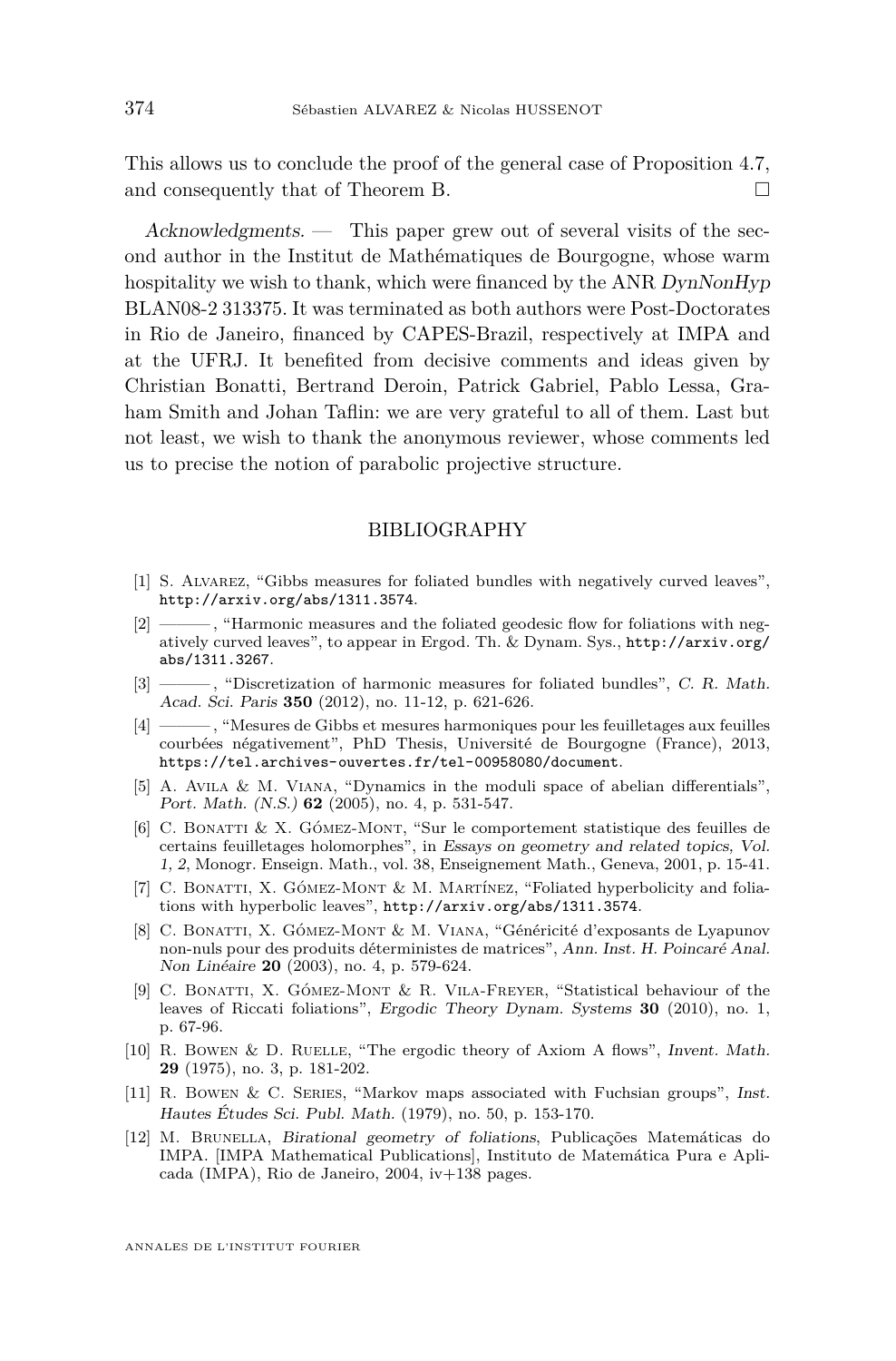- <span id="page-45-6"></span>[13] G. Calsamiglia, B. Deroin, S. Frankel & A. Guillot, "Singular sets of holonomy maps for algebraic foliations", J. Eur. Math. Soc. (JEMS) **15** (2013), no. 3, p. 1067-1099.
- <span id="page-45-9"></span>[14] B. Deroin & R. Dujardin, "Complex projective structures: Lyapunov exponent and harmonic measure", <http://arxiv.org/abs/1308.0541>.
- <span id="page-45-0"></span>[15] J.-P. Francoise, N. Roytvarf & Y. Yomdin, "Analytic continuation and fixed points of the Poincaré mapping for a polynomial Abel equation", J. Eur. Math. Soc. (JEMS) **10** (2008), no. 2, p. 543-570.
- <span id="page-45-17"></span>[16] H. Furstenberg, "Noncommuting random products", Trans. Amer. Math. Soc. **108** (1963), p. 377-428.
- <span id="page-45-18"></span>[17] ——— , "Random walks and discrete subgroups of Lie groups", in Advances in Probability and Related Topics, Vol. 1, Dekker, New York, 1971, p. 1-63.
- <span id="page-45-20"></span>[18] ——— , "Boundary theory and stochastic processes on homogeneous spaces", in Harmonic analysis on homogeneous spaces (Proc. Sympos. Pure Math., Vol. XXVI, Williams Coll., Williamstown, Mass., 1972), Amer. Math. Soc., Providence, R.I., 1973, p. 193-229.
- <span id="page-45-12"></span>[19] L. GARNETT, "Foliations, the ergodic theorem and Brownian motion", J. Funct. Anal. **51** (1983), no. 3, p. 285-311.
- <span id="page-45-14"></span>[20] D. Hejhal, "Monodromy groups and linearly polymorphic functions", Acta Math. **135** (1975), no. 1, p. 1-55.
- <span id="page-45-8"></span>[21] E. Hille, Ordinary differential equations in the complex domain, Dover Publications, Inc., Mineola, NY, 1997, Reprint of the 1976 original, xii+484 pages.
- <span id="page-45-15"></span>[22] E. HOPF, "Ergodic theory and the geodesic flow on surfaces of constant negative curvature", Bull. Amer. Math. Soc. **77** (1971), p. 863-877.
- <span id="page-45-7"></span>[23] N. HUSSENOT, "Analytic continuation of holonomy germs of Riccati foliations along Brownian paths", <http://arxiv.org/abs/1310.4763>.
- <span id="page-45-2"></span>[24] Y. Ilyashenko, "Centennial history of Hilbert's 16th problem", Bull. Amer. Math. Soc. (N.S.) **39** (2002), no. 3, p. 301-354.
- <span id="page-45-1"></span>[25] ——— , "Persistence theorems and simultaneous uniformization", Tr. Mat. Inst. Steklova **254** (2006), no. Nelinein. Anal. Differ. Uravn., p. 196-214.
- <span id="page-45-3"></span>[26] ——— , "Some open problems in real and complex dynamical systems", Nonlinearity **21** (2008), no. 7, p. T101-T107.
- <span id="page-45-21"></span>[27] A. KATOK  $\&$  B. HASSELBLATT, Introduction to the modern theory of dynamical systems, Encyclopedia of Mathematics and its Applications, vol. 54, Cambridge University Press, Cambridge, 1995, With a supplementary chapter by Katok and Leonardo Mendoza, xviii+802 pages.
- <span id="page-45-5"></span>[28] A. G. KHOVANSKII, "Topological obstructions to the representability of functions by quadratures", J. Dynam. Control Systems **1** (1995), no. 1, p. 91-123.
- <span id="page-45-10"></span>[29] F. LEDRAPPIER & O. SARIG, "Fluctuations of ergodic sums for horocycle flows on Z *<sup>d</sup>*-covers of finite volume surfaces", Discrete Contin. Dyn. Syst. **22** (2008), no. 1-2, p. 247-325.
- <span id="page-45-4"></span>[30] F. Loray, "Sur les Théorèmes I et II de Painlevé", in Geometry and dynamics, Contemp. Math., vol. 389, Amer. Math. Soc., Providence, RI, 2005, p. 165-190.
- <span id="page-45-19"></span>[31] T. Lyons & D. Sullivan, "Function theory, random paths and covering spaces", J. Differential Geom. **19** (1984), no. 2, p. 299-323.
- <span id="page-45-13"></span>[32] M. Martínez, "Measures on hyperbolic surface laminations", Ergodic Theory Dynam. Systems **26** (2006), no. 3, p. 847-867.
- <span id="page-45-16"></span>[33] C. SERIES, "Geometrical Markov coding of geodesics on surfaces of constant negative curvature", Ergodic Theory Dynam. Systems **6** (1986), no. 4, p. 601-625.
- <span id="page-45-11"></span>[34] J. Sina˘ı, "Gibbs measures in ergodic theory", Uspehi Mat. Nauk **27** (1972), no. 4(166), p. 21-64.